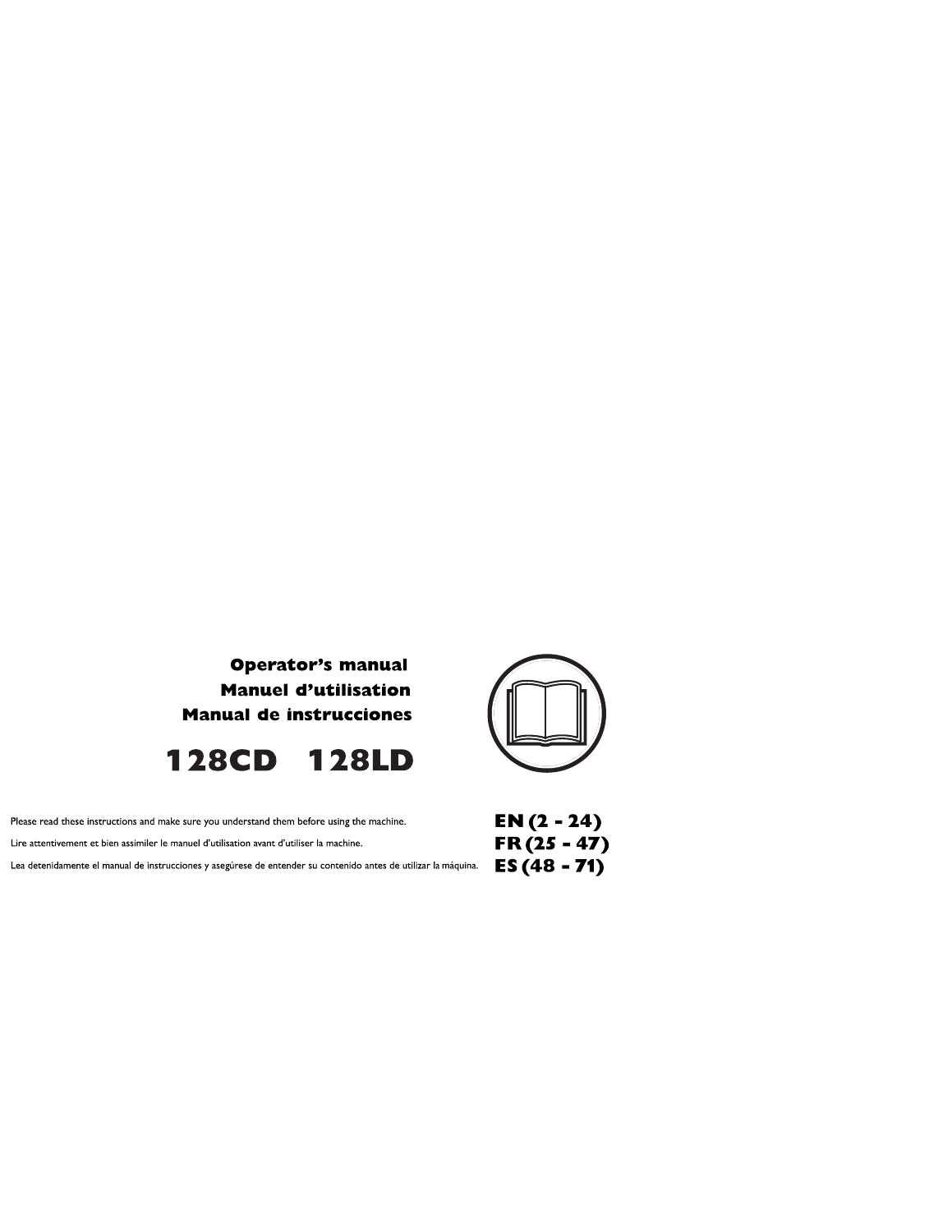# **CONTENTS**

| <b>Contents</b>                                     |    |
|-----------------------------------------------------|----|
| <b>CONTENTS</b>                                     |    |
| Contents                                            |    |
| Outlierits<br>Note the following before starting  2 |    |
| <b>KEY TO SYMBOLS</b>                               |    |
|                                                     |    |
|                                                     |    |
| Personal protective equipment  4                    |    |
| Machine's safety equipment  4                       |    |
|                                                     |    |
| Checking, maintaining and servicing                 |    |
| the machine's safety equipment  5                   |    |
|                                                     |    |
| General safety precautions 8                        |    |
| Starting 9                                          |    |
|                                                     |    |
| Transporting and storage 9                          |    |
| General working instructions  9                     |    |
| Basic safety rules 9<br>Basic working techniques 10 |    |
|                                                     |    |
| <b>KNOW YOUR TRIMMER</b>                            |    |
| Know your trimmer  12                               |    |
| <b>ASSEMBLY</b>                                     |    |
| Fitting the loop handle  13                         |    |
| Assembling and dismantling the                      |    |
| two-piece shaft  13                                 |    |
| Fitting the trimmer guard and                       |    |
|                                                     |    |
| <b>FUEL HANDLING</b>                                |    |
|                                                     |    |
| Fuel  15                                            |    |
|                                                     |    |
| <b>STARTING AND STOPPING</b>                        |    |
| Check before starting  16                           |    |
| Starting and stopping  16                           |    |
| <b>MAINTENANCE</b>                                  |    |
| Carburetor  18                                      |    |
| Muffler                                             | 18 |
|                                                     |    |
|                                                     |    |
|                                                     |    |
|                                                     |    |
| Maintenance schedule  20                            |    |
| Trimmer head line loading instructions 21           |    |
| <b>TECHNICAL DATA</b>                               |    |
|                                                     |    |
| <b>EMISSION CONTROL</b>                             |    |
| WARRANTY STATEMENT 23                               |    |
|                                                     |    |
| Note the following before starting:                 |    |
| Husqvarna AB has a policy of continuous prod-       |    |
| uct development and therefore reserves the          |    |
| right to modify the design and appearance of        |    |
| products without prior notice I and term expo       |    |

products without prior notice. Long-term expo-<br>sure to noise can result in permanent hearing impairment. Always use approved hearing protection. Maintenance, replacement, or repair of the emission control devices and system may be performed by any nonroad engine repair establishment or individual.

#### **BAR CODE** THE AIR INDEX OF THIS ENGINE IS The LOWER THE AIR THE LOWER THE LOWER THE LOWER THE AIR INDEX, THE LESS POLLUTION<br>THE LOWER THE AIR INDEX, THE LESS POLLUTION<br>NEER TO CWINER'S MANUAL FOR MAINTENANCE SPECIFICATIONS AND ADJUSTMENTS **For reference, please fill out the following information that will be needed for future servicing of your trimmer:** Model Number: Serial Number: Purchase Date: Purchased From: **WARNING: A clearing saw, brushcutter or trimmer can be dangerous if used incorrectly or carelessly, and can cause serious or fatal injury to the operator or others. It is extremely important that you read and understand the contents of this operator's manual. WARNING: Under no circum-stances may the design of the machine be modified without the permission of the manufacturer. Always use genuine accessories. Non--authorized modifications and/or accessories can result in serious personal injury or the death of the operator or others. Your warranty may not cover damage or liability caused by the** use of non-authorized accesso**ries or replacement parts.** For customer assistance, call: **1-800-487-5951**

The Emissions Compliance Period referred to on the Emissions Compliance label indicates the number of operating hours for which the engine has been shown to meet Federal emissions requirements. Category  $C = 50$  hours,

 $B= 125$  hours, and  $A = 300$  hours.<br>This engine weens can ano enformation<br>This engine ween schi and ever entssidns regulations<br>for 2012 us epa/california small off road engines

ENISSION COMPLIANCE PERIOD

HOURS

**HUSOVARNA** FAMILY/DISP<br>MODEL#

Contact us at our website: **www.husqvarna.com**

# **WARNING**

**The engine exhaust from this product contains chemicals known to the State of California to cause cancer, birth defects or other reproductive harm.**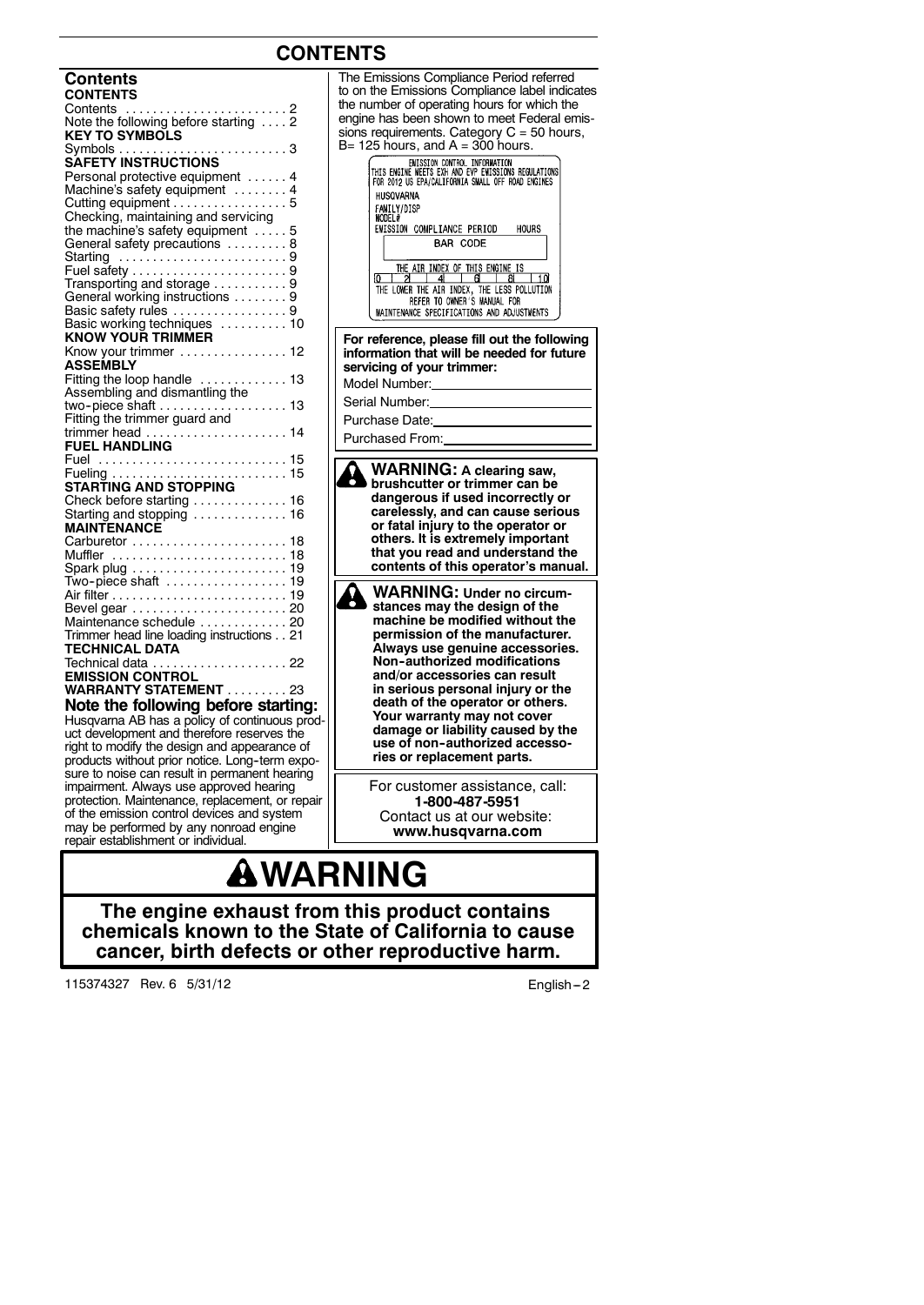# **KEY TO SYMBOLS**

### **Symbols**

**WARNING:** Clearing saws, brushcutters and trimmers can be dangerous! Careless or incorrect use can result in serious or fatal injury to the operator or others.

**WARNING:** Read the operator's manual before use. Failure to follow instructions could result in serious injury to the operator and/or bystanders. Save operator's manual.

Always wear:

- Hearing protection
- Approved eye protection

Max. speed of output shaft, rpm

10000 rpm

Watch out for thrown objects and ricochets.

The operator of the machine must ensure, while working, that no persons or animals come closer than 50 feet (15 meters).

Arrows which show limits for handle positioning.

Always wear approved protective gloves.

Wear sturdy, non-slip boots.



 $max$ 

◉

Only use non-metallic, flexible cutting attachments, i.e. trimmer heads with trimmer line.



115374327 Rev. 6 5/31/12 English -- 3



Use unleaded or quality leaded gasoline and two-stroke oil mixed at a ratio of 2% (1:50).

Only intended for trimmer heads.

**Other symbols/decals on the machine refer to special certification requirements for certain markets.**

Stop the engine by pushing and holding the stop switch in the STOP position until the engine stops before carrying out any checks or maintenance.

Regular cleaning is required.

Approved eye protection must

Visual check.

always be used.









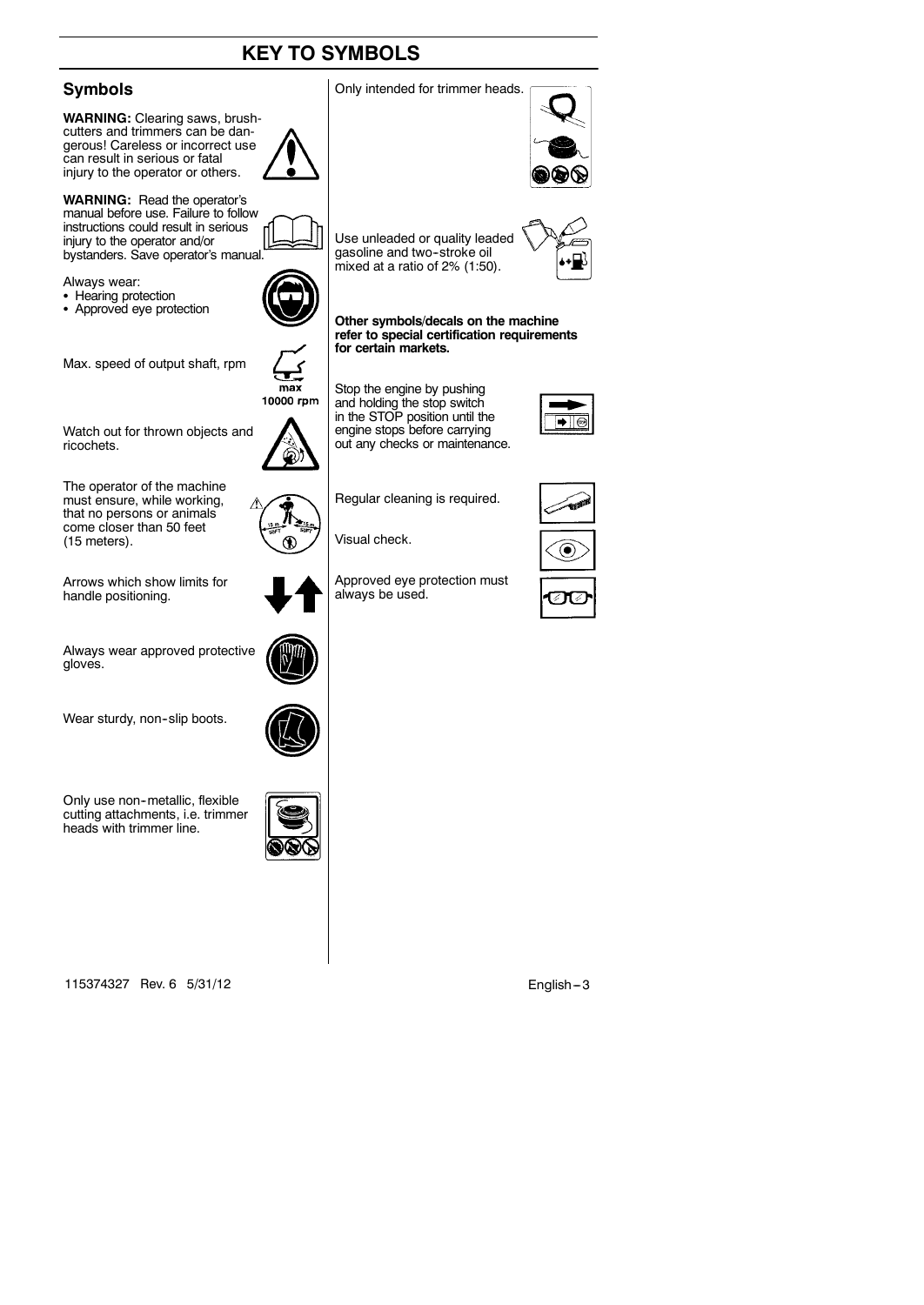#### **Personal protective equipment FIRST AID KIT**



**WARNING: Whenever you use a clearing saw, brushcutter or trimmer you must wear personal protective equipment that is approved by the authorities. Personal protective equipment does not eliminate the risk of accidents, but it can reduce the effects of an injury in the event of an accident. Ask your dealer for help when choosing protective equipment.**

**IMPORTANT!** Listen for warning signals or shouts when you are wearing hearing protection. Always remove your hearing protection as soon as the engine stops.

#### **GLOVES**

Gloves should be worn when necessary, e.g., when fitting cutting attachments.



#### **HEARING PROTECTION**

Wear hearing protection that provides adequate noise reduction.



#### **EYE PROTECTION**

Always wear approved eye protection. If you use a visor then you must also wear approved protective goggles. Approved protective goggles must comply with standard ANSI Z87.1.



#### **BOOTS**

Wear sturdy, non-slip boots.



**CLOTHING**

Wear clothes made of a strong fabric and avoid loose clothing that can catch on twigs and branches. Always wear heavy, long pants. Do not wear jewelry, shorts sandals or go barefoot. Secure hair so it is above shoulder level.

115374327 Rev. 6 5/31/12 English -- 4

Always have a first aid kit nearby.



#### **Machine's safety equipment**

This section describes the machine's safety equipment, its purpose, and how checks and maintenance should be carried out to ensure that it operates correctly. See the "Know your trimmer " section to locate where this equipment is positioned on your machine.

The life span of the machine can be reduced and the risk of accidents can increase if machine maintenance is not carried out correctly and if service and/or repairs are not carried out professionally. If you need further information please contact your nearest servicing dealer.



#### **Throttle lock--out**

The throttle lock-out is designed to prevent accidental operation of the throttle control. When you press the lock-out (A) (i.e. when you grasp the handle) it releases the throttle control (B). When you release the handle the throttle control and the throttle lock--out both move back to their original positions. This movement is controlled by two independent return springs. This arrangement means that the throttle control is automatically locked at the idle setting.



**Stop switch** Make sure the engine stops when you push and hold the stop switch.

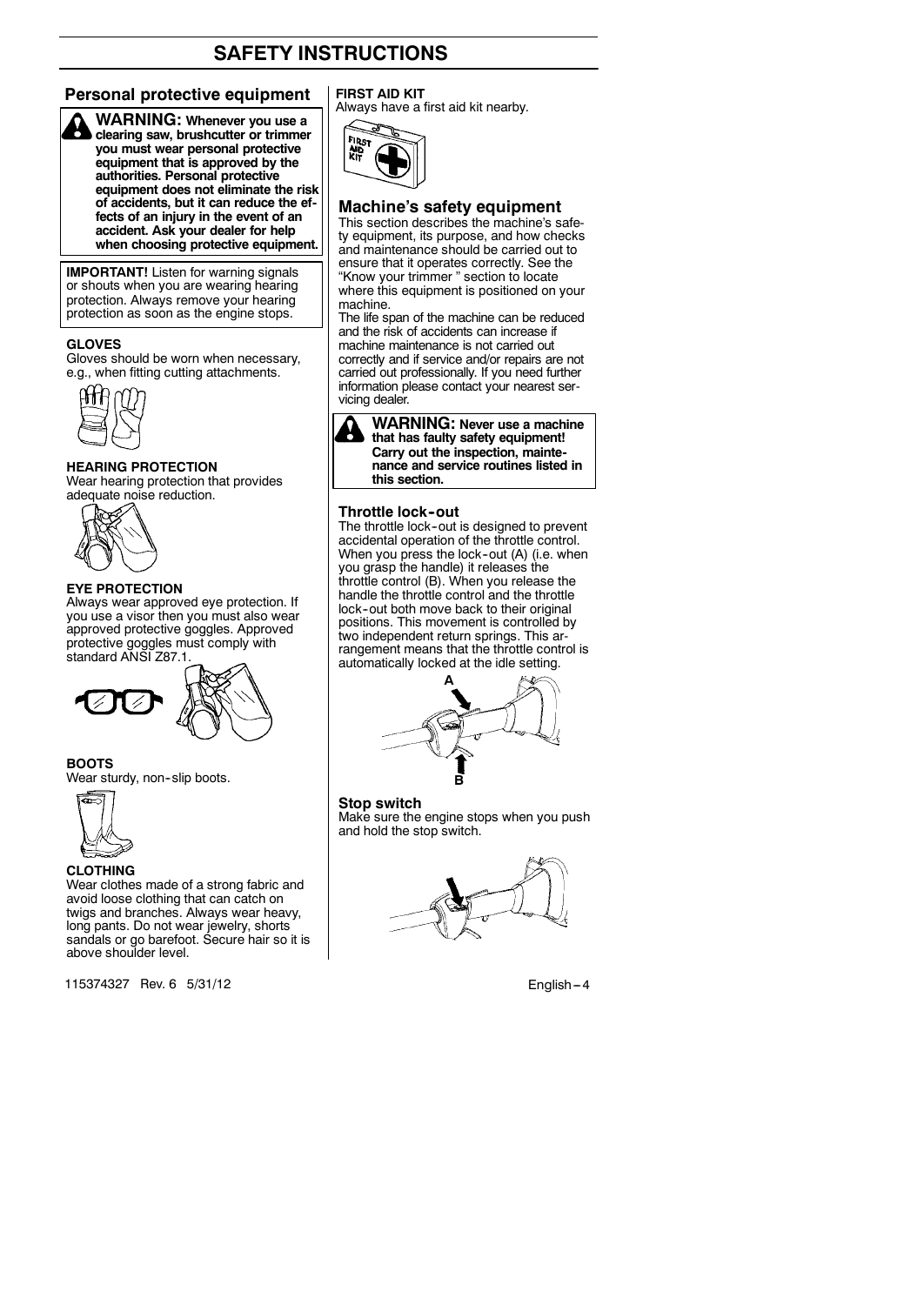#### **Cutting attachment guard**

This guard is intended to prevent loose objects from being thrown towards the operator. The guard also protects the operator from accidental contact with the cutting attachment.





**WARNING: Never use a cutting attachment without an approved guard. See the section on "Technical data". If an incorrect or faulty guard is fitted this can cause serious personal injury.**

Use of incorrectly wound trimmer line or an incorrect cutting attachment increases the level of vibration.

**WARNING: Overexposure to vibration can lead to circulatory damage or nerve damage in people who have impaired circulation. Contact your doctor if you experience symptoms of overexposure to vibration. Such symptoms include numbness, loss of feeling, tingling, pricking, pain, loss of strength, changes in skin color or condition. These symptoms normally appear in the fingers, hands or wrists. The risk increases at low temperatures.**

#### **Muffler**

The muffler is designed to reduce the noise level and to direct the exhaust gases away from the operator.

**CAUTION!** Muffler is fitted with a catalytic converter designed to reduce exhaust gas emissions.



For mufflers, it is very important that you follow the instructions on checking, maintaining, and servicing your machine. See Checking, maintaining and servicing the machine's safety equipment section.

115374327 Rev. 6 5/31/12 English -- 5

**CAUTION: Mufflers fitted with catalytic converters get very hot during use and remain so for some time after stopping. This also applies at idle speed. Contact can result in burns to the skin. Remember the risk of fire!**



**WARNING: Engine exhaust fumes contain carbon monoxide, which can cause carbon monoxide poisoning. DO NOT start or run the machine indoors, or anywhere that is poorly ventilated. The exhaust fumes from the engine are hot and may contain sparks which can start a fire. Never start the machine indoors or near combustible material!**

**Cutting equipment**

A trimmer head is intended for trimming grass.



#### **Checking, maintaining and servicing the machine's safety equipment**

#### **IMPORTANT!**

All servicing and repair work on the machine requires special training. This is especially true of the machine's safety equipment. If your machine fails any of the checks described below you must contact your service agent. When you buy any of our products we guarantee the availability of professional re-pairs and service. If the retailer who sells your machine is not a servicing dealer, ask him for the address of your nearest service agent.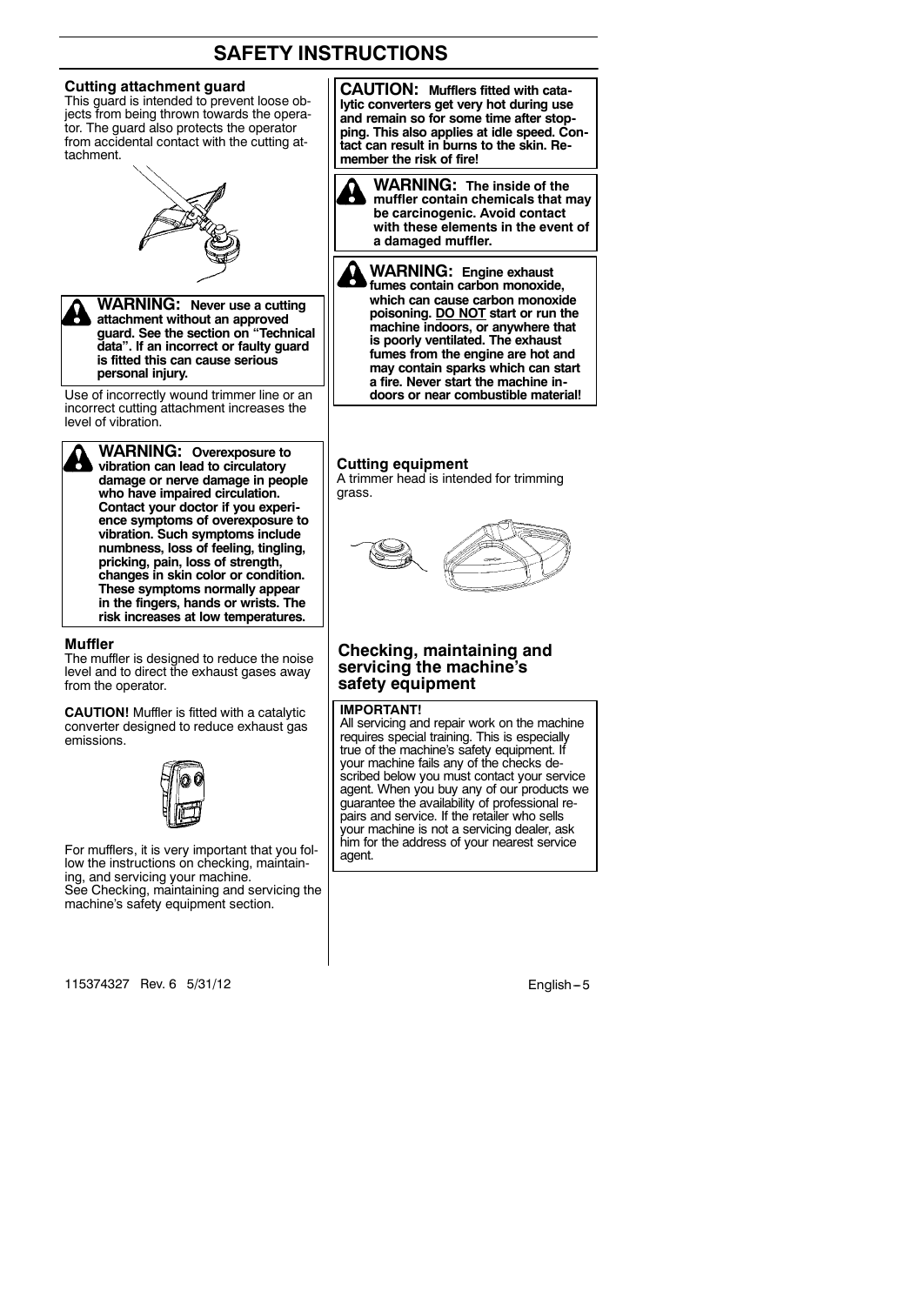#### **Throttle lock-out**

• Make sure the throttle control is locked at the idle setting when the throttle lock- out is released.



• Press the throttle lock-out and make sure it returns to its original position when you release it.



• Check that the throttle control and throttle lock--out move freely and that the

#### return springs work properly.



• See instructions under the section "Start". Start the machine and apply full throttle. Release the throttle and check that the cutting attachment stops and remains at a standstill. If the cutting attachment rotates with the throttle in the idle position then the carburetor idle setting must be checked. See instructions under the section "Maintenance".



115374327 Rev. 6 5/31/12 English -- 6

#### **Stop switch**

• Start the engine and make sure the engine stops when you push and hold the stop switch.

#### **Cutting attachment guard**



• Ensure that the guard is undamaged and is not cracked.



- Replace the guard if it has been exposed to impact or is cracked.
- Always use the recommended quard for the cutting attachment you are using. See section on "Technical data".

#### **Muffler**



• Never use a machine that has a faulty muffler.



• Regularly check that the muffler is securely attached to the machine.



The muffler on this unit is equipped with a special spark arrestor mesh. The mesh should be checked and, if necessary. cleaned by a servicing dealer. A blocked mesh will cause the machine to overheat, which can lead to serious damage. Never use a muffler with a defective spark arrestor mesh. See the Maintenance section.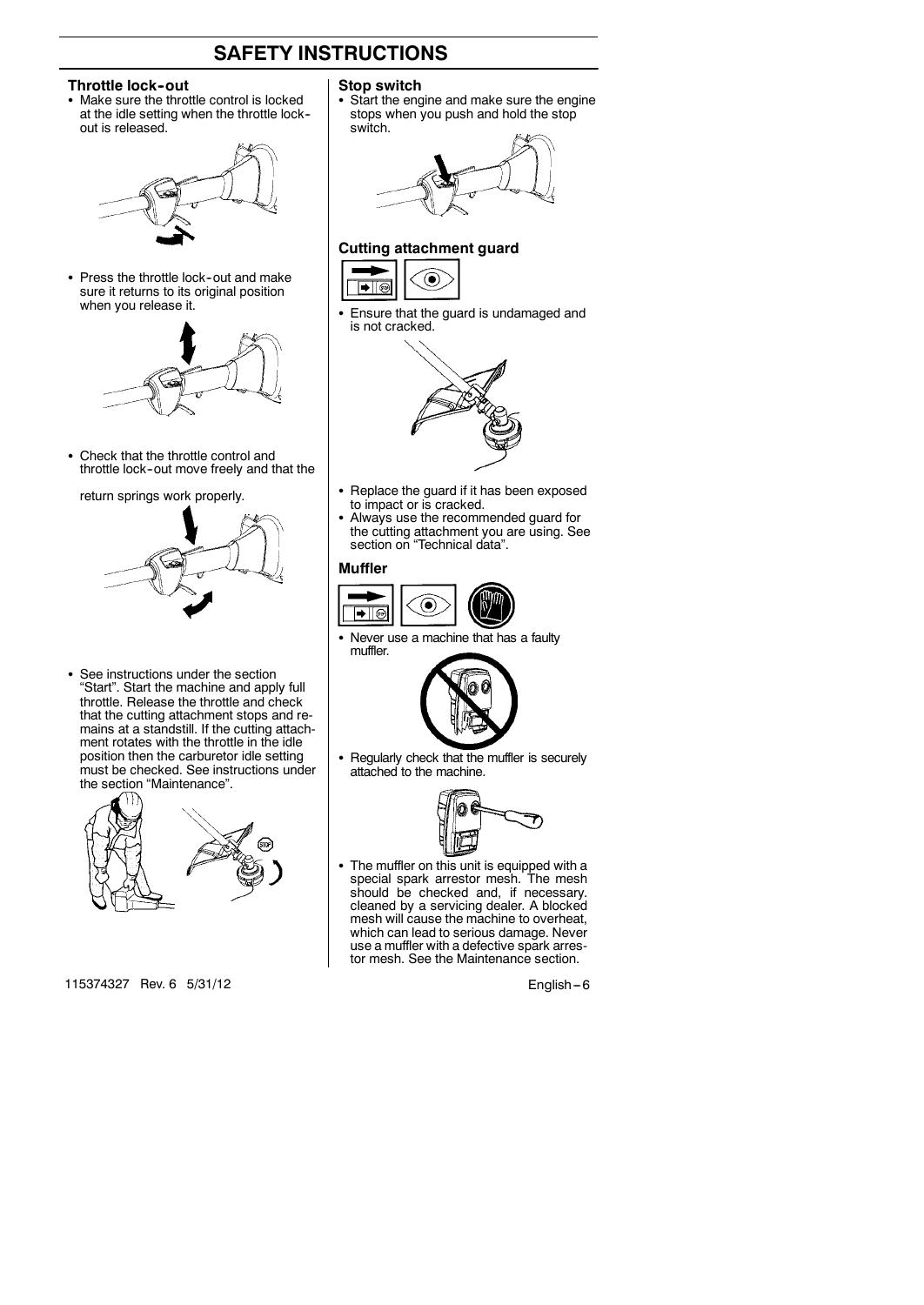#### **Cutting equipment**

- This section describes how to choose and maintain your cutting equipment in order to:
- Obtain maximum cutting performance.
- Extend the life of cutting equipment.
- **General rules:**



1. Only use cutting attachments with the guards we recommend! See the section on "Technical Data".



2. Check the cutting attachment for damage or cracks. A damaged cutting attachment should always be replaced.



**WARNING: Never use a machine with faulty safety equipment. The machine's safety equipment must be checked and maintained as described in this section. If your machine fails any of these checks contact your servicing dealer to get it repaired. Use of a machine with faulty safety equipment increases the risk of serious personal injury to the operator or others.**

#### **IMPORTANT!**

This section describes how to choose and maintain your cutting equipment in order to: Obtain maximum cutting performance. Extend the life of cutting equipment. Only use cutting attachments with the guards we recommend! See the section on "Technical data".

Refer to the instructions for the cutting attach ment to check the correct way to load the trimmer line and the correct line diameter.

#### **Trimmer head**

Only use the recommended cutting attachments. See the section on "Technical data".



- Smaller machines generally require small trimmer heads and vice versa. This is because when clearing using trimmer line the engine must throw out the trimmer line radially from the trimmer head and overcome the resistance of the grass being cleared.
- The length of the trimmer line is also important. A longer trimmer line requires greater engine power than a shorter trimmer line of the same diameter.
- Make sure that the cutter on the trimmer guard is intact. This is used to cut the trimmer line to the correct length.
- To increase the life of the trimmer line it can be soaked in water for a couple of days. This will make the line tougher so that it lasts longer.

#### **IMPORTANT!**

Always ensure the trimmer line is wound tightly and evenly around the drum, otherwise the machine will generate harmful vibration

**WARNING: Always stop the engine before doing any work on the cutting attachment. This continues to rotate even after the throttle has been released. Ensure that the cutting attachment has stopped completely and disconnect the lead from the spark plug before you start to work on it.**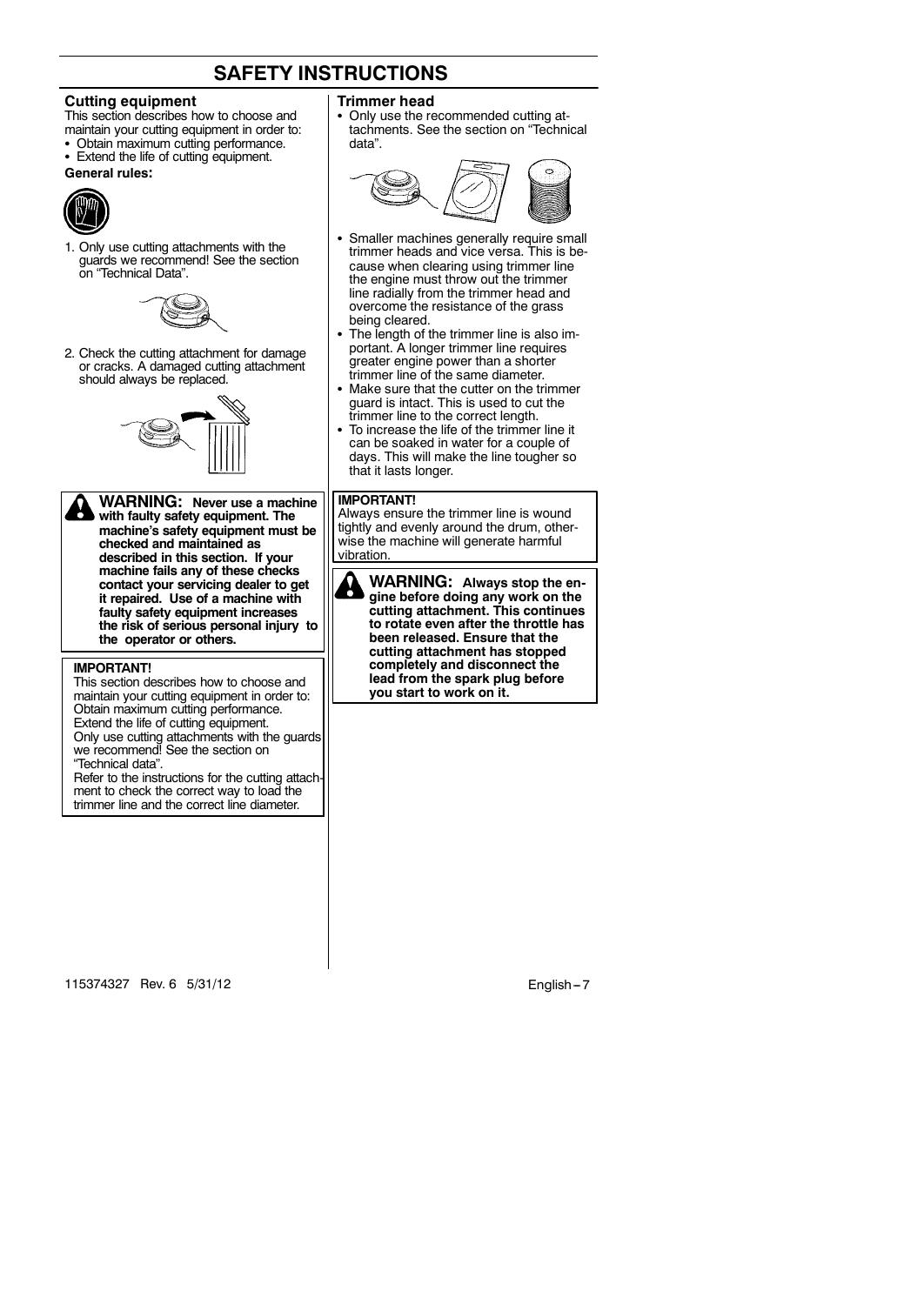#### **General safety precautions**

#### **IMPORTANT!**

- The machine is only designed for trimming grass.
- The only accessories you can operate with this engine unit are the cutting attachments we recommend in the "Technical data" section.
- Never use wire, rope, string, etc.
- Never use the machine if you are tired, if you have drunk alcohol, or if you are taking medication that could affect your vision, your judgment or your coordination.
- Never use the machine in extreme weather conditions such as severe cold, very hot and/or humid climates.
- Never use a machine that has been modified in any way from its original specification.
- Wear personal protective equipment. See instructions in the "Personal protective equipment" section.
- Never use a machine that is faulty. Carry out the checks, maintenance and service instructions described in this manual. Some maintenance and service measures must be carried out by trained and qualified specialists. See instructions in the "Maintenance" section.
- All covers and guards must be fitted before starting. Make sure the spark plug cap and lead are not damaged. Otherwise you could get an electric shock.
- The machine operator must ensure that no people or animals come closer than 50 feet (15 meters) while working.
- Stay clear of spinning line.
- Secure or remove loose clothing or clothing with loosely hanging ties, straps, tassels, etc. They can be caught in moving parts.
- Being fully covered also helps protect you from debris and pieces of toxic plants thrown by spinning line.
- Keep handles free of oil and fuel.
- Always keep the engine on the right hand side of your body.
- Hold the unit firmly with both hands.
- Keep trimmer head below waist level and away from all parts of your body. Do not raise engine above your waist.
- Keep all parts of your body away from muffler and spinning line. Keep engine below waist level. A hot muffler can cause serious burns.
- Keep firm footing and balance. Do not overreach or use from unstable surfaces such as ladders, trees, steep slopes, rooftops, etc.
- Use only in daylight or good artificial light.
- Use only for jobs explained in this manual.

115374327 Rev. 6 5/31/12 English -- 8



#### **Personal protection**



- Always wear boots and other equipment described in the "Personal protective equipment" section.
- Always wear working clothes and heavy-duty long pants.
- Never wear loose fitting clothes or jewelry.
- Persons with long hair should (for personal safety) put their hair up.

#### **Safety instructions regarding the surroundings**

- Never allow children to use the machine. • Ensure no one comes closer than 50 feet (15 meters) when working.
- Never allow anyone else to use the machine without first ensuring that they have understood the contents of the operator's manual.

# **Safety instructions before starting**



- Inspect the working area. Remove any objects such as stones, broken glass, nails, steel wire, string, etc. that can be thrown or can wrap around the cutting head or shaft.
- Keep others at a safe distance. Children, animals, onlookers and helpers should stand outside of the safety zone of 50 feet (15 meters). Bystanders should be encouraged to wear safety glasses. Stop the machine immediately if anyone should approach.
- Check the entire machine before starting work. Replace damaged parts. Check for fuel leakage and that all safety guards and covers are complete and fastened securely. Check all nuts and bolts.
- Check the cutting head for cracks or any other damage.
- $\cdot$  Ensure the trimmer guard  $\beta$ is mounted and not damaged.



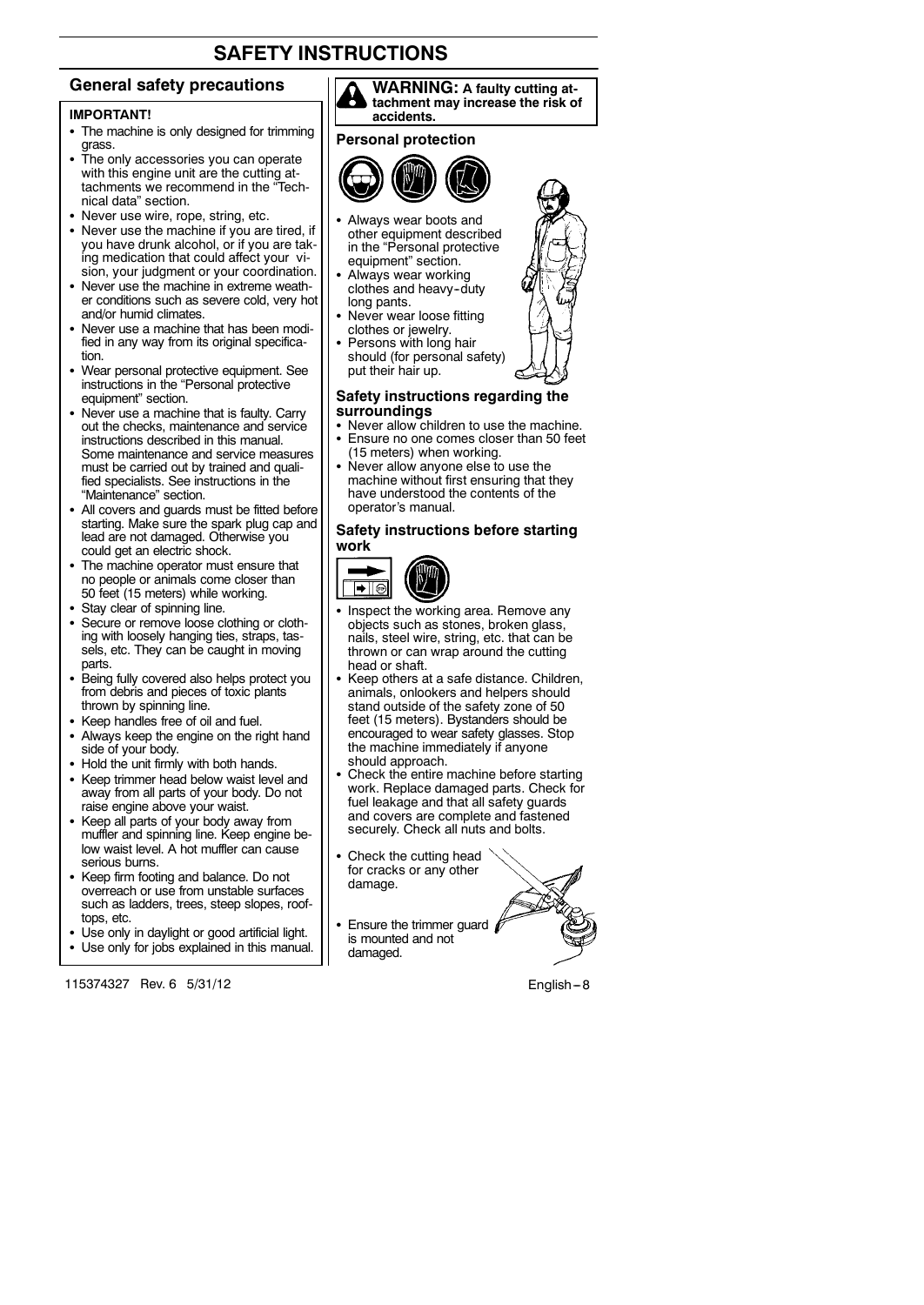- Check that the trimmer head and guard are correctly secured.
- When adjusting the carburetor, make sure the lower end is supported and that no one is in the immediate vicinity.
- Make sure the cutting head does not rotate when idling.
- Make sure the handle and safety features are in order. Never use a machine that has parts missing or has been changed in relation to the specification.
- Only use the machine for the purpose for which it was intended.

#### **Starting**



**WARNING: When the engine is started with the choke in either the choke or start throttle positions the cutting attachment will start to rotate immediately.**

- Ensure that all of the engine covers and housings are properly fitted before the unit is started.
- Never start or attempt to run the unit with the clutch, clutch drum, clutch cover, or driveshaft removed.
- Never start the machine indoors. Exhaust fumes can be dangerous if inhaled.
- Observe your surroundings and make sure that there is no risk of people or animals coming into contact with the cutting equipment.
- See the "Starting and Stopping" section for complete instructions.

#### **Fuel safety**



- Always use a fuel container with an antispill valve.
- Never refuel the machine while the engine is running.
- Always stop the engine and let it cool for a few minutes before refueling.
- Make sure there is plenty of ventilation when refueling or mixing fuel (gasoline and 2-stroke oil).
- Move the machine at least 10 feet (3 meters) from the refueling point before starting it.



115374327 Rev. 6 5/31/12 English -9

- Never start the machine:
- If you have spilled fuel on it. Wipe off the spillage and allow remaining fuel to evaporate.
- If you have spilled fuel on yourself or your clothes, change your clothes. Wash any part of your body that has come in contact with fuel. Use soap and water.
- If the machine is leaking fuel. Check regularly for leaks from the fuel cap and fuel lines.
- Avoid all skin contact with fuel. Fuel is a skin irritant and may even cause skin changes.

#### **Transporting and storage**

- Store and transport the machine and fuel so that there is no risk of any leakage or fumes coming into contact with sparks or naked flames, for example, from electrical machinery, electric motors, electrical relays/switches or boilers.
- When storing and transporting fuel always use approved containers intended for this purpose.
- When storing the machine for long periods the fuel tank must be emptied. Contact your local gas station to find out where to dispose of excess fuel.



#### **General working instructions**

#### **IMPORTANT!**

This section describes the basic safety precautions for working with trimmers. If you encounter a situation where you are uncertain how to proceed you should ask an expert. Contact your servicing dealer. Avoid all usage which you consider to be beyond your capability.

You must understand the difference between forestry clearing, grass clearing and grass trimming before use.

#### **Basic safety rules**



- 1. Look around you:
- To ensure that people, animals or other things cannot affect your control of the machine.
- To ensure that people, animals, etc. do not come into contact with the cutting attachment or loose objects that are thrown out by the cutting attachment.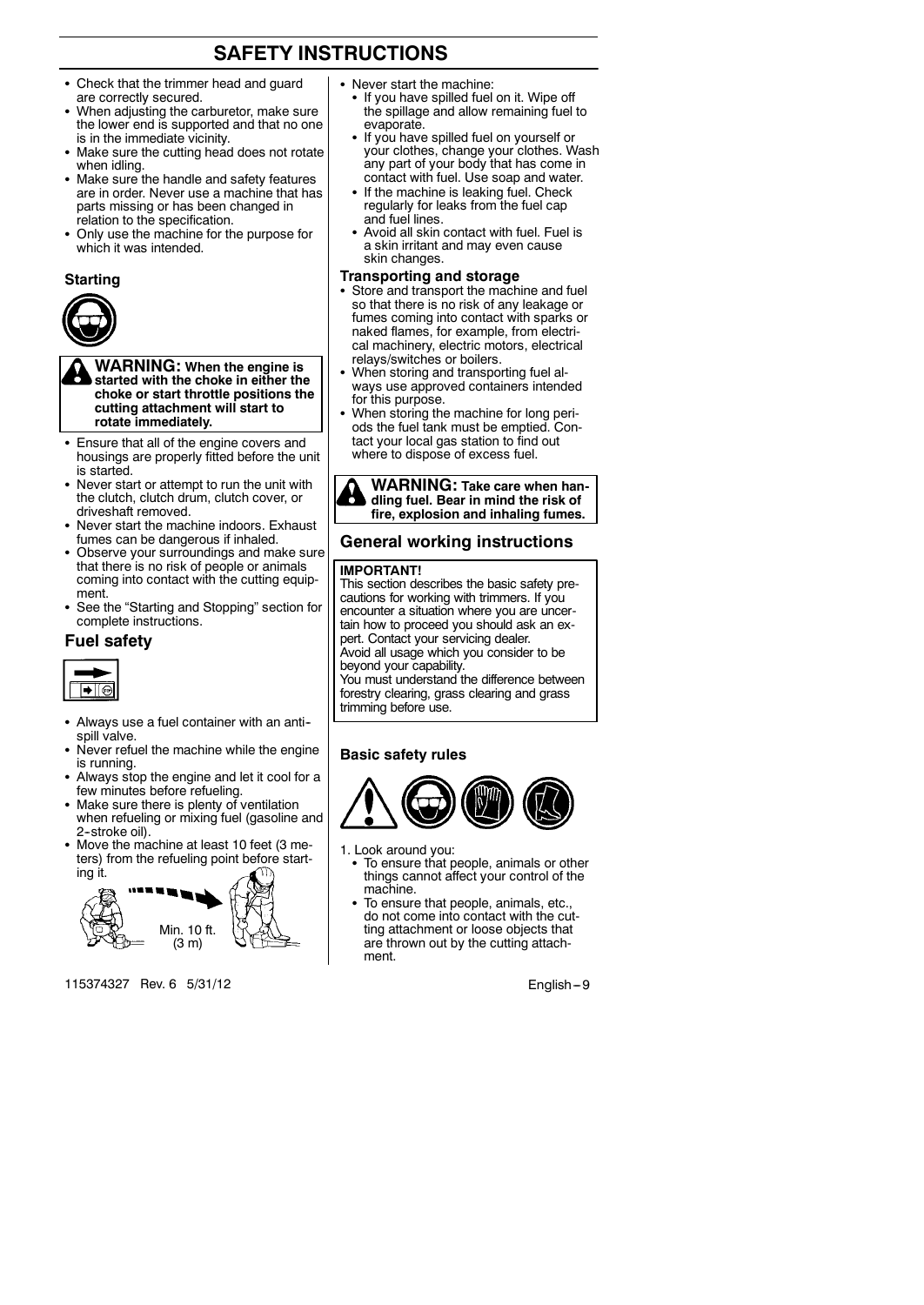- CAUTION! Do not use the machine unless you are able to call for help in the event of an accident.
- 2. Do not use the machine in bad weather, such as dense fog, heavy rain, strong wind, intense cold, etc. Working in bad weather is tiring and often brings added risks, such as icy ground, unpredictable felling direction, etc.
- 3. Make sure you can move and stand safely. Check the area around you for possible obstacles (roots, rocks, branches, ditches, etc.) in case you have to move suddenly. Take great care when working on sloping ground.



- 4. Switch off the engine before moving to another area.
- 5. Never put the machine down with the engine running.

#### **Basic working techniques**

- Always slow the engine to idle speed after each working operation. Long periods at full throttle without any load on the engine can lead to serious engine damage.
- **It is recommended that the engine not be operated for longer than 1 minute at full throttle.**

**WARNING: Sometimes branches or grass get caught between the guard and cutting attachment. Always stop the engine before cleaning.**

#### **Grass trimming using a trimmer head Trimming**



Hold the trimmer head just above the ground at an angle. It is the end of the trimmer line that does the work. Let the trimmer line work at its own pace. Never press the trimmer line into the area to be cut.



• The trimmer line can easily remove grass and weeds up against walls, fences, trees and borders, however it can also damage sensitive bark on trees and bushes, and damage fence posts.

115374327 Rev. 6 5/31/12 **English -- 10** 

- Reduce the risk of damaging plants by shortening the trimmer line to 4-4 1/2 inches (10--12 cm) and reducing the engine speed.
- When trimming you should use less than full throttle so that the trimmer line lasts longer and to reduce the wear on the trimmer head.

#### **Clearing**



The clearing technique removes all unwanted vegetation. Keep the trimmer head just above the ground and tilt it. Let the end of the trimmer line strike the ground around trees, posts, statues and the like. **IMPORTANT!** This technique increases the wear on the trimmer line.



The trimmer line wears quicker and must be fed forward more often when working against stones, brick, concrete, metal fences, etc., than when coming into contact with trees and wooden fences.

#### **Cutting**



The trimmer is ideal for cutting grass that is difficult to reach using a normal lawn mower. Keep the trimmer line parallel to the ground when cutting. Avoid pressing the trimmer head against the ground as this can ruin the lawn and damage the tool.



Do not allow the trimmer head to constantly come into contact with the ground during normal cutting. Constant contact of this type can cause damage and wear to the trimmer head.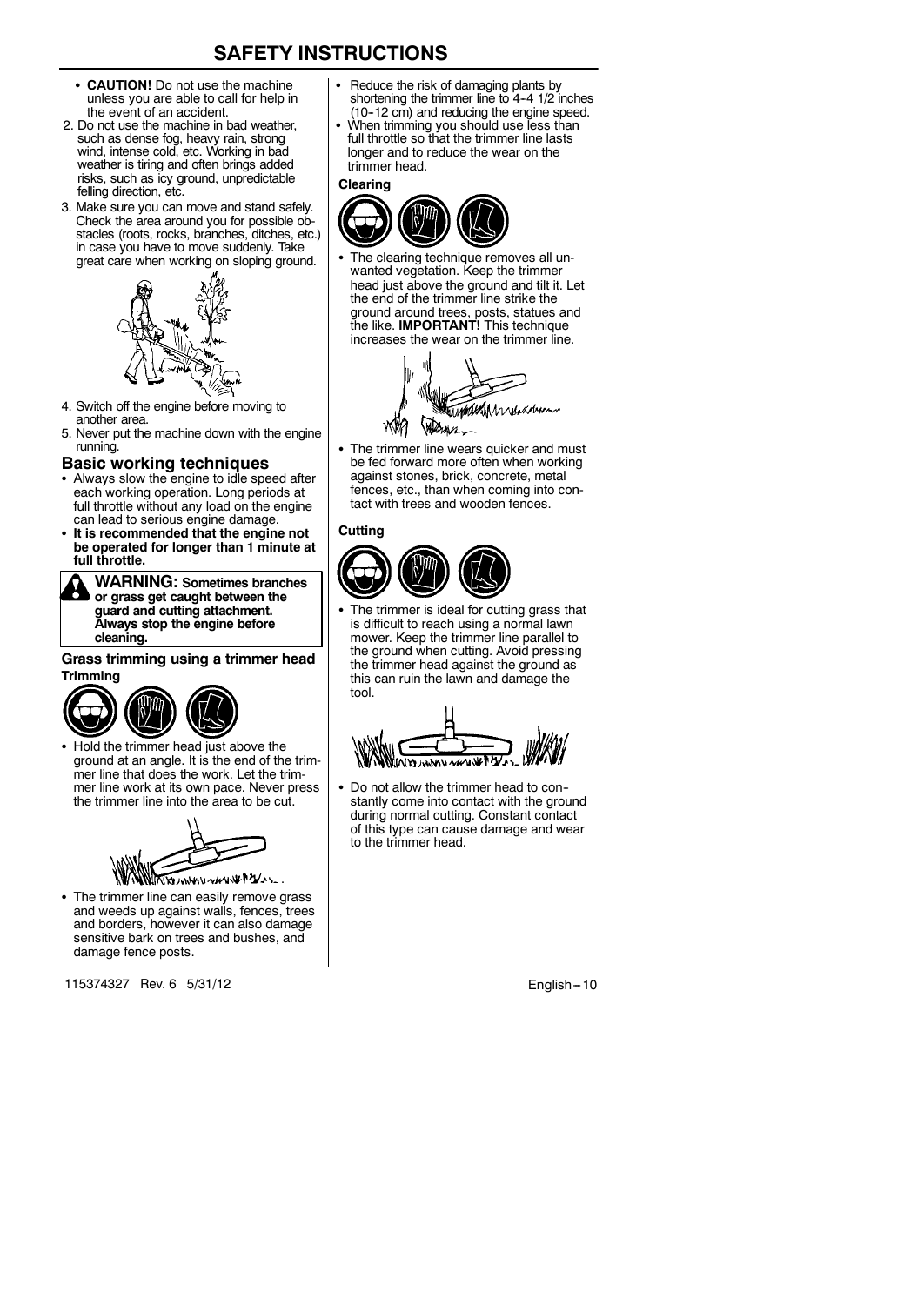

• The fan effect of the rotating line can be used for quick and easy clearing up. Hold the trimmer line parallel to and above the area to be swept and move the tool to and fro.



• When cutting and sweeping you should use full throttle to obtain the best results. **WARNING: Sometimes branches or grass get caught between the guard and cutting attachment or wrapped around the shaft. Neither the operator of the machine nor anyone else may attempt to remove the cut material while the engine is running or the cutting equipment is rotating, as this can result in serious injury. Stop the engine and cutting equip-ment before you remove material.**

**WARNING: Watch out for thrown objects. Always wear approved eye protection. Never lean over the cutting attachment guard. Stones, rubbish, etc. can be thrown up into the eyes causing blindness or serious injury. Keep unauthorised persons at a distance. Children, animals, onlookers and helpers should be kept outside the safety zone of 15 m. Stop the machine immediately if anyone approaches. Never swing the machine around without first checking behind you to make sure no one is within the safety zone.**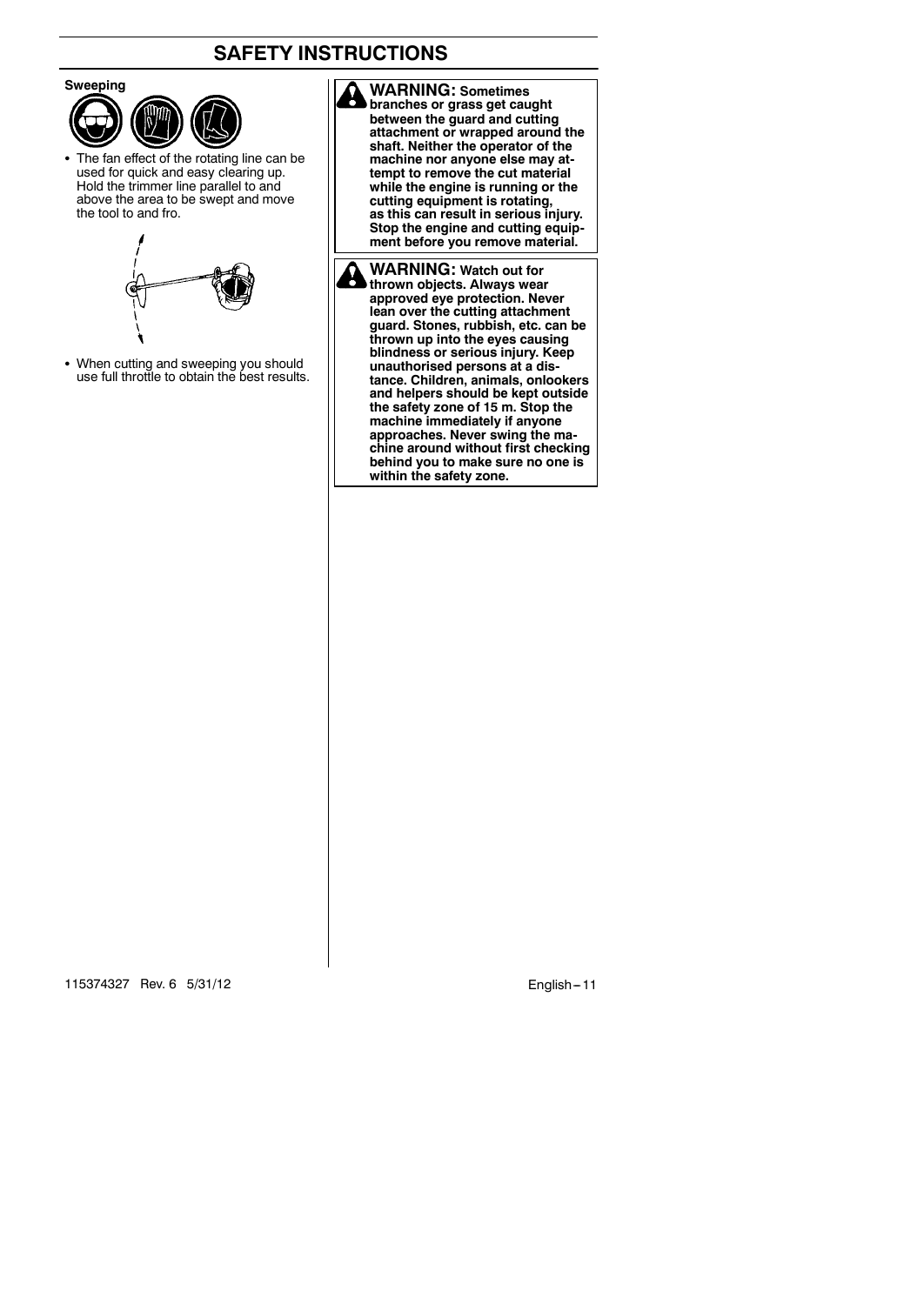# **KNOW YOUR TRIMMER**



#### **Know your trimmer**

- 
- 2. Grease filler cap<br>3. Bevel gear
- 
- 4. Cutting attachment guard<br>5. Upper shaft
- 
- 
- 7. Loop handle
- 8. Throttle control<br>9. Stop switch
- 
- 
- 11. Cylinder cover
- 1. Trimmer head 12. Starter handle<br>2. Grease filler cap 13. Fuel tank
	-
	- 14. Choke control<br>15. Primer bulb
	-
- 5. Upper shaft 16. Air filter cover<br>6. Lower shaft 17. Handle adjust
	- 17. Handle adjustment<br>18. Drive disc
	-
	-
- 8. Throttle control 19. Shaft coupling<br>
9. Stop switch 20. 2-stroke engine oil<br>
10. Throttle lock-out 21. Operator's manual 21. Operator's manual (EPA)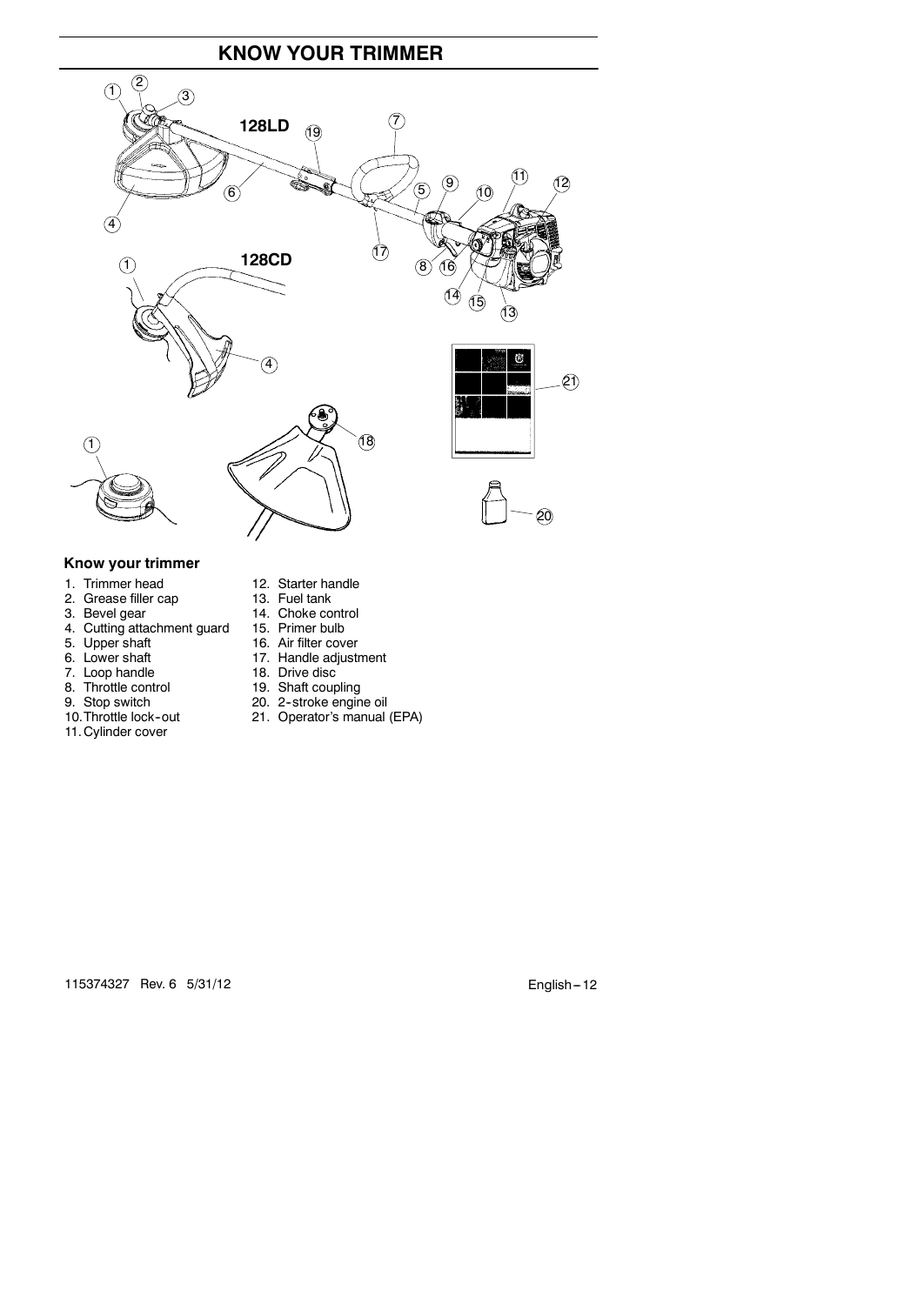# **ASSEMBLY**

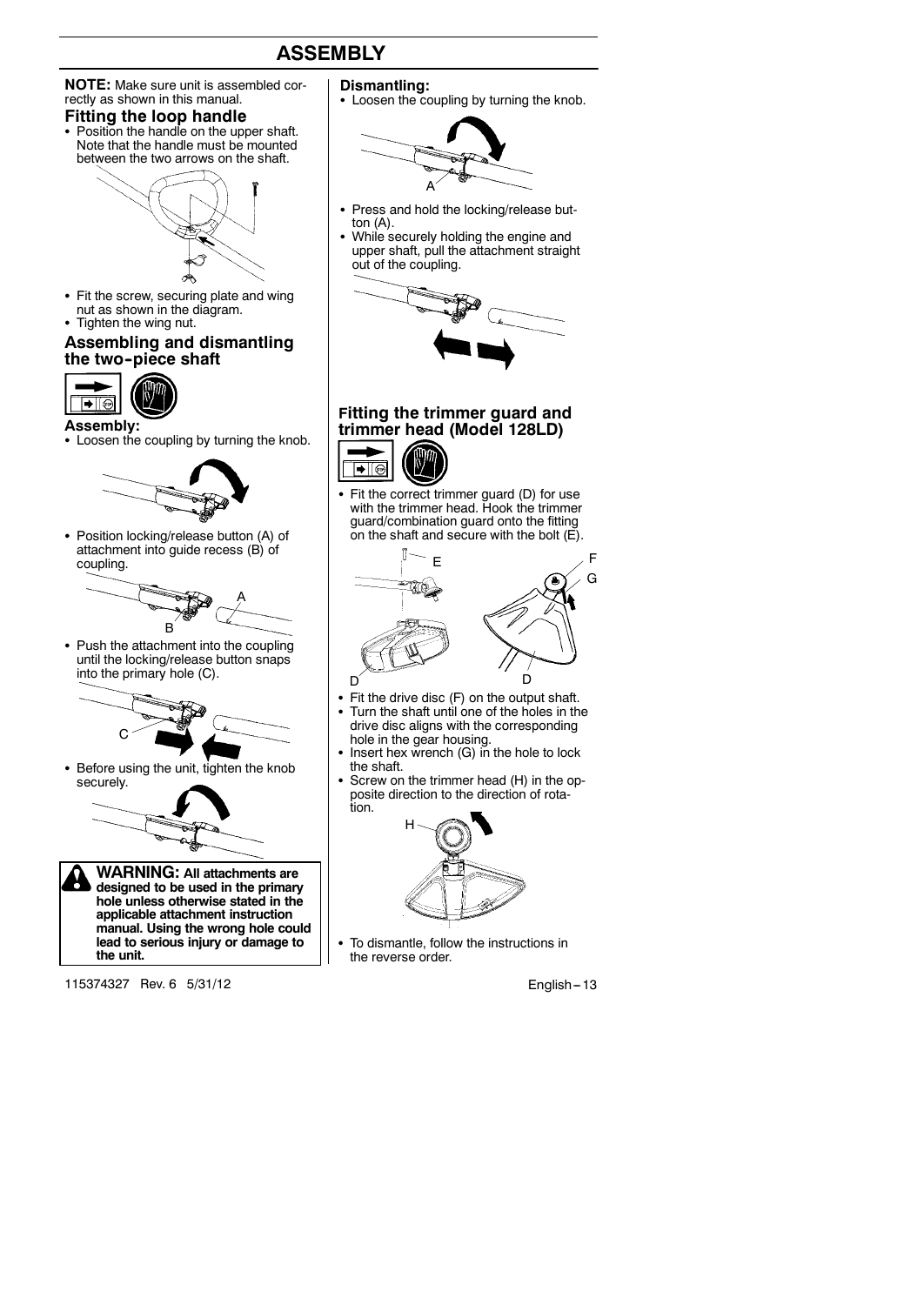# **ASSEMBLY**

#### **Fitting the trimmer guard and trimmer head (Model 128CD)**



S Fit the correct trimmer guard (A) for use with the trimmer head. Hook the trimmer guard/combination guard onto the fitting on the shaft and secure with the wing nut (B).



- S Fit the dust cup (C) on the shaft. The nut must be completely covered by the dust cup.
- Hold the dust cup with a wrench to prevent the shaft from rotating.<br>Screw the trimmer head (D) onto the
- shaft.



• To dismantle, follow the instructions in the reverse order.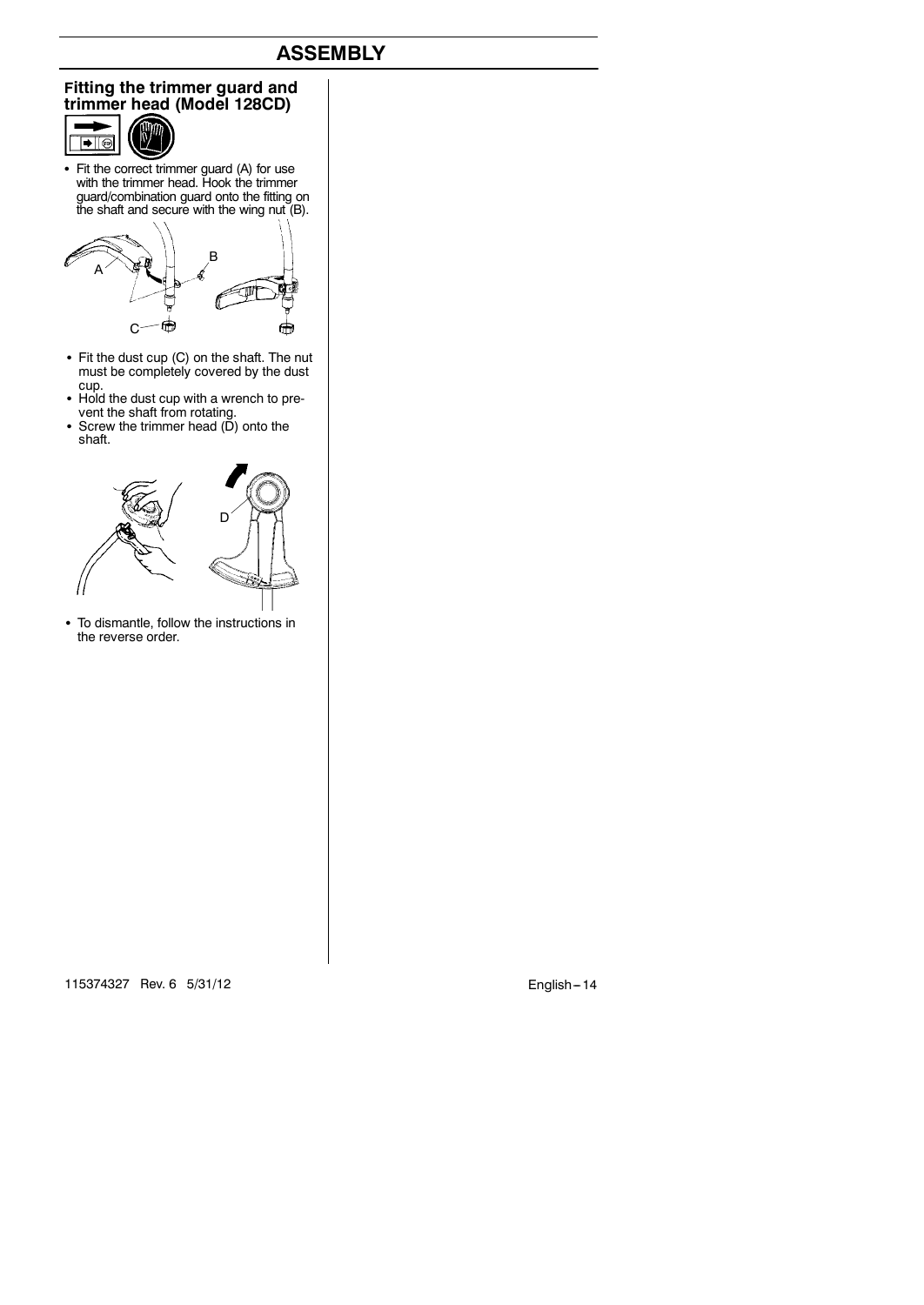# **FUEL HANDLING**

## **Fuel mixture**

**CAUTION!** The machine is equipped with a two-stroke engine and must always be run using a mixture of gasoline and two- stroke engine oil. It is important to accurately measure the amount of oil to be mixed to ensure that the correct mixture is obtained. When mixing small amounts of fuel, even small inaccuracies can drastically affect the ratio of the mixture.

**WARNING: Fuel and fuel fumes are highly flammable and can cause serious injury when inhaled or allowed to come in contact with the skin. For this reason, observe caution when handling fuel and make sure there is adequate ventilation.**

#### **Gasoline**



**CAUTION!** Always use high quality unleaded gasoline.



- **This engine is certified to operate on unleaded gasoline.**
- The lowest recommended octane rating is 87. If you run the engine on lower oc-tane rating than 87, "knocking" can oc-cur. This leads to an increased engine temperature, which can result in a serious engine breakdown.
- When working at continuous high revs a higher octane rating is recommended.

#### **Two--stroke oil**

- For great results and performance use HUSQVARNA two-stroke oil, which is specially formulated for our two-stroke engines. Mixture 1:50 (2%).
- To maximize the life of your trimmer, you may choose to use a high quality synthetic oil formulated for two-stroke engines. Mixture 1:50 (2%).
- Never use two-stroke oil intended for water-cooled outboard engines, sometimes referred to as outboard oil.
- Never use oil intended for four-stroke engines.

|             | Two-stroke oil |  |
|-------------|----------------|--|
| Gasoline    | 2% (1:50)      |  |
| U.S. gallon | U.S. fl. oz.   |  |
|             | 21/2           |  |
| 21/2        | 61/2           |  |
| 5           | 12 7/8         |  |

115374327 Rev. 6 5/31/12 **English --- 15** 

#### **Mixing**

- Always mix the gasoline and oil in a clean container intended for fuel.
- Always start by flling half the amount of the gasoline to be used. Then add the entire amount of oil. Mix (shake) the fuel mixture. Add the remaining amount of gasoline.
- Mix (shake) the fuel mixture thoroughly before filling the machine's fuel tank.



- Do not mix more than one month's supply of fuel at a time.
- If the machine is not used for some time, the fuel tank should be emptied and cleaned.



# **Fueling**





- **Do not smoke or place hot objects near fuel. Always shut off the engine before**
- **refueling. Always stop the engine and let it**
- **cool for a few minutes before refueling. When refueling, open the fuel cap**
- **slowly so that any excess pressure is released gently. Tighten the fuel cap carefully after**
- **refueling. Always move the machine away**

**from the refueling area before starting.**



- Clean the area around the fuel cap. Contamination in the tank can cause operating problems.
- Ensure that the fuel is well mixed by shaking the container before filling the tank.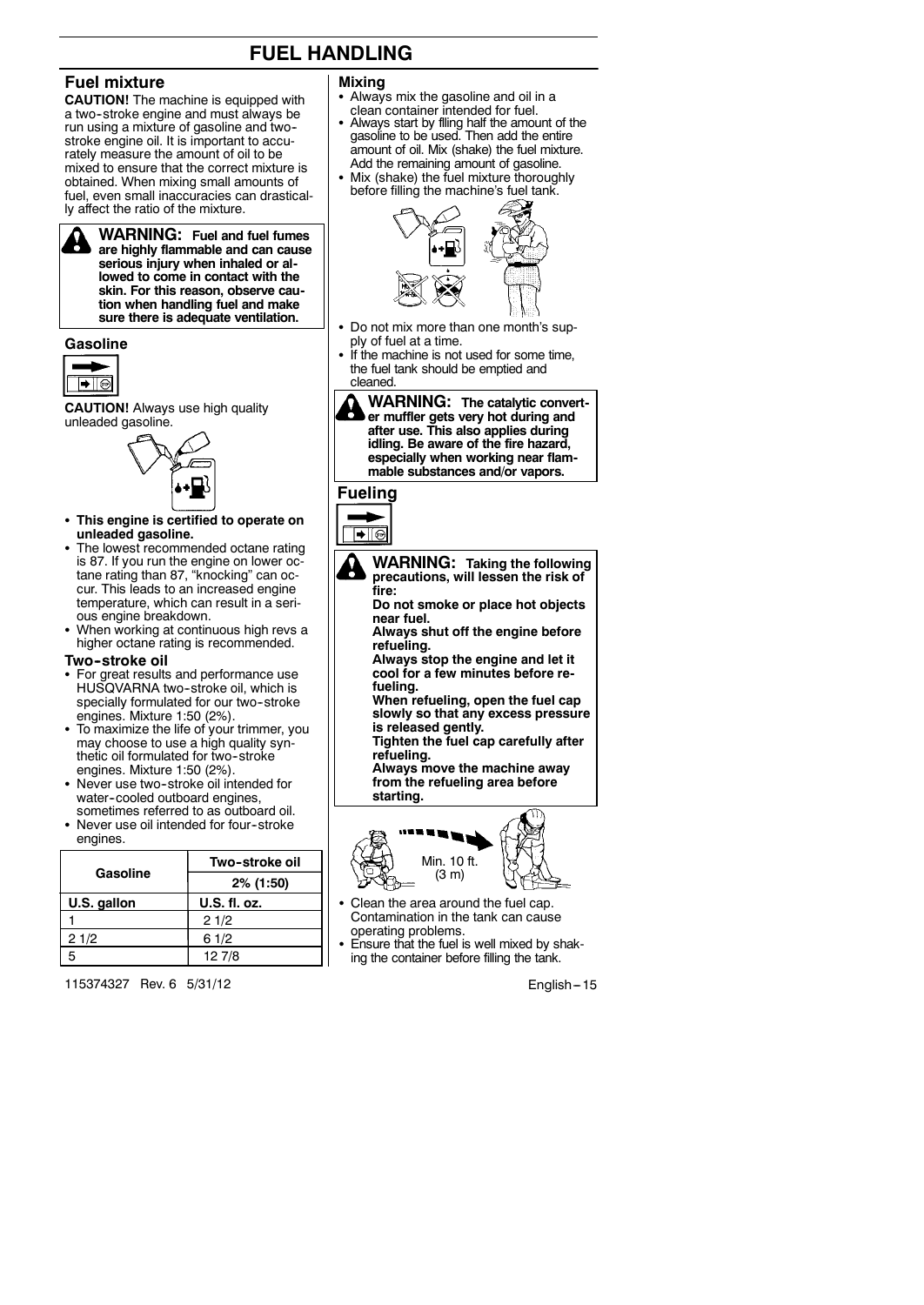# **STARTING AND STOPPING**

#### **Check before starting**



- Inspect the unit before each use. Replace damaged parts. Check for fuel leaks. Make sure all fasteners are in place and secure. Make sure the cutting attachment is properly installed and securely fastened. Use only flexible, nonmetallic line recommended by the manufacturer. Never use, for example, wire or wire rope, which can break off and become a dangerous projectile.
- Check that the trimmer head and trimmer guard are not damaged or cracked. Replace the trimmer head or trimmer guard if they have been exposed to impact or are cracked.



• Never use the machine without a guard nor with a defective guard.

### **Starting and stopping**



**WARNING: The complete clutch, clutch cover, and shaft must be fitted before the machine is started, otherwise parts could come loose and cause personal injury. Always move the machine away from the refueling area before starting. Place the machine on a flat surface. Ensure the cutting attachment cannot come into contact with any object. Make sure no unauthorized persons are in the working area, otherwise**

**there is a risk of serious personal injury. The safety distance is 50 feet (15 meters).**

**Cold engine**

**Primer bulb:** Press the primer bulb 10 times until fuel begins to fill the bulb. The primer bulb need not be completely filled.



**Choke:** Move the blue engine choke lever to the closed position.



#### **Starting**

Hold the body of the machine on the ground using your left hand (**CAUTION!** Not with your foot!).

Firmly grip the starter rope handle with your right hand. **DO NOT squeeze throttle trigger.** Slowly pull out the cord until you feel some resistance (the starter pawls grip); then quickly and powerfully pull the cord.

#### *Never wrap the starter cord around your hand.*

Repeat pulling the cord until the engine attempts to start. Move the blue engine choke lever to the ½ position. Pull starter rope until engine runs. Move the blue engine choke lever to the opened position.



**NOTE:** If engine dies, return blue engine choke lever to the closed position and repeat starting steps.

**CAUTION!** Do not pull the starter cord all the way out and do not let go of the starter handle when the cord is fully extended. This can damage the machine.

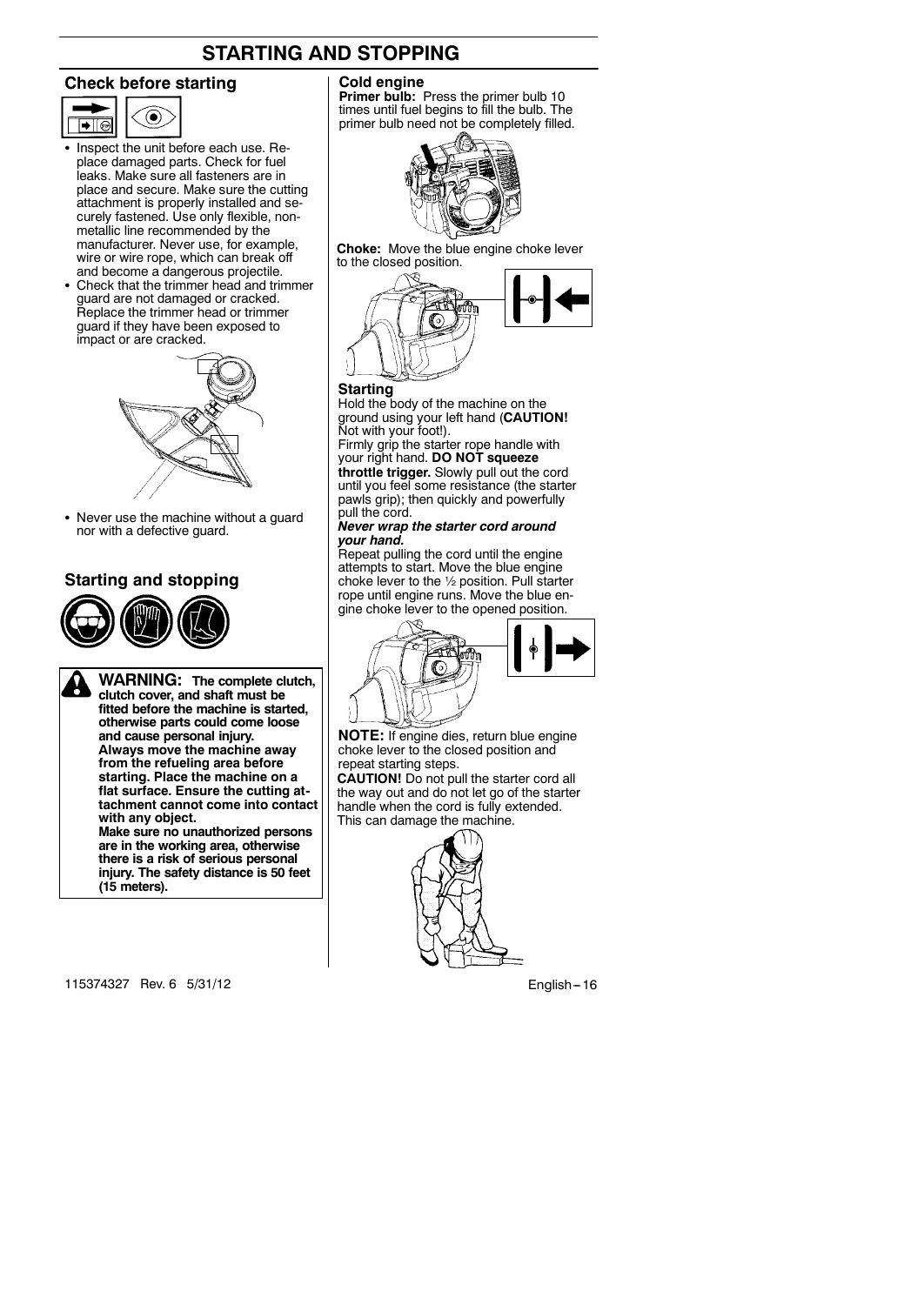# **STARTING AND STOPPING**

#### **Warm engine**

With a warm engine, move the blue engine choke lever to the ½ position. Pull starter rope until engine runs. Move the blue engine choke lever to the opened position.

**Stopping** Stop the engine by pushing and holding the stop switch in the STOP position until the engine stops.





**WARNING: When the engine is started with the choke in the closed position the cutting attachment will start to rotate immediately.**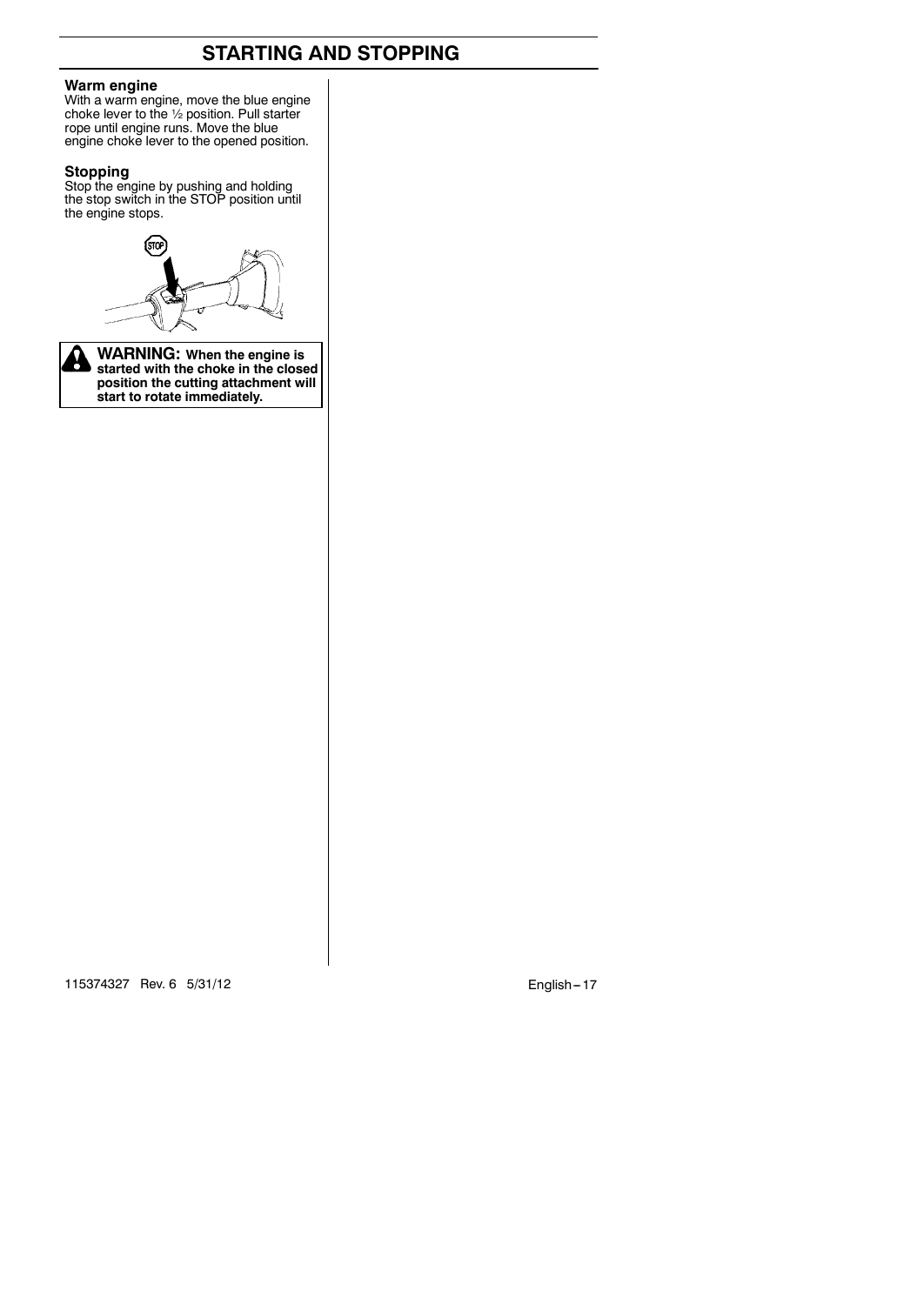# **MAINTENANCE**

The owner is responsible for the performance of all required maintenance as defined in the operator's manual.

Your Husqvarna product has been designed and manufactured to specifications that reduce harmful emissions. After the engine has used 8-10 tanks of fuel, the engine will be run-in. To ensure that it continues to run at peak performance and to minimize harmful exhaust emissions after the run-in period, ask your servicing dealer to adjust your carburetor.

**WARNING: The complete clutch, clutch cover, and shaft must be fitted before the machine is started, otherwise parts could come loose and cause personal injury.**

#### **Function**



- The carburetor governs the engine's speed via the throttle control. Air and fuel are mixed in the carburetor.
- The T-screw regulates the throttle setting at idle speed. If the T-screw is turned clockwise this gives a higher idle speed; turning it counterclockwise gives a lower idle speed.

#### **Basic setting**

• The basic carburetor settings are adjusted during testing at the factory. Fine adjustment should be carried out by a skilled technician.

**CAUTION!** If the cutting attachment rotates when the engine is idling the idle adjustment screw T should be turned counterclockwise until the cutting attachment stops.

**Rec. idle speed:** See "Technical data" section. **Recommended max. speed:** See "Technical data" section.

**WARNING: If the idle speed cannot be adjusted so that the cutting attachment stops, contact your dealer/service workshop. Do not use the machine until it has been correctly adjusted or repaired.**

#### **Fine adjustment of the idle speed--T**

Adjust the idle speed using the idle adjustment screw-T if it is necessary to readjust. First, turn the idle adjustment screw-T clockwise until the cutting attachment starts to rotate. Then, turn the screw counterclockwise until the cutting attachment stops.

115374327 Rev. 6 5/31/12 **English -18** 

The idle speed is correctly adjusted when the engine will run smoothly in every position. The idle speed should also be well **Carburetor Carburetor** the speed at which the cutting at-





#### **Unit/Maintenance Safety**

Disconnect the spark plug before performing maintenance, except carburetor adjustments.

#### **Muffler**



**CAUTION!** Muffler is fitted with a catalytic converter designed to reduce exhaust gas emissions.



The muffler is designed to reduce the noise level and to direct the exhaust gases away from the operator. The exhaust gases are hot and can contain sparks, which may cause fire if directed against dry and combustible material.

Mufflers are equipped with a special spark arrestor mesh. The mesh should be checked and, if necessary. cleaned by a servicing dealer. **If the mesh is damaged, it should be replaced.** If the mesh is frequently blocked, this can be a sign that the performance of the catalytic converter is impaired. Contact your servicing dealer to inspect the muffler. A blocked mesh will cause the machine to overheat and result in damage to the cylinder and piston.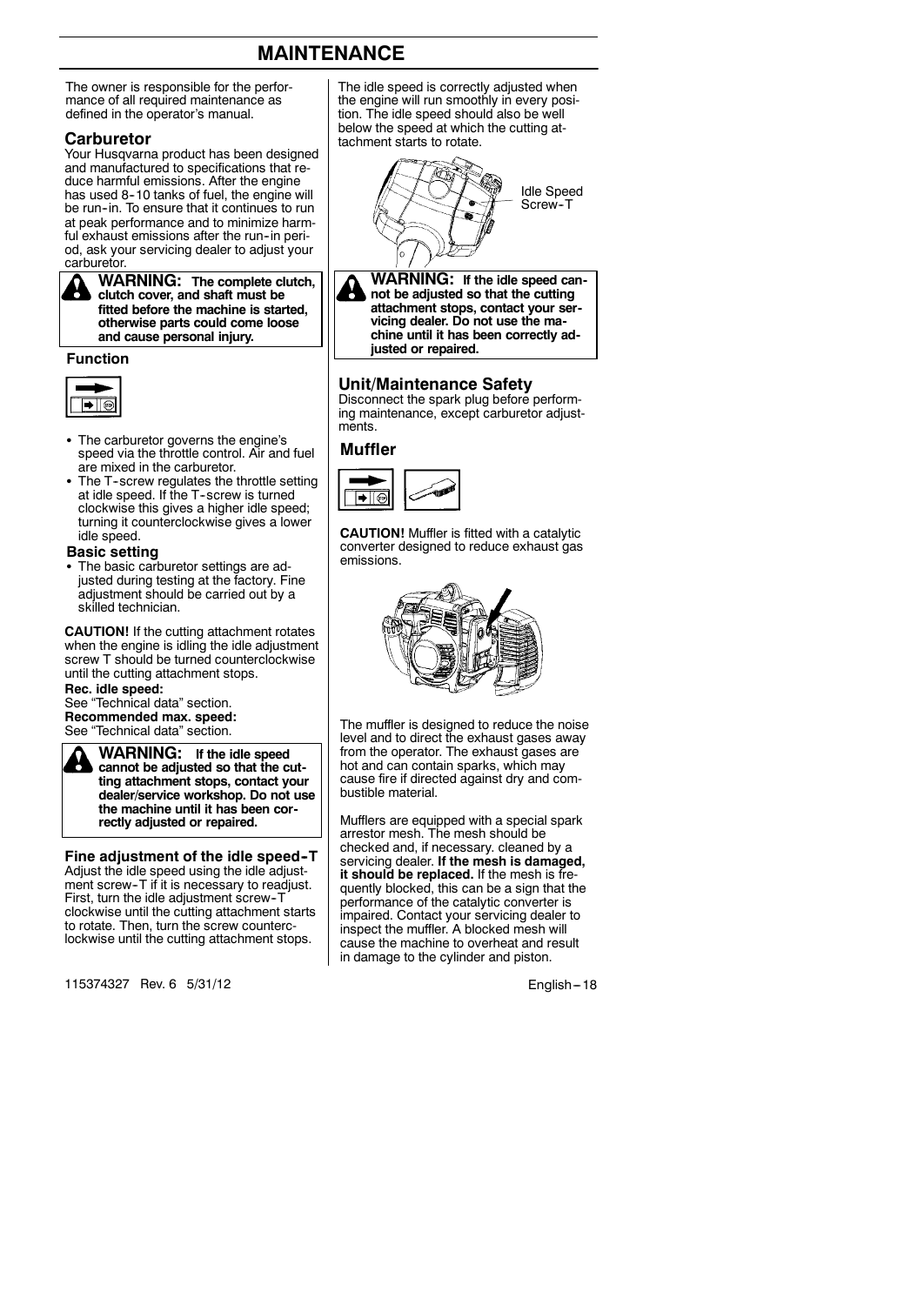# **MAINTENANCE**



**machine indoors, or anywhere that is poorly ventilated. The exhaust fumes from the engine are hot and may contain sparks which can start a fire. Never start the machine indoors or near combustible material!**

#### **Spark plug**



The spark plug condition is influenced by: • Incorrect carburetor adjustment.

- An incorrect fuel mixture (too much or incorrect type of oil).
- A dirty air filter.

These factors cause deposits on the spark plug electrodes, which may result in operating problems and starting difficulties. If the machine is low on power, difficult to start or runs poorly at idle speed: always check the spark plug first before taking any further action. If the spark plug is dirty, clean it and check that the electrode gap is 0.024″ (0.6 mm). The spark plug should be replaced after about a month in operation or earlier if necessary.

**CAUTION!** Always use the recommended spark plug type! Use of the wrong spark plug can damage the piston/cylinder.

115374327 Rev. 6 5/31/12 **English --- 19** English --- 19 English -- 19

#### **Two--piece shaft**

The drive shaft end in the lower shaft should be lubricated with grease every 30 hours. There is a risk that the drive shaft ends (splined coupling) will seize if they are not lubricated regularly.





The air filter must be regularly cleaned to remove dust and dirt in order to avoid:

- Carburetor malfunctions
- Starting problems<br>• Loss of engine now
- $\cdot$  Loss of engine power<br> $\cdot$  Unnecessary wear to
- Unnecessary wear to engine parts
- Excessive fuel consumption



Clean the filter every 25 hours, or more regularly if conditions are exceptionally dusty.

#### **Cleaning the air filter**

Remove the air filter cover and take out the filter. Wash it clean in warm, soapy water. Rinse thoroughly. Ensure that the filter is dry before refitting it.

An air filter that has been in use for a long time cannot be cleaned completely. The filter must therefore be replaced with a new one at regular intervals. **A damaged air filter must always be replaced.**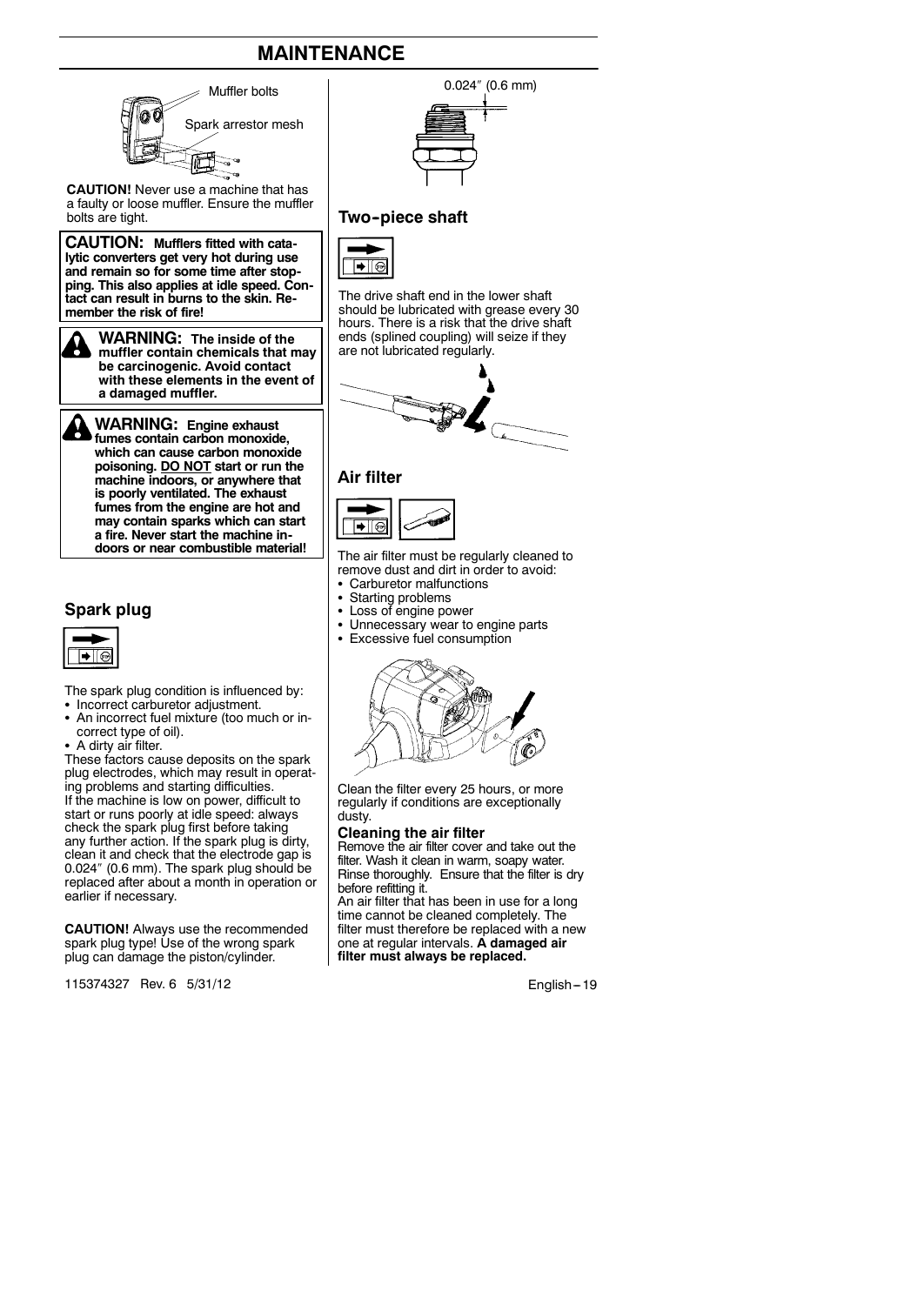# **MAINTENANCE**

#### **Bevel gear (128LD)**



The bevel gear is filled with the right quantity of grease at the factory. However, before using the machine you should check that the bevel gear is filled three-quarters full with grease. Use HUSQVARNA special grease.



The grease in the bevel gear does not normally need to be changed except if repairs are carried out.

#### **Maintenance schedule**

Below you will find some general maintenance instructions.

#### **Daily maintenance**

- Check throttle trigger and throttle trigger lockout function.
- Check that the stop switch works correctly.
- Check that there are no fuel leaks from the engine, tank or fuel lines.
- Check that the cutter does not rotate when the engine is idling.
- Clean the outside of the machine.
- Check that the harness is not damaged. • Check that the cutting attachment guard
- is not damaged or cracked. • Replace the guard if it is exposed to impact or is cracked.
- A non-balanced trimmer head induces heavy vibrations that may damage the machine.
- Check that nuts and screws are tight.
- Check that the screws that hold the bevel
- gear are tight. S Check that the trimmer head is tight.

#### **Weekly maintenance**

- Check the starter and starter cord.
- Clean the carburetor area.
- Clean the outside of the spark plug. Remove it and check the electrode gap. Ad-just the gap to 0.024″ (0.6 mm), or replace the spark plug. Use resistor spark<br>plug Champion RCJ-6Y or equivalent.<br>• Clean the cooling fins on the cylinder and
- check that the air intake near the starter is not blocked.
- 
- S Check that the bevel gear is filled with grease up to 3/4 full. Use special grease. S Clean the air filter.

#### **Monthly maintenance**

- Clean the fuel tank.
- Clean the outside of the carburetor and the space around it.
- Clean the fan and the area around it.<br>• Check fuel lines for cracks or other d
- Check fuel lines for cracks or other damage. Change if necessary.
- Change the fuel filter in fuel tank.
- Check the clutch, clutch springs and the clutch drum for wear. Replace if neces-
- sary. S Check electrical wires and connections.
- Replace the spark plug. Use resistor spark plug Champion RCJ-6Y or equivalent.
- Change the air filter.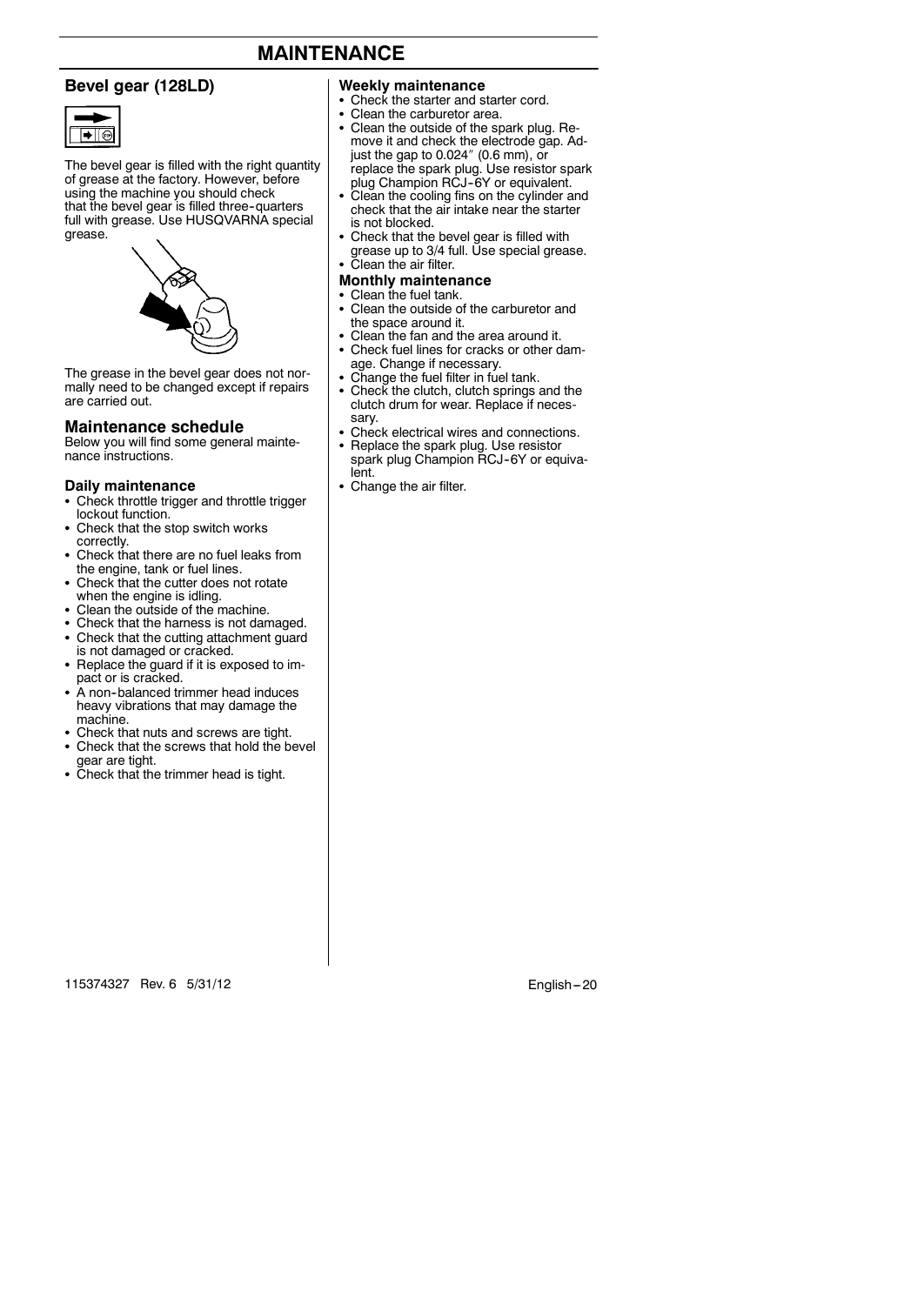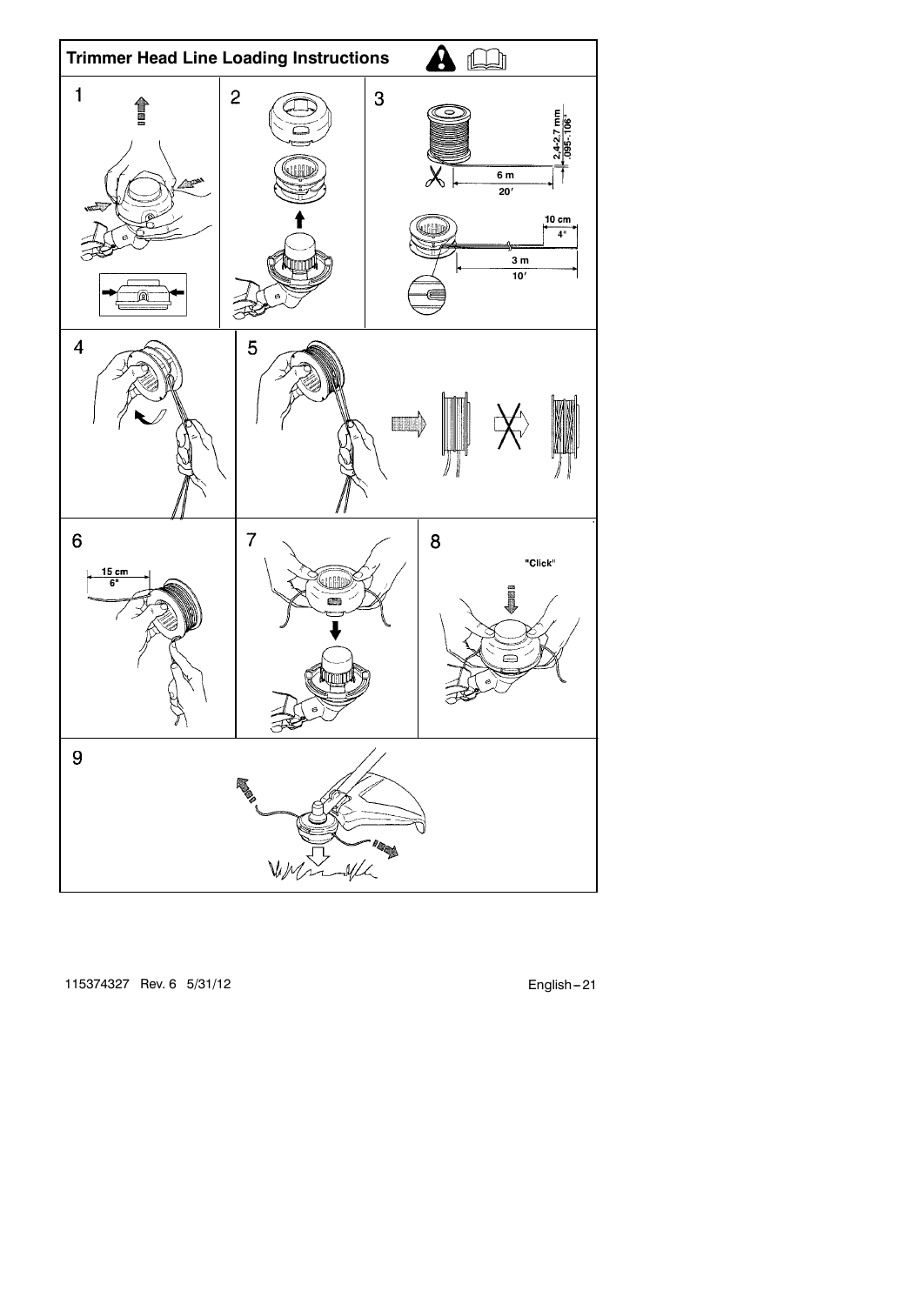# **TECHNICAL DATA**

| Technical data                                                                                                |                       |                       |
|---------------------------------------------------------------------------------------------------------------|-----------------------|-----------------------|
|                                                                                                               | 128CD                 | <b>128LD</b>          |
| <b>Engine</b>                                                                                                 |                       |                       |
| Cylinder volume, cu.in./cm <sup>3</sup>                                                                       | 1.7/28                | 1.7/28                |
| Cylinder bore, inch/mm                                                                                        | 1.4/35                | 1.4/35                |
| Stroke, inch/mm                                                                                               | 1.130/28.7            | 1.130/28.7            |
| Idle speed, rpm<br>Recommended max. speed, rpm                                                                | 2,800-3,200<br>10,000 | 2,800-3,200<br>11,000 |
| Speed of output shaft, rpm                                                                                    | 8,000                 | 8,000                 |
| Max. engine output, acc. to ISO 8893, hp/kW                                                                   | 1.1/0.8               | 1.1/0.8               |
| Catalytic converter muffler                                                                                   | Yes                   | Yes                   |
| Speed-regulated ignition system                                                                               | Yes                   | Yes                   |
| Ignition system                                                                                               |                       |                       |
| Manufacturer/type of ignition system                                                                          | Walbro/CD             | Walbro/CD             |
| Spark plug                                                                                                    | Champion              | Champion              |
|                                                                                                               | RCJ-8Y                | RCJ-8Y                |
| Electrode gap, inch/mm                                                                                        | 0.024/0.6             | 0.024/0.6             |
| Fuel and lubrication system                                                                                   |                       |                       |
| Manufacturer/type of carburetor                                                                               | Zama                  | Zama                  |
| Fuel tank capacity, US pint/liter                                                                             | 0.85/0.4              | 0.85/0.4              |
| Weight                                                                                                        |                       |                       |
| Weight without fuel, cutting attachment and guard, lbs/kg                                                     | 10/4.4                | 11/4.8                |
| Sound levels (see note 1)                                                                                     |                       |                       |
| Equivalent sound pressure level at the user's ear,<br>measured according to ANSI B175.3-1997, dB(A), min/max: | 94/97                 | 94/97                 |
| <b>Vibration levels</b>                                                                                       |                       |                       |
| Vibration levels at handles, measured according to ANSI                                                       |                       |                       |
| B175.3-1997, m/s <sup>2</sup>                                                                                 |                       |                       |
| At idle, left/right handles:                                                                                  | 3/5                   | 3/5                   |
| At max. speed, left/right handles:                                                                            | 9/8                   | 9/8                   |
| <b>NOTE!</b> This spark ignition system complies with the Canadian standard ICES 002                          |                       |                       |

**NOTE!** This spark ignition system complies with the Canadian standard ICES-002.<br>**Note 1:** Equivalent noise pressure level is calculated as the time-weighted energy total for<br>noise pressure levels under various working con 1/2 idle and 1/2 max. speed.

**NOTE!** Noise pressure at the user's ear and vibration on the handles are measured with all the machine's approved cutting equipment fitted. The table indicates the highest and lowest values. These attachments used in combination with the specified powerhead have been evaluated to ANSI B175.3-2003, "Grass Trimmers and Brushcutters - Safety Requirements". These combinations have been evaluated by Underwriter's Laboratories Inc. (UL) and are consequently UL listed:

| <b>Model 128CD</b> (3/8 RH arbor shaft thread) |                                       |  |  |
|------------------------------------------------|---------------------------------------|--|--|
| Approved accessories   Type                    | Cutting attachment / guard, part. no. |  |  |
| TNG7                                           | 537 41 92-14 / 545 03 11-01           |  |  |
| Model 128LD (M10 LH arbor shaft thread)        |                                       |  |  |
| Approved accessories   Type                    | Cutting attachment / guard, part. no. |  |  |
| T25                                            | 537 33 83-06 / 545 03 09-01           |  |  |
| Tricut 300 mm                                  | 531 00 38-11 / 545 03 09-01           |  |  |
|                                                |                                       |  |  |

These accessories used in combination with the specified powerheads have been evaluat-ed to applicable ISO-- and EN safety requirement standards by the Swedish Machinery Testing Institute:

| <b>Attachments</b>                | Part. no.   |
|-----------------------------------|-------------|
| Edger attachment with shaft       | 952 711 607 |
| Cultivator attachment with shaft  | 952 711 608 |
| Blower attachment with shaft      | 952 711 609 |
| Brushcutter attachment with shaft | 952 711 610 |
| Pruner attachment with shaft      | 952 711 612 |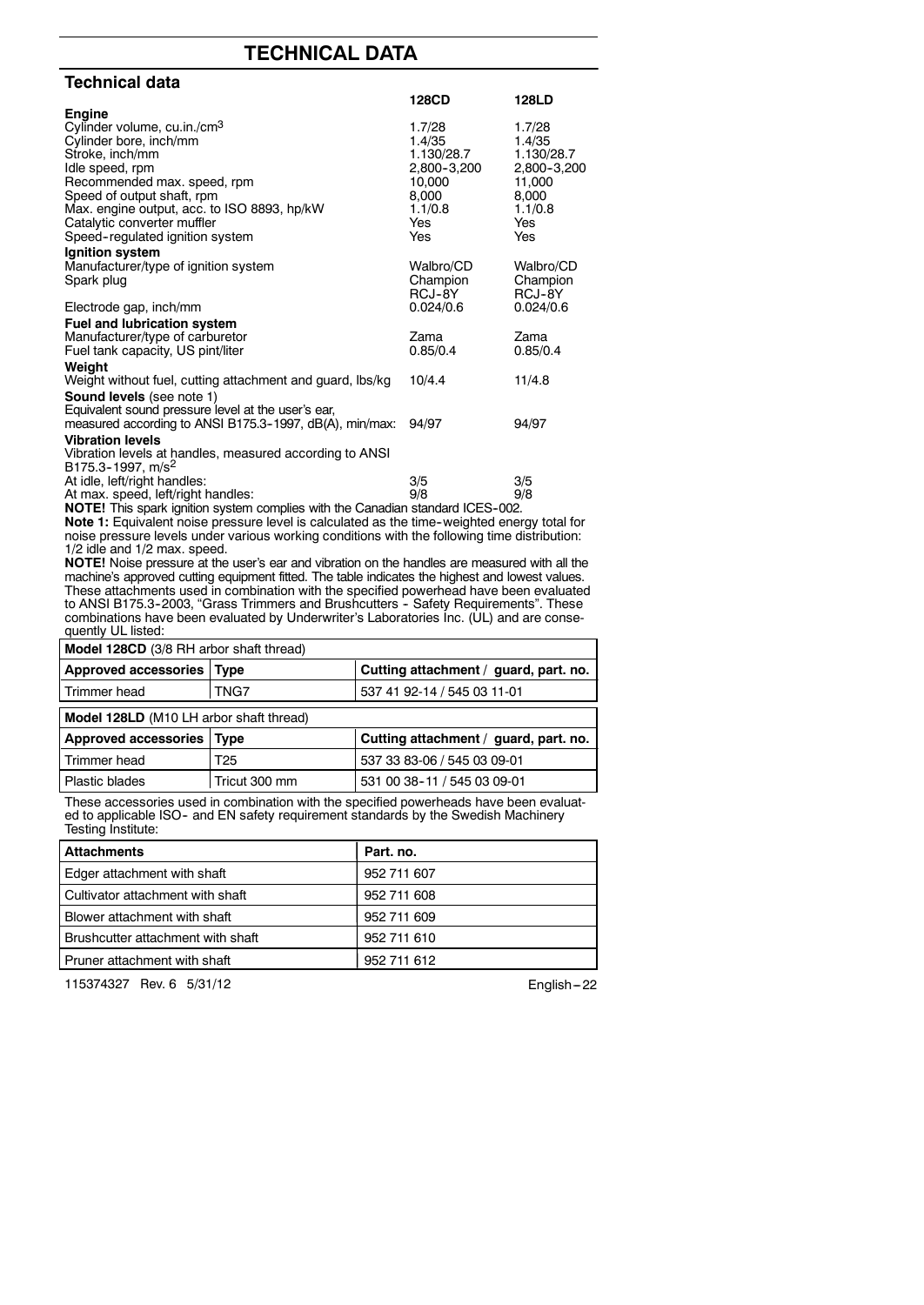# **U.S. EPA / CALIFORNIA / ENVIRONMENT CANADA EMISSION CONTROL WARRANTY STATEMENT**

**IMPORTANT:** This product is compliant with U.S. EPA Phase 3 regulations for exhaust and evaporative emissions. To ensure EPA Phase 3 compliance, we recommend using only genuine HUSQVARNA brand replacement parts. Use of noncompliant replacements parts is a violation of federal law.

#### **YOUR WARRANTY RIGHTS AND OBLIGATIONS:**

The U.S. Environmental Protection Agency, California Air Resources Board, Environment Canada and HUSQVARNA are pleased to explain the emissions control system warranty on your year 2012 and later small off--road engine. In California, all small off-road engines must be designed, built, and equipped to meet the State's stringent anti-smog standards. HUSQVARNA must warrant the emission control system on your small off--road engine for the periods of time listed below provided there has been no abuse, neglect, or improper main-tenance of your small off--road engine. Your emission control system includes parts such as the carburetor, the ignition system and the fuel tank. Where a warrantable condition exists, HUSQVARNA will repair your small off--road engine at no cost to you. Expenses covered under warranty include diagnosis, parts and labor.

#### **MANUFACTURER'S WARRANTY COVERAGE:**

If any emissions related part on your engine (as listed under Emissions Control Warranty Parts List) is defective or a defect in the materials or workmanship of the engine causes the failure of such an emission related part, the part will be repaired or replaced by HUSQVARNA.

#### **OWNER'S WARRANTY RESPONSI-BILITIES:**

As the small off--road engine owner, you are responsible for the performance of the required maintenance listed in your operator's manual. HUSQVARNA recommends that you retain all receipts covering maintenance on your small off--road engine, but HUSQ-VARNA cannot deny warranty solely for the lack of receipts or for your failure to ensure the performance of all scheduled maintenance. As the small off--road engine owner, you should be aware that HUSQVARNA may deny you warranty coverage if your small off--road engine or a part of it has failed due to abuse, neglect, improper maintenance, unapproved modifications, or the use of parts not made or approved by the original equipment manufacturer.

You are responsible for presenting your small off-road engine to a HUSQVARNA authorized repair center as soon as a problem exists. Warranty repairs should be completed in a reasonable amount of time, not to exceed 30 days. If you have any questions regarding your warranty rights and responsibilities, you should contact your nearest autho-rized service center, call HUSQVARNA at 1--800--487--5951, or visit

## **www.husqvarna.com**.

#### **WARRANTY COMMENCEMENT DATE:**

The warranty period begins on the date the small off--road engine is purchased.

#### **LENGTH OF COVERAGE:** This warranty shall be for a period of two

years from the initial date of purchase, or until the end of the product warranty (whichever is longer).

#### **WHAT IS COVERED: REPAIR OR REPLACEMENT OF PARTS.**

Repair or replacement of any warranted part will be performed at no charge to the owner at an approved HUSQVARNA servicing center. If you have any questions regarding your warranty rights and responsibilities, you should contact your nearest au-thorized service center, call HUSQVARNA at 1-800-487-5951, or visit

# **www.husqvarna.com**.

# **WARRANTY PERIOD:**

Any warranted part which is not scheduled for replacement as required maintenance, or which is scheduled only for regular inspection to the effect of "repair or replace as necessary" shall be warranted for 2 years. Any warranted part which is scheduled for replacement as required maintenance shall be warranted for the period of time up to the first scheduled replacement point for that part.

#### **DIAGNOSIS:**

The owner shall not be charged for diagnostic labor which leads to the determination that a warranted part is defective if the diagnostic work is performed at an approved HUSQVARNA servicing center.

#### **CONSEQUENTIAL DAMAGES:**

HUSQVARNA may be liable for damages to other engine components caused by the failure of a warranted part still under warranty. **WHAT IS NOT COVERED:**

All failures caused by abuse, neglect, or improper maintenance are not covered.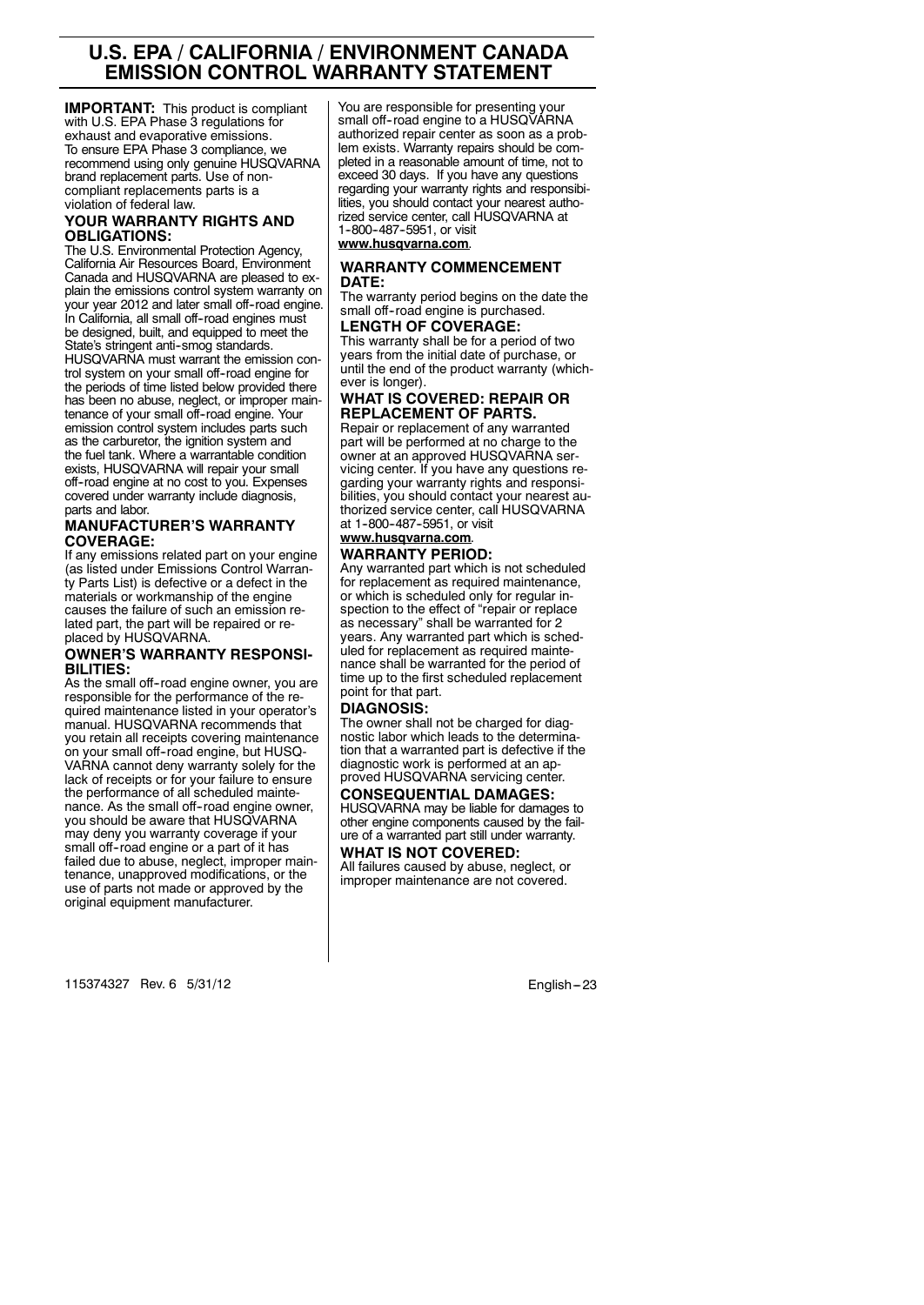# **CONTENU**

| Contenu                                                  |  |
|----------------------------------------------------------|--|
| <b>CONTENU</b>                                           |  |
|                                                          |  |
| Contrôler les points suivants avant                      |  |
| la mise en marche<br>25                                  |  |
| <b>EXPLICATION DES SYMBOLES</b>                          |  |
| 26                                                       |  |
|                                                          |  |
| Equipement de protection personnelle<br>27               |  |
| Equipement de sécurité de la machine . 27                |  |
| Equipement de coupe<br>28                                |  |
| Contrôle, maintenance, et entretien des                  |  |
| équipements de sécurité de la machine<br>29              |  |
| Instructions générales de sécurité  31                   |  |
| Sécurité du mise en marche  32                           |  |
| Sécurité carburant 32                                    |  |
| Transport et entreposage 32                              |  |
| Méthodes de travail  33                                  |  |
| Règles élémentaires de sécurité  33                      |  |
| Techniques de travail de base  33                        |  |
| <b>FAMILIARISEZ-VOUS AVEC VOTRE</b>                      |  |
| <b>APPAREIL</b>                                          |  |
| Familiarisez-vous avec votre appareil 35                 |  |
| <b>MONTAGE</b>                                           |  |
| Montage de la poignée en boucle  36                      |  |
| Montage et démontage d'un tube de                        |  |
| transmission démontable<br>36                            |  |
| Montage de la protectuer et de la                        |  |
| tête de coupe $\ldots \ldots \ldots \ldots \ldots$<br>37 |  |
| <b>MANIPULATION DU CARBURANT</b>                         |  |
|                                                          |  |
| Remplissage de carburant  38<br>DÉMARRAGE ET ARRÊT       |  |
| Contrôles avant la mise en marche  39                    |  |
|                                                          |  |
| Démarrage et arrêt 39<br>ENTRETĪEN                       |  |
| Carburateur  41                                          |  |
| Silencieux  41                                           |  |
| Bougie  42                                               |  |
| Tube de transmission démontable  42                      |  |
|                                                          |  |
| Renvoi d'angle  43                                       |  |
| Schéma d'entretien  43                                   |  |
| Remplacement du fil dans la tête de                      |  |
|                                                          |  |
|                                                          |  |
| Caractéristiques techniques<br>. 45                      |  |
| <b>DÉCLARATION DE GARANTIE</b>                           |  |
| DE LUTTE AN MISSIONS  46                                 |  |
|                                                          |  |

#### **Contrôler les points suivants avant la mise en marche:**

Husqvarna AB travaille continuellement au développement de ses produits et se rés-<br>erve le droit d'en modifier, entre autres, la<br>conception et l'aspect sans préavis. Une<br>exposition prolongée au bruit risque de<br>causer des lésions auditives permanentes.<br>Toujours uti réparation des dispositifs d'émission et le système peuvent être exécutés par n'importe quel distributeur ou individu de réparation de moteur tout-terrain.<br>La période de conformité d'émissions énuméré sur l'étiquette de conformité d'émissions indique le nombre de temps d'exploitation l'où le

115374327 Rev. 6 5/31/12 French -- 25

|   | moteur a été montré pour répondre à des exi-<br>gences fédérales d'émissions. Catégorie C =<br>50 heures, $B = 125$ heures, et $A = 300$ heures.                                                                                                                                                                                                                                          |
|---|-------------------------------------------------------------------------------------------------------------------------------------------------------------------------------------------------------------------------------------------------------------------------------------------------------------------------------------------------------------------------------------------|
|   | <b>ENTSSTON CONTROL INFORMATION<br/>THIS ENGINE MEETS EXH AND EVP ENISSIONS REGULATIONS</b><br>FOR 2012 US EPA/CALIFORNIA SMALL OFF ROAD ENGINES<br>HUSQVARNA<br>FAMILY/DISP<br>MODEL#                                                                                                                                                                                                    |
|   | EMISSION COMPLIANCE PERIOD<br>HOURS<br><b>BAR CODE</b><br>THE AIR INDEX OF THIS ENGINE IS                                                                                                                                                                                                                                                                                                 |
|   | $\overline{10}$<br>10<br>THE LOWER THE AIR INDEX, THE LESS POLLUTION<br>REFER TO OWNER'S MANUAL FOR<br>MAINTENANCE SPECIFICATIONS AND ADJUSTMENTS                                                                                                                                                                                                                                         |
|   |                                                                                                                                                                                                                                                                                                                                                                                           |
|   |                                                                                                                                                                                                                                                                                                                                                                                           |
|   | Pour la référence, veuillez enregistrer l'in-<br>formation suivante qui sera nécessaire<br>pour le futur entretien de votre appareil :                                                                                                                                                                                                                                                    |
|   | Numéro de Modèle :                                                                                                                                                                                                                                                                                                                                                                        |
|   | Numéro de série:                                                                                                                                                                                                                                                                                                                                                                          |
|   | Date d'achat:                                                                                                                                                                                                                                                                                                                                                                             |
|   | Distributeur:                                                                                                                                                                                                                                                                                                                                                                             |
|   | <b>AVERTISSEMENT: Utilisés de</b><br>manière négligente ou erronée, les<br>débroussailleuses et les coupe-<br>herbes peuvent devenir des outils<br>dangereux pouvant occasionner des<br>blessures graves, voire mortelles<br>pour l'utilisateur ou d'autres. Il est<br>très important de lire attentivement et<br>de bien comprendre les instructions<br>contenues dans ce mode d'emploi. |
|   | <b>AVERTISSEMENT: Ne jamais</b><br>modifier sous aucun prétexte la ma-<br>chine sans l'autorisation du fabri-                                                                                                                                                                                                                                                                             |
|   | cant. N'utiliser que des accessoires<br>et des pièces d'origine. Des modifi-<br>cations non-autorisées et l'emploi                                                                                                                                                                                                                                                                        |
|   | d'accessoires non-homologués<br>peuvent provoquer des accidents                                                                                                                                                                                                                                                                                                                           |
|   | graves et même mortels, à l'utilisa-<br>teur ou d'autres personnes. Votre                                                                                                                                                                                                                                                                                                                 |
|   | garantie peut ne pas couvrir des<br>dommages ou la responsabilité                                                                                                                                                                                                                                                                                                                         |
|   | provoqués par l'utilisation des<br>accessoires ou des pièces de<br>rechange non-autorisés.                                                                                                                                                                                                                                                                                                |
|   | Pour l'assistance clientèle, appelez au :                                                                                                                                                                                                                                                                                                                                                 |
| e | 1-800-487-5951                                                                                                                                                                                                                                                                                                                                                                            |
|   | Contactez-nous sur notre site Web:<br>www.husqvarna.com                                                                                                                                                                                                                                                                                                                                   |
|   |                                                                                                                                                                                                                                                                                                                                                                                           |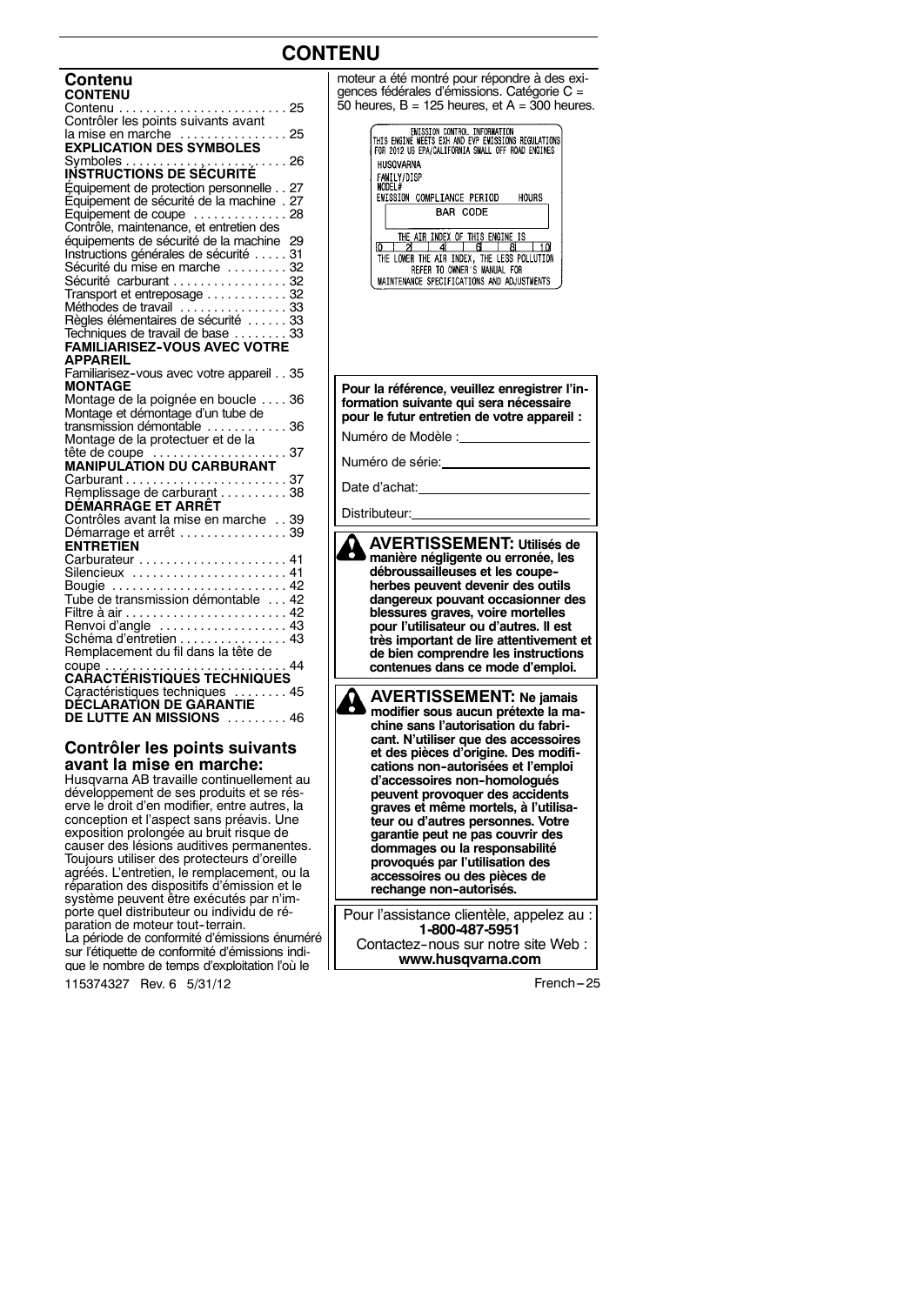

# **A** AVERTISSEMENT

**Les émissions du moteur de cet outil contiennent des produits chimiques qui, d'après l'État de Californie, peuvent causer le cancer, des malformations congénitales ou autre danger pour la reproduction.**

115374327 Rev. 6 5/31/12 **French** --- 26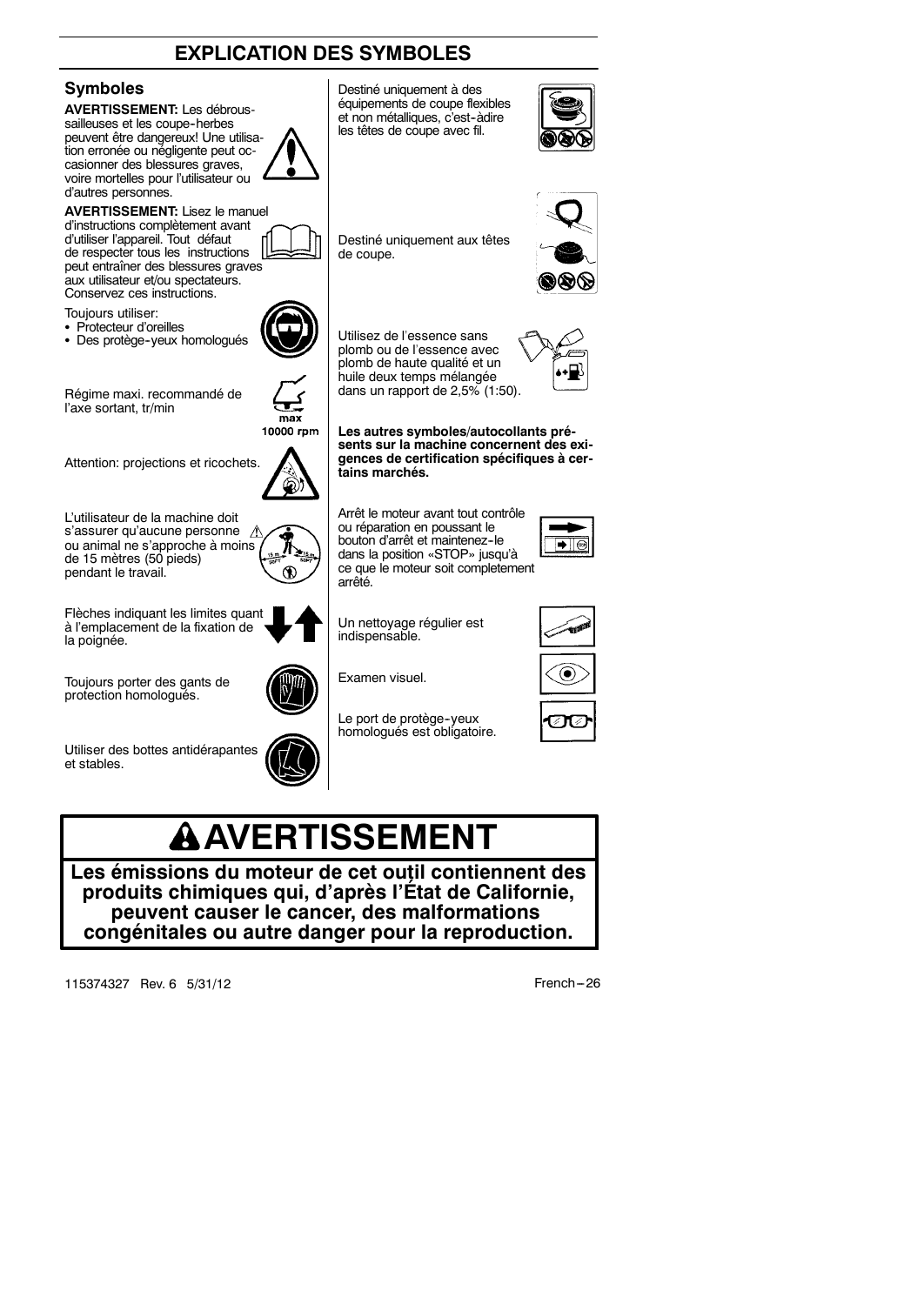#### **Équipement de protection personnelle**



**IMPORTANT!** .Soyez toujours attentifs aux signaux d'alerte ou aux appels en portant des protège-oreilles. Enlevez-les sitôt le moteur arrêté.

#### **GANTS**

Au besoin, utiliser des gants, notamment lors du montage de l'équipement de coupe.



#### **PROTÈGE--OREILLES**

Porter des protège-oreilles ayant un effet atténuateur suffisant.



#### **PROTÈGE--YEUX**

Toujours porter des protège-yeux homologués. L'usage d'une visière doit toujours s'accompagner du port de lunettes de protection homologuées. Par lunettes de protection homologuées, on entend celles qui sont en conformité avec les normes ANSI Z87.1.



#### **BOTTES**

Utiliser des bottes antidéparapantes et stables.



#### **HABITS**

Porter des vêtements fabriqués dans un matériau résistant à la déchirure, éviter les vêtements excessivement amples qui risqueraient de se prendre dans les broussailles et

115374327 Rev. 6 5/31/12 **French** --- 27

les branches. Toujours utiliser des pantalons longs et robustes. Ne pas porter de bijoux, de shorts ou de sandales, et ne pas marcher pieds--nus. Veiller à ce que les cheveux ne tombent pas sur les épaules.

#### **PREMIERS SECOURS**

Une trousse de premiers secours doit toujours être disponible.



#### **Équipement de sécurité de la machine**

Ce section présente les équipements de sécurité de la machine, leur fonction, comment les utiliser et les maintenir en bon état. Voir la section "Familiarisez-vous avec votre appareil" sont les composants pour trouver leur emplacement sur la machine.

La durée de vie de la machine risque d'être écourtée et le risque d'accidents accru si la maintenance de la machine n'est pas effectuée correctement et si les mesures d'entretien et/ou de réparation ne sont pas effectuées de manière professionnelle. Pour obtenir de plus amples informations, contacter votre distributeur autorisé de service le plus proche.



**AVERTISSEMENT: Ne jamais utiliser une machine dont les équipements de sécurité sont défectueux. Suivre les directives de maintenance, d'entretien et les instructions de réparation indiquées dans ce section.**

#### **Blocage de l'accélération**

Le blocage de l'accélération a pour but d'empêcher toute accélération involontaire. Une fois le cliquet (A) enfoncé dans la poignée (= en tenant celle-ci), la commande de l'accélération (B) se trouve libérée. Quand la poignée est relâchée, la commande de l'accélération et le cliquet reviennent en position initiale, Ce retour en position initiale s'effectue grâce à deux ressorts de rappel indépendants. Cette position signifie que la commande d'accélération est alors automatiquement bloquée sur le ralenti.

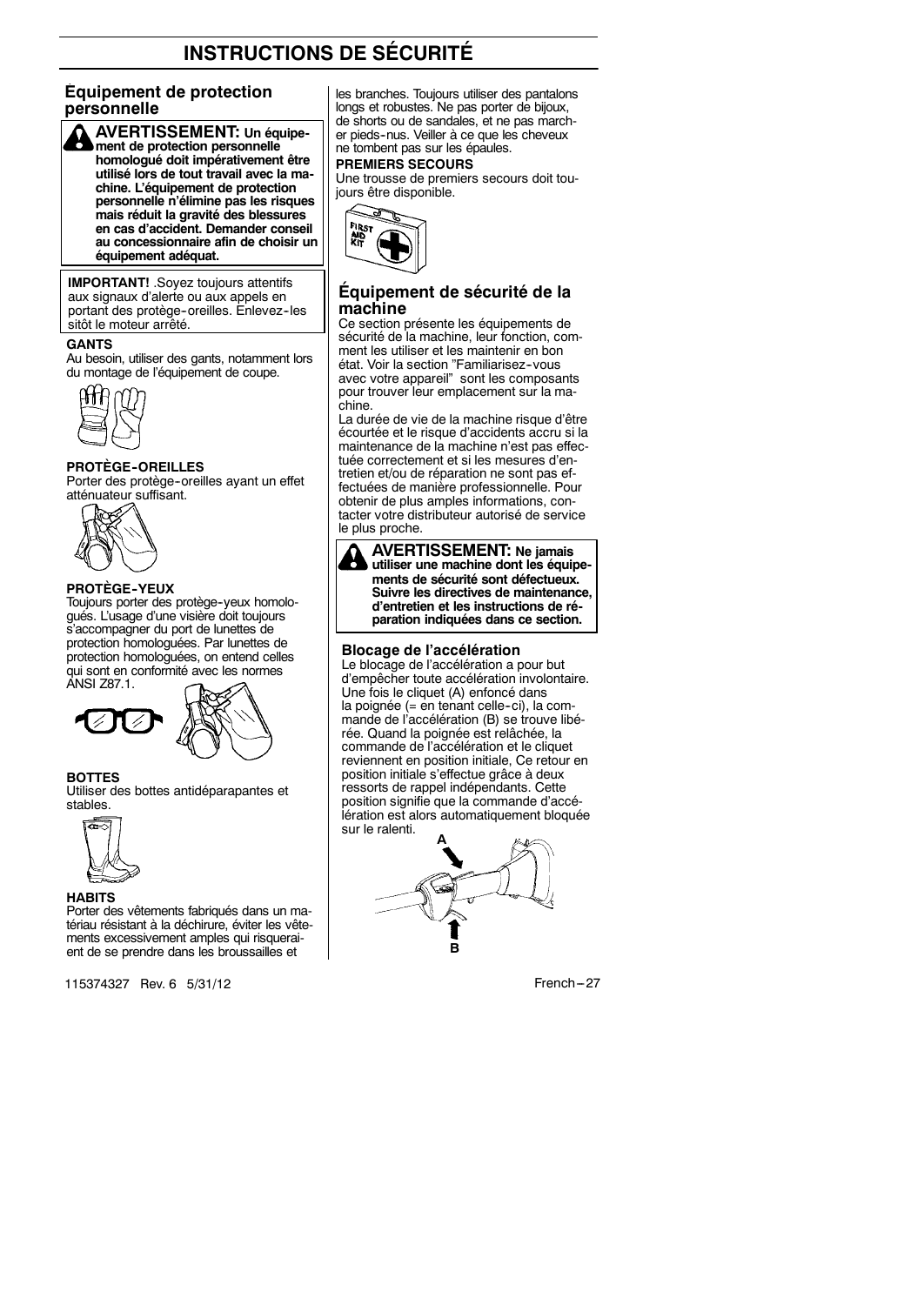#### **Bouton d'arrêt**

Mettre le moteur en marche et s'assurer qu'il s'arrête lorsque le boiuton d'arrêt est amené den position d'arrêt.



#### **Protecteur pour l'équipement de coupe**

Cette protecteur a pour but d'empêcher que des objets ne soient projetés en direction de l'utilisateur. La protecteur prévient aussi le contact entre l'utilisateur et l'équipement de coupe.



**AVERTISSEMENT: Un équipement de coupe ne peut en aucun cas être utilisé si une protection homologuée n'a pas été préalable-ment montée. Voir la section "Caractéristiques techniques". La mise en place d'une protection erronée ou défectueuse peut provoquer des blessures graves.**

L'utilisation d'un fil mal enroulé ou d'un équipement de coupe inadéquat augmente le niveau de vibration.

**AVERTISSEMENT: Une exposition excessive aux vibrations peut entraîner des troubles circulatoires ou nerveux chez les personnes sujettes à des troubles cardio--vasculaires. Consulter un médecin en cas de symptômes liés à une exposition excessive aux vibrations. De tels symptômes peuvent être: engourdissement, perte de sensibilité, chatouillements, picotements, douleur, faiblesse musculaire, décoloration ou modification épidermique. Ces symptômes affectent généralement les doigts, les mains ou les poignets. Les risques peuvent augmenter à basses températures.**

115374327 Rev. 6 5/31/12 **French** --- 28

#### **Silencieux**

Le silencieux est conçu pour réduire au maximum le niveau sonore et détourner les gaz d'echappement loin de l'utilisateur.

**ATTENTION!** Votre silencieux est équipé d'un pot catalytique conçu pour réduire la teneur des gaz d'échappement.

En ce qui concerne le silencieux, il importe de bien suivre les instructions de contrôle, de maintenance et d'entretien. Voir les instructions au section Contrôle, maintenance et entretien des équipements de sécurité de la machine.

**ATTENTION: Un silencieux muni d'un pot catalytique est très chaud aussi bien à l'utilisation qu'après arrêt. Ceci est également vrai pour le régime au ralenti. Tout contact peut causer des brûlures à la peau. Attention au risque d'incendie!**

**AVERTISSEMENT: L'intérieur du silencieux contient des produits chimiques pouvant être cancérigènes. Eviter tout contact avec ces éléments si le silencieux est endommagé.**

**AVERTISSEMENT: Les gaz d'échappement du moteur contiennent du monoxyde de carbone, qui peut provoquer une intoxication. Ne démarrez ou n'utilisez JAMAIS l'appareil dans un local fermé ou un lieu mal aéré. Les gaz d'échappement du moteur sont très chauds et peuvent contenir des étincelles pouvant provoquer un incendie. Ne jamais démarrer l'appareil dans un local fermé ou à proximité de matériaux inflammables !**

**Équipement de coupe** La tête de coupe est destinée au désher-



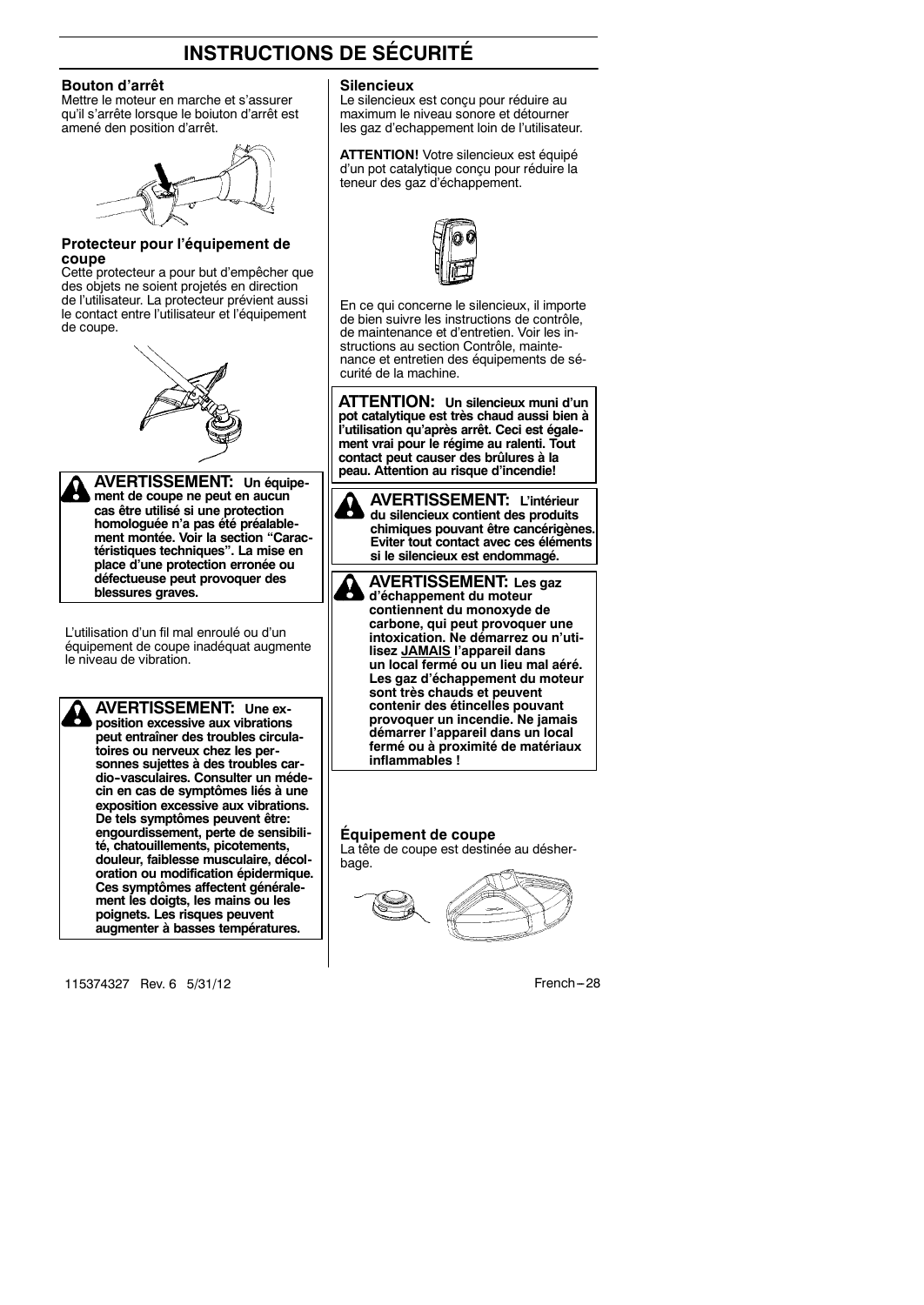#### **Contrôle, maintenance, et entretien des équipements de sécurité de la machine**

#### **IMPORTANT!**

L'entretien et la réparation de la machine exigent une formation spéciale. Ceci concerne particulièrement l'équipement de sécurité de la machine. Si les contrôles suivants ne donnent pas un résultat positif, s'adresser à un distributeur autorisé. L'achat de l'un de nos produits offre à l'acheteur la garantie d'un service et de réparations qualifiés. Si le point de vente n'assure pas ce service, s'adresser un distributeur autorisé le plus proche.

#### **Blocage de l'accélération**

• Vérifier d'abord que la commande de l'accélération est bloquée en position de ralenti quand le blocage de l'accélération est en position initiale.



Appuyer sur le blocage de l'accélération et vérifier qu'il revient de lui--même en position initiale quand il est relâché.



• Vérifier que le blocage de l'accélération, la commande d'accélération et leurs ressorts de rappel fonctionnent correctement.



• Voir la section "Démarrage". Démarrer la machine et donner les pleins gaz. Relâcher l'accélérateur et s'assurer que l'équipement de coupe s'arrête et qu'il reste immobile. Si l'équipement de coupe tourne lorsque l'accélérateur est au régime de ralenti, cotrôler le réglage du ralenti du carburateur. Voir la section "Entretien".



#### **Bouton d'arrêt**

• Mettre le moteur en marche et s'assurer qu'il s'arrête lorsque le boiuton d'arrêt est amené den position d'arrêt.



**Protecteur pour l'équipement de coupe**



• S'assurer que la protecteur est intacte et qu'elle ne présente pas de fissures.



- Remplacer la protecteur si elle a subi des impacts ou si elle présente des fissures.
- S Toujours utiliser la protecteur recomman-dée prévue pour l'équipement de coupe en question. Voir "Caractéristiques techniques".

115374327 Rev. 6 5/31/12 French -- 29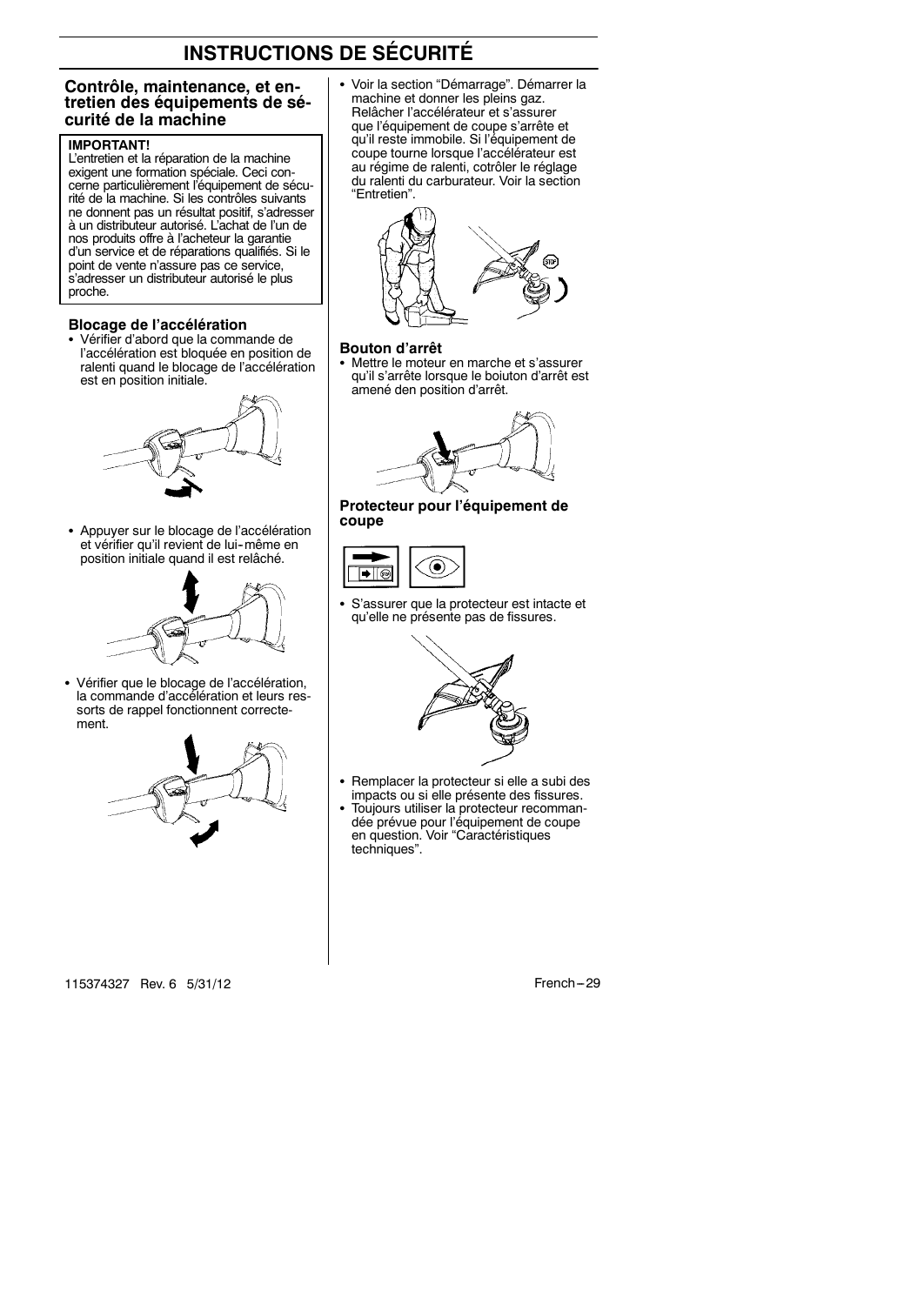#### **Silencieux**

- $||\bullet||$
- Ne jamais utiliser une machine dont le silencieux est défectueux.



• Vérifier régulièrement la fixation du silencieux dans la machine.



• Le silencieux de la machine est muni d'une grille antiflamme, il faut le nettoyer régulièrement. Une grille antiflamme bouchée entraîne une surchauffe du moteur pouvant provoquer des dommages graves. Ne jamais utiliser un silencieux avec une grille antiflamme défectueuse. Voir la section Entretien.

#### **Équipement de coupe**

Cette section explique comment, grâce à l'utilisation du bon équipement de coupe et grâce à un entretien correct:

- Obtenir la meilleure coupe possible.
- Augmenter la durée de vie de l'équipement de coupe.

#### **Règles élémentaires:**



1. N'utiliser l'équipement de coupe qu'avec la protecteur recommandée! Voir la section "Caractéristiques techniques".



2. Inspecter l'équipement de coupe afin de détecter d'éventuels dommages ou fissures. Toujours remplacer un équipement de coupe endommagé.



115374327 Rev. 6 5/31/12 **French** --- 30

**AVERTISSEMENT: Ne jamais utiliser une machine dont les équipements de sécurité sont défectueux. Contrôler et entretenir les équipements de sécurité de la machine conformément aux instructions données dans ce chapitre. Si les contrôles ne donnent pas de résultat positif, confier la machine à un distributeur autorisé. L'utilisation d'une machine dont les équipements de sécurité sont défectueux augmente le risque de blessures graves pour l'opérateur ou d'autres personnes.**

#### **IMPORTANT!**

Cette section explique comment, grâce à l'utilisation du bon équipement de coupe et grâce à un entretien correct:

Réduire le risque de rebond de la machine. Obtenir la meilleure coupe possible. Augmenter la durée de vie de l'équipement

de coupe.

N'utiliser l'équipement de coupe qu'avec le protecteur recommandée! Voir la section "Caractéristiques techniques".

Voir les instructions relatives à l'équipement de coupe pour poser correctement le fil et choisir le diamètre de fil approprié.

#### **Tête de coupe**

• N'utiliser l'équipement de coupe qu'avec la protecteur recommandée! Voir la section "Caractéristiques techniques".



- En général, les petites machines demandent des petites têtes de désherbage, et vice versa. Cela vient du fait que lors du désherbage au moyen de fils, le moteur doit éjecter le fil radialement depuis la tête de désherbage tout en affrontant la résistance de l'herbe à couper.
- La longueur du fil est également importante. Un fil long demande un moteur plus puissant qu'un fil court, même en cas de diamètre égal de fil.
- S'assurer que le couteau monté sur le carter de protection est intact. Il sert à découper le fil à la bonne longueur.
- Pour améliorer la durée de vie du fil, laisser le fil tremper dans de l'eau pendant quelques nuits. Le fil devient alors plus résistant et dure plus longtemps.

#### **IMPORTANT!**

Veiller à ce que le fil du coupe-herbe soit toujours enroulé de manière serrée et régulière autour du tambour, autrement la machine produit des vibrations dangereuses pour la santé.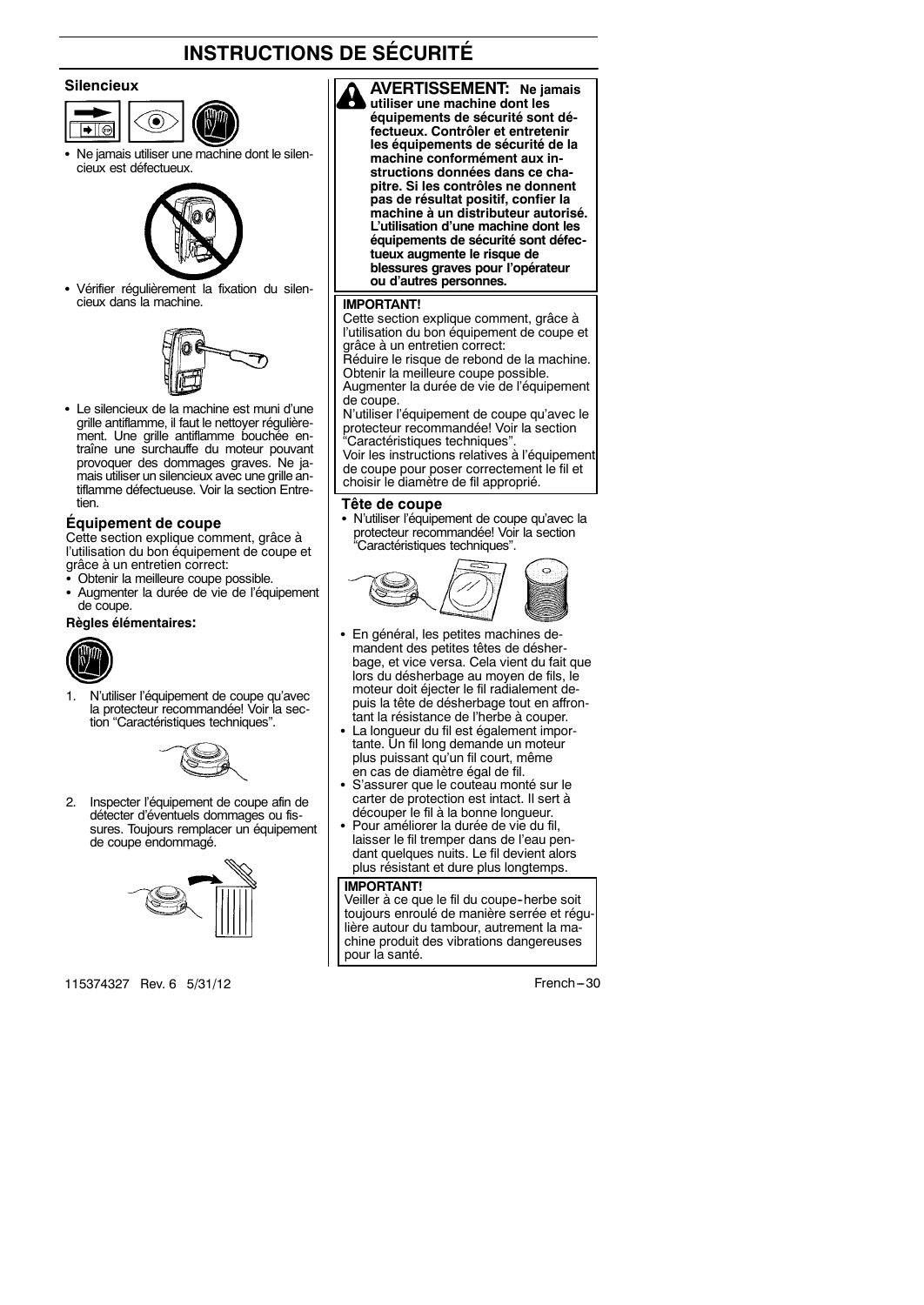**AVERTISSEMENT: Toujours arrêter le moteur avant d'entamer des travaux sur l'équipement de coupe. Celui--ci continue de tourner après qu'on a relâché l'accélérateur. S'assurer que l'équipement de coupe est complètement immobilisé et débrancher le câble de la bougie d'allumage avant de commencer l'intervention sur l'équipement de coupe.**

#### **Instructions générales de sécurité**

#### **IMPORTANT!**

- La machine est conçue uniquement pour le désherbage.
- Les seuls accessoires pouvant utiliser le moteur comme source motrice sont les équipements de coupe que nous recommandons dans la section "Caractéristiques techniques".
- Ne utilisez pas jamais de broche, de corde, de ficelle, etc.
- Éviter d'utiliser la machine en cas de fatigue, d'absorption d'alcool ou de prise de médicaments susceptibles d'affecter l'acuité visuelle, le jugement ou la maîtrise du corps.
- Ne jamais utiliser la machine dans des conditions climatiques extrêmes telles que la froid intense ou climat très chaud et/ou humide.
- Ne jamais utiliser une machine qui a été modifiée au point de ne plus être conforme au modèle original.
- Utiliser les équipements de protection personnelle. Voir la section "Équipement de protection personnelle".
- Ne jamais utiliser une machine qui n'est pas en parfait état de marche. Suivre dans ce manuel d'utilisation les instructions de maintenance, de contrôle et d'entretien. Certaines mesures de maintenance et d'entretien doivent être confiées à un spécialiste dûment formé et qualifié. Voir la section "Entretien".
- Tous les carters et toutes les protections doivent être montés avant le démarrage. Vérifier que le chapeau de bougie et le câble d'allumage ne sont pas endommagés. Risque de chocs électriques.
- L'utilisateur de la machine doit s'assurer qu'aucune personne ou animal ne s'approche à moins de 15 mètres (50 pieds) pendant le travail.
- .<br>Tenez-vous à l'écart du fil tournante.
- S Attachez ou enlevez tous les vêtements amples et les bijoux ou les vêtements qui ont des attaches, des bretelles, des pompons, etc. qui pendent. Ils peuvent se prendre dans les pieces mobiles.

115374327 Rev. 6 5/31/12 French -- 31

- Si vous êtes bien couvert(e), cela vous aidera à vous protéger contre les débris et brins de plantes toxiques qui sont projetés par le fil qui tourne.
- S Conservez les poignée libres d'huile et de carburant.
- Maintenez le moteur toujours à votre droite.
- Maintenez l'appareil fermement avec vos deux mains.
- Maintenez la tête de coupe sous le niveau de la ceinture. Ne soulevez pas lemoteur au dessus de votre taille.
- Eloignez toutes les parties de votre corps de la tête de coupe et du silencieux lorsque le moteur est allumé.
- Tener les pieds toujours sur une surface stable et maintenez l'équilibre. Ne vous penchez pas excessivement.
- N'utilisez l'appareil que le jour ou sous une bonne lumière artificielle.
- N'utilisez l'appareil que pour les travaux indiqués dans ce manuel.



#### **Protection personnelle**



- Toujours porter des bottes ainsi que l'équipement de protection indiqué au section "Equipement de protection personnelle".
- Toujours porter des vêtements de travail et des pantalons longs résistants.
- Ne jamais porter des vêtements amples ou des bijoux.
- La longueur des cheveux ne doit pas dépasser les épaules.

#### **Consignes de sécurité pour l'entourage**

- Ne jamais laisser un enfant utiliser la machine.
- S'assurer qu'aucune personne ne s'approche à moins de 15 mètres (50 pieds) pendant le travail.
- Ne jamais laisser d'autres personnes utiliser la machine avant d'avoir vérifié que le contenu du manuel d'utilisation a été assimilé par ces personnes.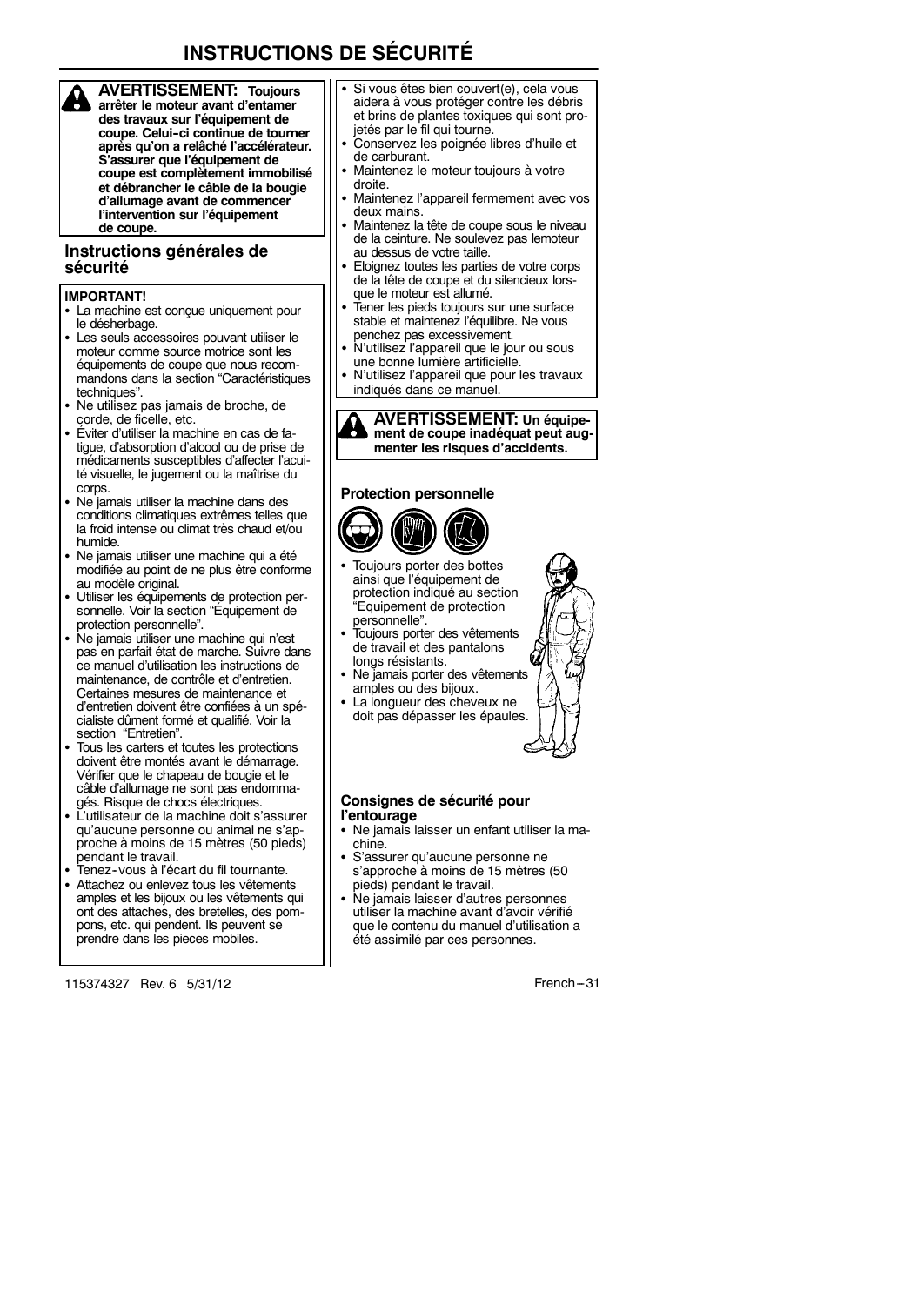#### **Consignes de sécurité avant la mise en service**

- Inspecter la zone de travail. Enlever tout objet traînant par terre, tels que cailloux, débris de verre, clous, fil de fer, ficelle etc., pouvant être projetés ou s'enrouler autour de la lame ou dans le protecteur.
- Maintenir les enfants, animaux, spectateurs et aides à 15 mètres (50 pieds) de la zone de travail. Encouragez-les à porter des protection des yeux. Stopper la machine immédiatement si quelqu'un s'approche.
- · Contrôler toute la machine avant de la mettre en service. Remplacer les pièces endommagées. S'assurer que le carburant ne fuit pas et que toutes les protections et carters ne sont pas endommagés et correctement fixés. Vérifier toutes les vis et écrous.
- S'assurer que la tête de coupe n'est pas endommagée ou fissurée.
- S S'assurer que le protecteur est monté et en bon état.
- S'assurer que la tête de coupe et le protecteur sont correctement fixés.
- Pendant le réglage du carburateur, s'assurer que le bout inférieur supporté et que personne ne se trouve à proximité.
- S S'assurer que la tête de coupe s'arrête toujours au ralenti.
- S S'assurer que la poignée et le dispositif de sécurité sont en bon état. Ne jamais utiliser la machine avec une pièce manquante ou ayant été modifiée.
- Utiliser la machine uniquement pour les travaux auxquels elle est destinée.

#### **Sécurité du mise en marche**



**AVERTISSEMENT: Lorsque le moteur est démarré avec la commande de starter en position starter/accélérateur, l'équipement de coupe commence à tourner immédiatement.**

- S Un couvercle d'embrayage et boîtiers complet doit être monté avant de démarrer la machine.
- Ne démarrer jamais ou essayez pour marcher l'appareil avec l'embrayage, le tambour d'embrayage, la couvercle d'embrayage, ou l'axe étant enlevé.
- Ne jamais mettre la machine en marche à l'intérieur. Les gaz d'échappement du moteur sont nocifs.

115374327 Rev. 6 5/31/12 **French** --- 32

- S'assurer que la zone de travail est bien dégagée et qu'aucune personne et aucun animal ne risquent d'entrer en contact avec l'équipement de coupe.
- S Voir la section "Démarrage et arrêt" pour des instructions complètes.

#### **Sécurité carburant**



- Utiliser un bidon d'essence comportant un dispositif d'arrêt de remplissage automatique.
- Ne jamais effectuer le remplissage de la machine lorsque le moteur tourne.
- Arrêter le moteur et le laisser refroidir pendant quelques minutes avant de faire le
- plein. S Veiller à une bonne aération lors du remplissage et du mélange de carburant (essence et huile 2 temps).
- Avant de mettre la machine en marche, la déplacer à au moins 3 mètres (10 pieds) de l'endroit où a été fait le plein.



- Ne jamais démarrer la machine: Si du carburant a été renversé soigneusement. Essuyer toute trace et laiss
	- er les restes d'essence s'évaporer. S Si vous avez renversé du carburant sur vous ou sur vos vêtements, changez de vêtements. Lavez les parties du corps qui ont été en contact avec le carburant. Utilisez de l'eau et du savon.
	- S S'il y a fuite de carburant. Vérifier régulièrement que le bouchon du réservoir et la conduite de carburant ne fuient pas.
	- Éviter tout contact de la peau avec du carburant. Le carburant a un effet irritant sur la peau et peut aussi entraîner des altérations dermiques.

#### **Transport et rangement**

- Transporter et ranger la machine et le carburant de façon à éviter que toute fuite ou émanation éventuelle entre en contact avec une flamme vive ou une étincelle: machine électrique, moteur électrique, contact/interrupteur électrique ou chaudière.
- Lors du stockage et du transport de carburant, toujours utiliser un récipient homologué et conçu à cet effet.
- Lors des remisages de la machine, vider le réservoir de carburant. S'informer auprès d'une station-service comment se débarrasser du carburant résiduel.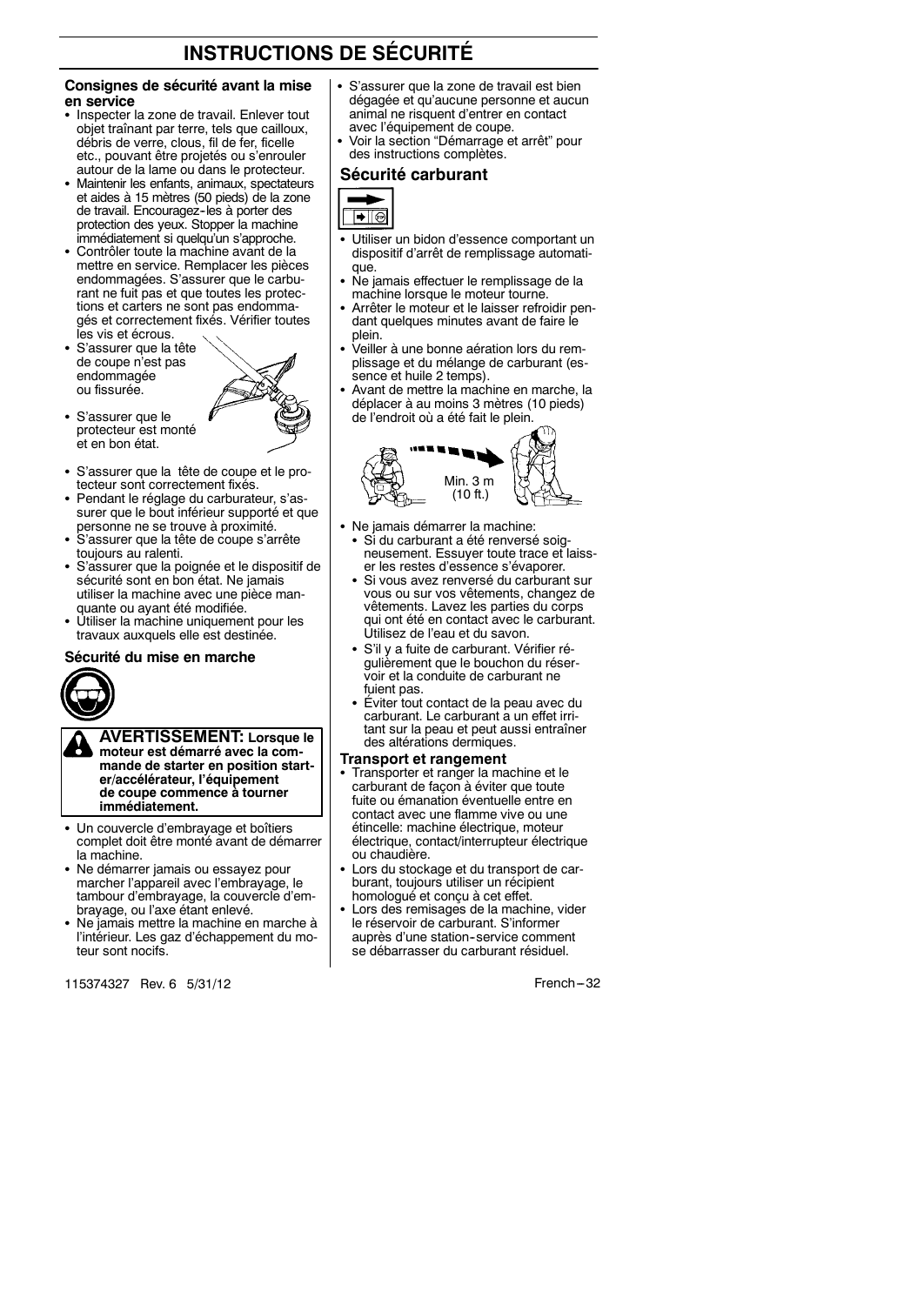**AVERTISSEMENT: Manipuler le carburant avec précaution. Penser aux risques d'incendie, d'explosion et d'inhalation.**

#### **Méthodes de travail**

#### **IMPORTANT!**

Ce section traite des consignes de sécurité de base lors du travail avec un coupe-herbe. Dans l'éventualité d'une situation rendant la suite du travail incertaine, consulter un expert. S'adresser au revendeur ou à l'atelier de réparation.

Évitez les tâches pour lesquelles vous ne vous sentez pas suffisamment qualifié. Avant l'utilisation, il est essentiel de comprendre la différence entre le déblayage forestier, le débroussaillage et le désherbage.

#### **Règles élémentaires de sécurité**



- 1. Bien observer la zone de travail:
	- S'assurer qu'aucune personne, aucun animal ou aucun autre facteur ne risque de gêner l'utilisateur de la machine.
	- Afin d'éviter que des personnes, des animaux ou autre n'entrent en contact avec l'équipement de coupe ou avec des objets lancés par celui-ci.
	- REMARQUE! Ne jamais utiliser une machine s'il n'est pas possible d'appeler au secours en cas d'accident.
- 2. Ne pas travailler par mauvais temps: brouillard épais, pluie diluvienne, vent violent, grand froid, etc. Travailler par mauvais temps est cause de fatigue et peut même être dangereux: sol glissant, direction de chute d'arbre modifiée, etc.
- 3. S'assurer de pouvoir se tenir et se déplacer en toute sécurité. Repérer les éventuels obstacles en cas de déplacement imprévu: souches, pierres, branchages, fondrières, etc. Observer la plus grande prudence lors de travail sur des terrains en pente.



4. Lors des déplacements, arrêter le moteur. 5. Ne jamais placer la machine sur le sol avec le moteur en marche.

115374327 Rev. 6 5/31/12 **French** --- 33

#### **Techniques de travail de base**

- Ramener le moteur au régime de ralenti après chaque étape de travail. Laisser le moteur tourner à pleins gaz sans lui faire subir de charge peut endommager sérieusement le moteur.
- On lui recommande que le moteur pour **ne pas être fonctionné pour plus d'une minute à la vitesse maximum.**



#### **Débroussaillage avec tête de coupe**

#### **Désherbage**



Maintenir la tête de coupe juste au-dessus du sol, l'incliner. Le travail est effectué par l'extrémité du fil. Laisser le fil travailler à son propre rythme. Ne jamais forcer le fil dans le matériau à couper.



- Le fil facilite l'enlèvement d'herbe et de mauvaises herbes au pied des murs, clôtures, arbres et massifs fleuris, mais il peut aussi endommager l'écorce des arbres et des broussailles ainsi que les poteaux des clôtures.
- Réduire les risques d'endommager la végétation en limitant la longueur du fil à 10-12 cm (4,5 pouces) et en réduisant le régime moteur.
- En désherbage, vous devriez utiliser le moteur tourner à gaz moins de pleine force de sorte que le fil de coupe durera plus longtemps et réduirera l'usage sur la tête de coupe.

#### **Nettoyage par grattage**



• La technique du grattage permet d'enlever toute végétation indésirable. Maintenir la tête de désherbage juste au-dessus du sol, puis l'incliner. Laisser l'extrémité du fil battre le sol autour des arbres, poteaux, statues et similaires.

**IMPORTANT!** Cette technique accélère l'usure du fil.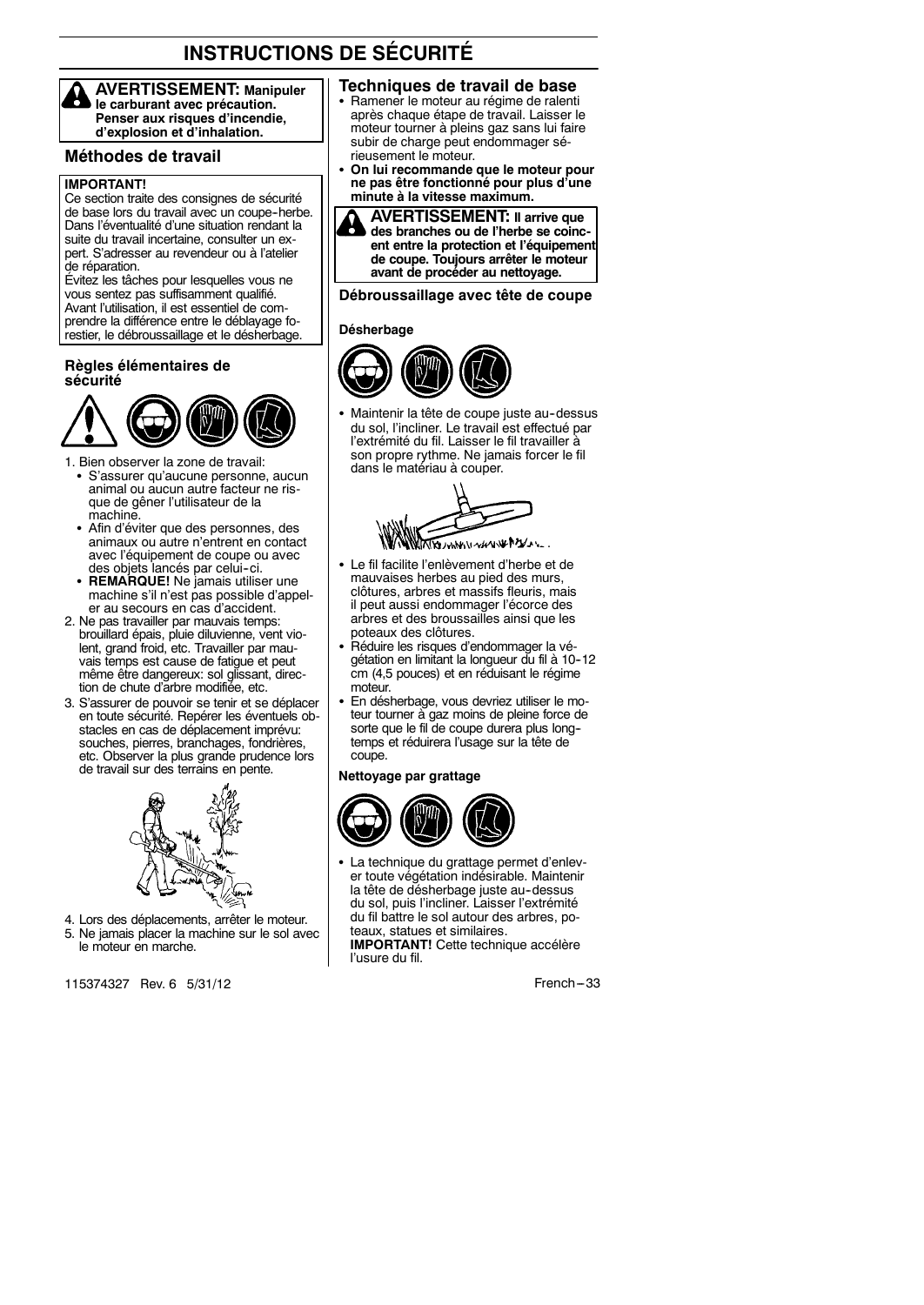

• Le fil s'use plus vite et doit être déroulé plus souvent au contact de cailloux, briques, béton, clôtures métalliques, etc. qu'au contact d'arbres et de clôtures en bois.



Le coupe-herbe est idéal pour atteindre l'herbe aux endroits difficilement accessibles avec une tondeuse ordinaire. Maintenir le fil parallèlement au sol lors du désherbage. Éviter de presser la tête de désherbage contre le sol, puisque cela risque d'endommager la pelouse et le matériel.



• Éviter de maintenir la tête de désherbage constamment au contact avec le sol en utilisation normale. Un contact permanent peut endommager la tête de désherbage et accélérer son usure.

**Balayage**



L'effet soufflant du fil rotatif peut être utilisé pour un nettoyage simple et rapide. Maintenir le fil parallèle et audessus des surfaces à balayer, puis balader l'outil suivant un mouvement de balancier.



• Lors de la coupe et du balayage, faire tourner à plein régime afin d'obtenir un bon résultat.

115374327 Rev. 6 5/31/12 French -- 34

**AVERTISSEMENT: Il arrive que des branches ou de l'herbe se coincent entre la protection et l'équipement de coupe ou s'enrouler autour de l'axe. Ni l'utilisateur de la machine, ni qui que ce soit ne doit essayer de retirer le matériel végétal coupé tant que le moteur ou l'équipement de coupe tourne, sous peine de blessures graves. Arrêter le moteur et l'équipement de coupe avant de retirer le matériel végétal qui s'est enroulé autour de l'axe de la lame, sous peine de blessures.**

**AVERTISSEMENT: Attention aux objets projetés. Toujours utiliser des protections homologuées pour les yeux. Ne jamais se pencher au- dessus de la protecteur pour l'équipement de coupe. Des cailloux, débris, etc. peuvent être projetés dans les yeux et causer des blessures très graves, voire la cécité. Maintenir à distance toutes les personnes non concernées par le travail. Les enfants, les animaux, les spectateurs et les collègues de travail devront se trouver en dehors de la zone de sécurité, soit à au moins 15 mètres. Arrêter immédiatement la machine si une personne s'approche. Ne tournez jamais sur vous- même avec la machine sans vous assurer d'abord que personne ne se trouve dans la zone de sécurité.**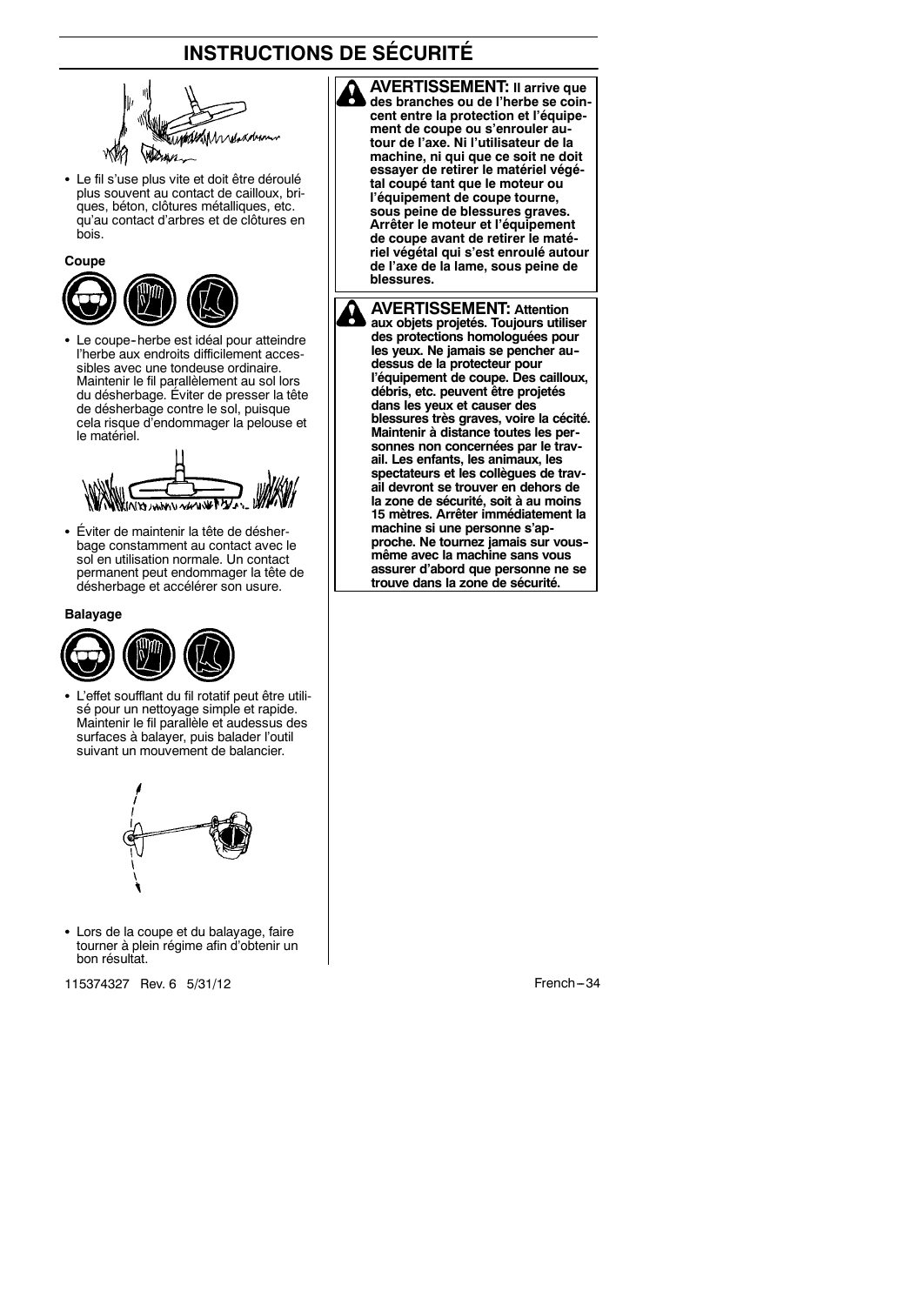# **FAMILIARISEZ--VOUS AVEC VOTRE APPAREIL**



#### **Familiarisez--vous avec votre appareil**

- 
- 2. Ravitaillement en lubrifiant, 13. Réservoir d'essence renvoi d'angle<br>3. Renvoi d'angle
- 
- 4. Protecteur pour l'équipement 15. Pompe à carburant de coupe<br>5. Tube supérieur
- 
- 
- 7. Poignée anneau<br>18. Gâchette de l'accélération
- 
- 9. Bouton d'arrêt 20. Huile à 2 temps<br>10. Blocage de l'accélération 21. Manuel d'instruc
- 
- 11. Couvercle du cylindre
- 1. Tête de coupe 12. Poignée de démarrage
	-
	- 14. Levier de l'étrangleur
		-
- 5. Tube supérieur 16. Couvercle du filtre à air<br>6. Tube inférieur 17. Réglage de poignée
	- 17. Réglage de poignée<br>18. Contre-écrou
	-
- 8. Gâchette de l'accélération 19. Raccord du tube de transmission<br>9. Bouton d'arrêt 20. Huile à 2 temps
	- 21. Manuel d'instructions (EPA)

115374327 Rev. 6 5/31/12 French --- 35

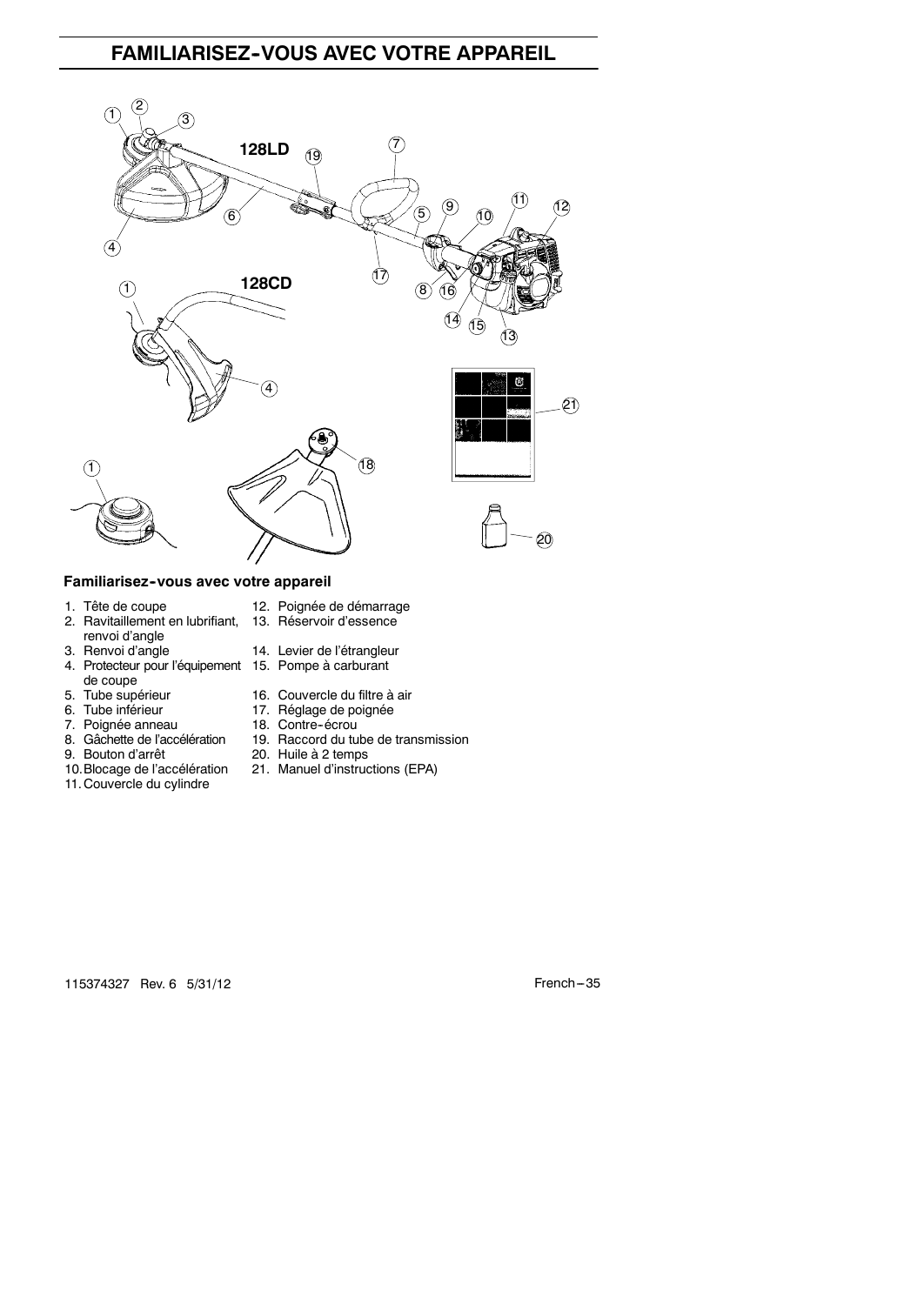# **MONTAGE**



#### **Montage de la poignée en boucle**

• Placer la poignée contre le tube supérieur. Noter que la poignée doit être montée en entre les deux flèches situé sur le tube.



- Monter la vis, la plaque de serrage et l'écrou à oreilles comme indiqué sur la figure.
- Serrer l'écrou à oreilles.

#### **Montage et démontage d'un tube de transmission démontable**



#### **Montage:**

• Desserrez le raccord en tournant le bouton.



• Mettez le bouton de verrouillage/déverrouillage (A) de l'accessoire dans l'enfoncement guide (B) du raccord.



• Poussez l'accessoire dans le raccord jusqu'à ce que le bouton de verrouillage/déverrouillage se fixe dans le trou principal (C).



• Avant d'utiliser votre appareil, serrez fort le bouton.



115374327 Rev. 6 5/31/12 French --- 36

- **Démontage:**
- Desserrez le raccord en tournant le bouton.



- Appuyez sur le bouton de verrouillage/ déverrouillage (A) et maintenez-le appuyé.
- Tout en tenant solidement le moteur et le tube supérieur, tirez l'accessoire droit pour le faire sortir du raccord.



## **Montage du protecteur et la tête de coupe (Modèle 128LD)**



• Monter le protecteur (D) destiné au travail avec la tête de coupe. Emboîter le protecteur dans la fixation d'axe et fixer à l'aide d'une vis (E).



- Monter un toc d'entraînement (B) sur l'axe sortant.
- Faire tourner l'axe jusqu'à ce que l'un des trous du toc d'entraînement coïncide avec le trou correspondant du renvoi d'angle.
- S Insérer la clé hexagonale (C) dans le trou afin de bloquer l'axe.
- Visser la tête de coupe (H) dans le sens contraire de la rotation.



Le démontage s'effectue dans l'ordre inverse.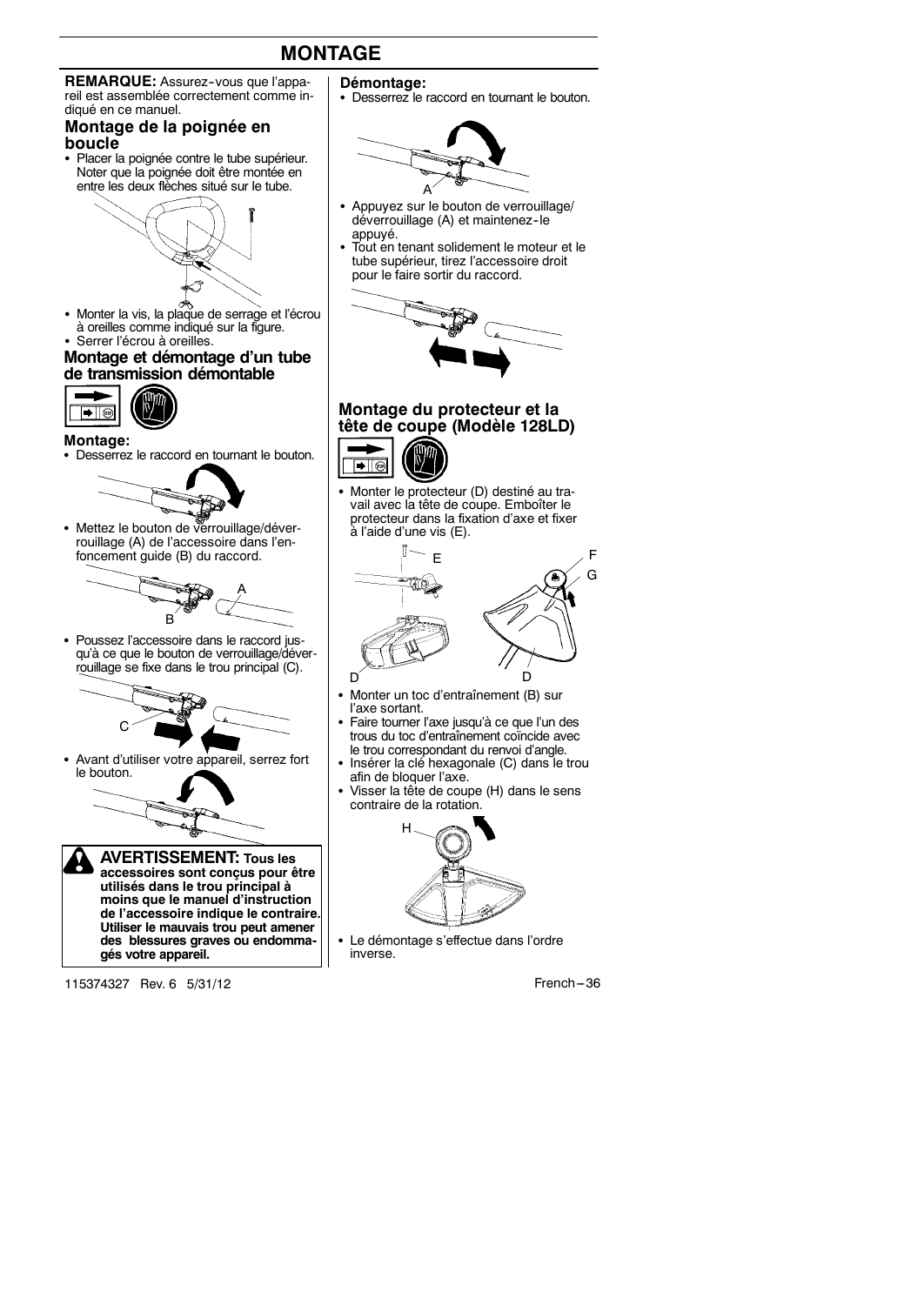# **MONTAGE**

#### **Montage du protecteur et la tête de coupe (Modèle 128CD)**



Monter le protecteur (A) destiné au travail avec la tête de coupe. Emboîter le protecteur dans la fixation d'axe et fixer à l'aide d'une écrou papillon (B).



- Monter le pare-poussière sur l'arbre. L'écrou doit être complètement entouré par le pare-poussière.
- Maintenir le pare-poussière avec la clé pour l'empêcher de tourner.
- Visser la tête de coupe (D) sur l'arbre.



• Le démontage s'effectue dans l'ordre inverse.

# **MANIPULATION DU CARBURANT**

#### **Carburant**

**REMARQUE!** La machine est équipée d'un moteur à deux temps et doit toujours être alimentée avec un mélange essence/ huile. Afin d'assurer un rapport de mélange correct, il est important de mesurer avec précision la quantité d'huile à mélanger. Pour le mélange de petites quantités de carburant, même les moindres erreurs au niveau de la quantité d'huile affectent sérieusement le rapport de mélange.



**AVERTISSEMENT: Le carburant et les vapeurs de carburant sont très inflammables et peuvent causer des blessures graves en cas d'inhalation ou de contact avec la peau. Il convient donc d'observer la plus grande prudence lors de la manipulation du carburant et de veiller à disposer d'une bonne aération.**

#### **Essence**



**REMARQUE!** Toujours utiliser une essence de qualité.



**• Il est certifié que ce moteur fonctionnera avec de l'essence sans plomb.**

115374327 Rev. 6 5/31/12 **French** --- 37

- L'indice d'octane minimum recommandé es de 87. Faire fonctionner le moteur avec un carburant d'un indice d'octane inférieur à 87 peut provoquer des cognements. Cela entraîne une augmentation de la température du moteur, ce qui peut occasionner des avaries graves.
- Si on travaille en permanence à des régimes élevés, il est conseillé d'utiliser un carburant d'un indice d'octane supérieur.

#### **Huile deux temps**

- Pour le meilleur résultat et un fonctionnement optimal, toujours utiliser une huile deux temps HUSQVARNA, spécialement conçue pour nos moteurs à deux temps. Coefficient de mélange 1:50 (2%).
- Pour maximiser la vie de votre appareil, vous pouvez choisir d'employer une huile synthétique de haute qualité formulé pour des moteurs de deux temps. Coefficient de mélange 1:50 (2%).
- Ne jamais utiliser d'huile deux temps pour moteurs horsbord refroidis par eau.
- Ne jamais utiliser d'huile pour moteurs à quatre temps.

| <b>Essence</b> | Huile deux temps    |  |
|----------------|---------------------|--|
| Litres         | 2% (1:50)<br>Litres |  |
| 5              | 0,10                |  |
| 10             | 0.20                |  |
| 15             | 0.30                |  |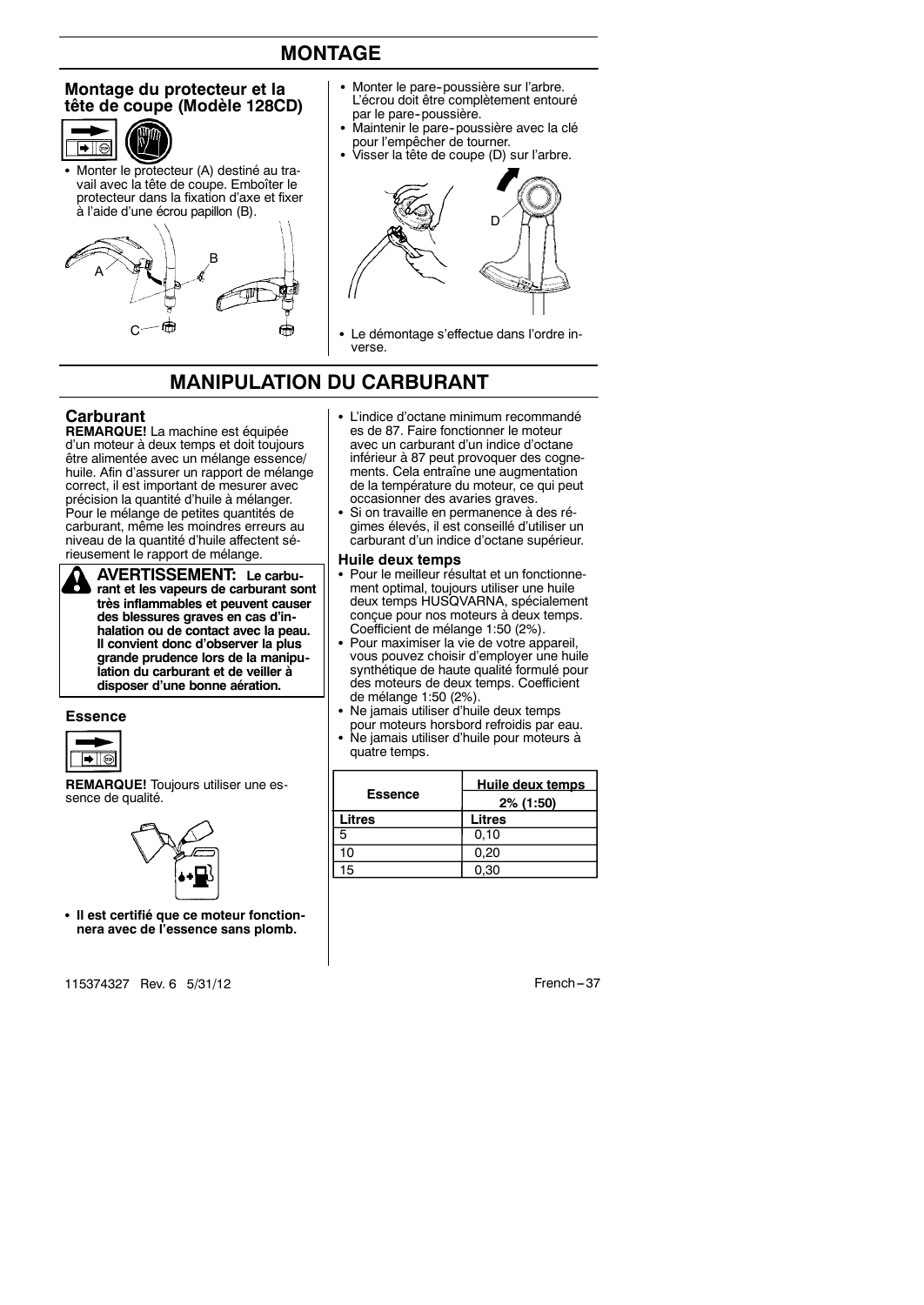# **MANIPULATION DU CARBURANT**

#### **Mélange**

- Toujours effectuer le mélange dans un récipient propre et destiné à contenir de l'essence.
- S Toujours commencer par verser la moitié de l'essence à mélanger. Verser ensuite la totalité de l'huile. Mélanger en secouant le récipi-
- ent. Enfin, verser le reste de l'essence. • Mélanger (secouer) soigneusement le mélange avant de faire le plein du réservoir de la machine.



- Ne jamais préparer plus d'un mois de consommation de carburant à l'avance.
- · Si la machine n'est pas utilisée pendant une longue période, vidanger et nettoyer le réservoir.

**AVERTISSEMENT: Le pot d'échappement à catalyseur est très chaud pendant et après le service. C'est également vrai pour le ralenti. Soyez attentif au risque d'incendie, surtout à proximité de produits inflammables et/ou en présence de gaz.**

# **Remplissage de carburant**



**voir lentement pour laisser baisser la surpression pouvant régner dans le réservoir. Serrer soigneusement le bouchon du réservoir après le remplissage. Toujours éloigner la machine de l'endroit où le plein a été fait avant de la mettre en marche.**



- Nettoyer le pourtour du bouchon de réservoir. Les impuretés dans le réservoir causent des troubles de fonctionnement. S Bien mélanger le carburant en agitant le
- récipient avant de remplir le réservoir.

115374327 Rev. 6 5/31/12 French -- 38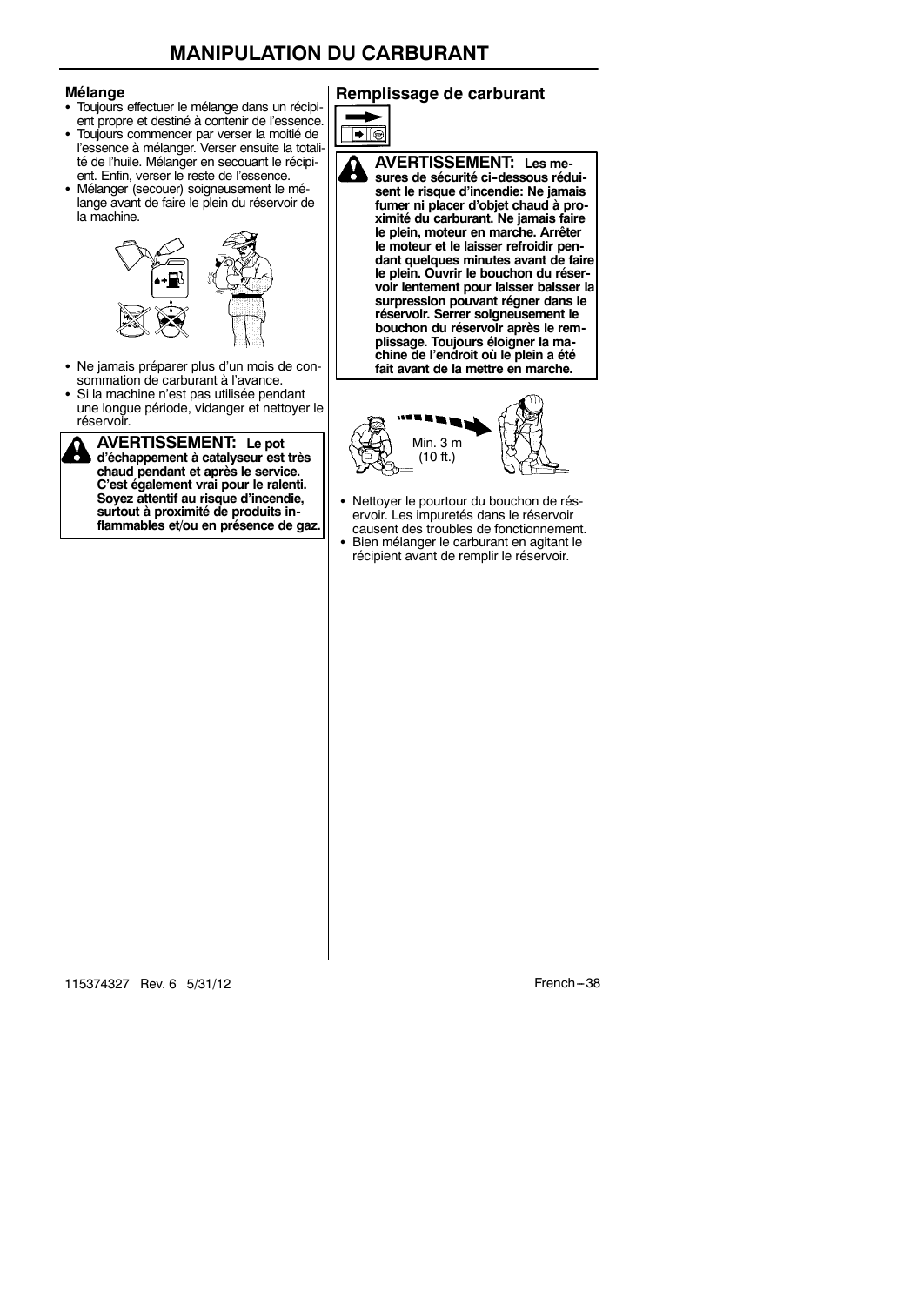# **DÉMARRAGE ET ARRÊT**

#### **Contrôles avant la mise en marche**



- Inspectez l'appareil avant chaque utilisation. Remplacez les pièces endommagées. Vérifiez les fuites de carburant. Assurez- vous que toutes les attaches sont en place et fixez. Assurez--vous que la tête de coupe est correctement installé et solidement attaché. Employez seulement la fil flexible et non métallique recommandée par le fabricant. N'employez jamais, par exemple, fil de fer, de corde de ficelle, etc. qui peuvent se casser et devenir des missiles dangereux.
- Contrôler la tête de coupe et le protecteur afin de détecter d'éventuels dommages ou fissures. Remplacer la tête de coupe ou le protecteur si l'un ou l'autre a subi des dommages ou présente des fissures.



• Ne jamais utiliser la machine sans protecteur ou avec une protecteur défectueuse.

#### **Démarrage et arrêt**



**AVERTISSEMENT: Un couvercle d'embrayage complet avec l'axe de transmission doit être monté avant de démarrer la machine, sinon l'embrayage risque de lâcher et de provoquer des blessures. Toujours éloigner la machine de l'endroit où le plein a été fait avant de la mettre en marche. Placer la machine sur une surface plane. S'assurer que l'équipement de coupene risque pas de rencontrer un obstacle. Veiller à ce qu'aucune personne non autorisée ne se trouve dans la zone de travail pour éviter le risque de blessures graves. Distance de sécurité: 15 mètres (50 pieds).**

115374327 Rev. 6 5/31/12 **French** --- 39

#### **Moteur froid**

**Pompe à carburant:** Appuyer sur la poche en caoutchouc de la pompe à carburant 10 fois jusqu'à ce que le carburant commence à remplir la poche. Il n'est pas nécessaire de remplir la poche complètement.



**Étrangleur:** Mettez le levier bleu de l'étrangleur du moteur à la position fermée.



#### **Démarrage**

Plaquer la machine contre le sol à l'aide de la main gauche (**REMARQUE!** Pas à l'aide du pied!). Saisir ensuite la poignée de démarrage de la main droite. **NE SERREZ PAS la gâchette d'accélérateur.** Tirer

lentement sur le lanceur jusqu'à ce qu'une résistance se fasse sentir (les cliquets d'entraînement grippent), puis tirer énergiquement et rapidement sur le lanceur. *Ne jamais enrouler la corde du*

# *lanceur autour de la main.*

Répétez tirer la corde jusqu à ce que le moteur pourrait sembler comme s'il allait démarrer. Mettez le levier bleu de l'étrangleur du moteur à la position ½. Tirer la corde jusqu'à ce que le moteur tourne. Mettez le levier bleu de l'étrangleur du moteur à la position ouvert.



**REMARQUE:** Si le moteur meurt, mettez le levier bleu de l'étrangleur du moteur à la position fermée et répétez instructions de démarrage.

**ATTENTION!** Ne pas sortir complètement la corde du lanceur et ne pas lâcher la poignée avec la corde du lanceur complètement sortie. Cela pourrait endommager la machine.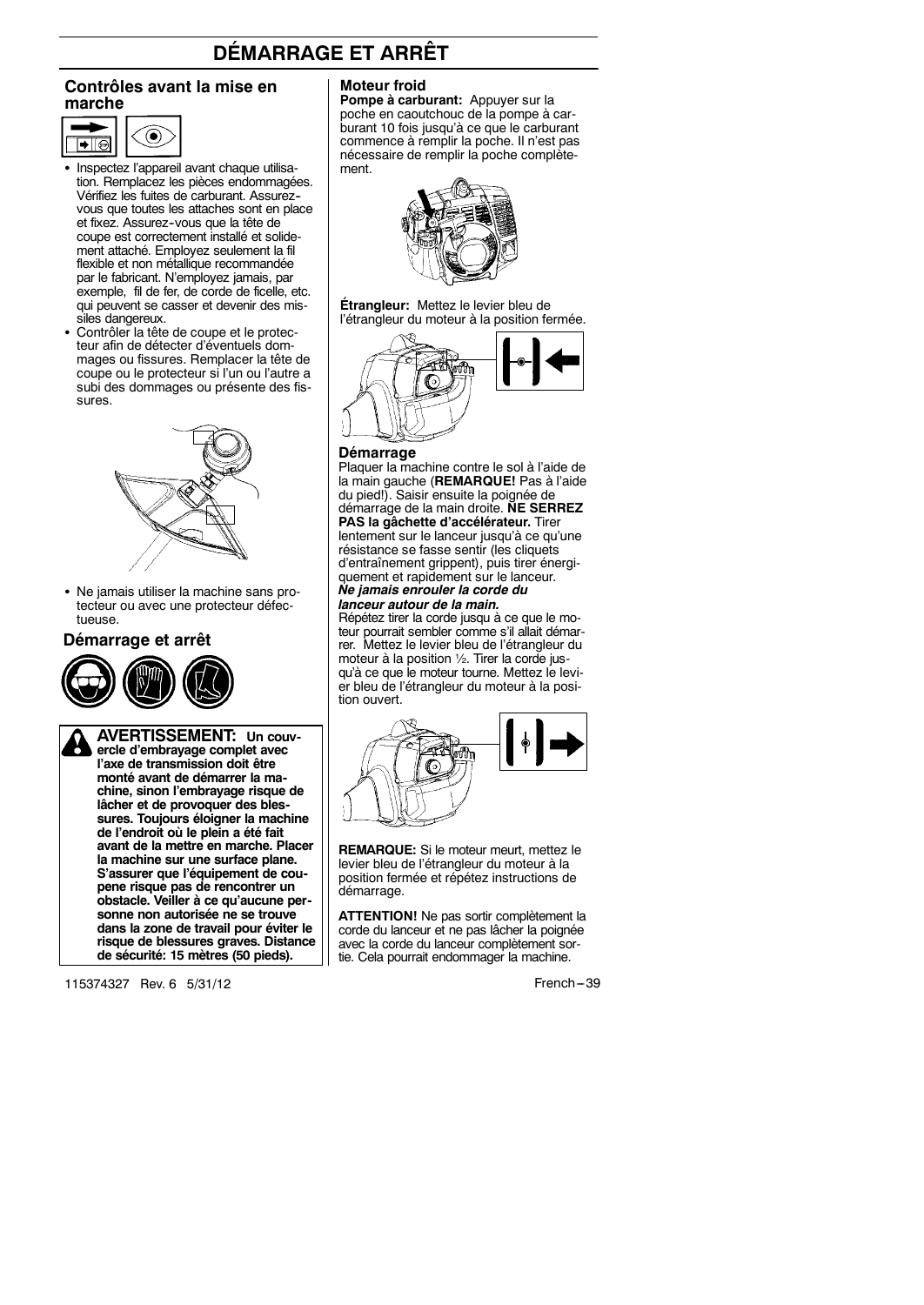# **DÉMARRAGE ET ARRÊT**



#### **Moteur chaud**

Avec un moteur chaud, mettez le levier bleu de l'étrangleur du moteur à la position ½. Tirer la corde jusqu'à ce que le moteur tourne. Mettez le levier bleu de l'étrangleur du moteur à la position ouvert.

#### **Arrêt**

Pour arrêter le moteur, poussant bouton d'arrêt et maintenez--le dans la position «arrêt» jusqu'à ce que le moteur soit completement arrêté.

**AVERTISSEMENT: Lorsque le MODE AVEN II DO EIVIEIT II.** LUI SQUE 10 **en position fermée, l'équipement de coupe commence à tourner immédiatement.**

115374327 Rev. 6 5/31/12 French -- 40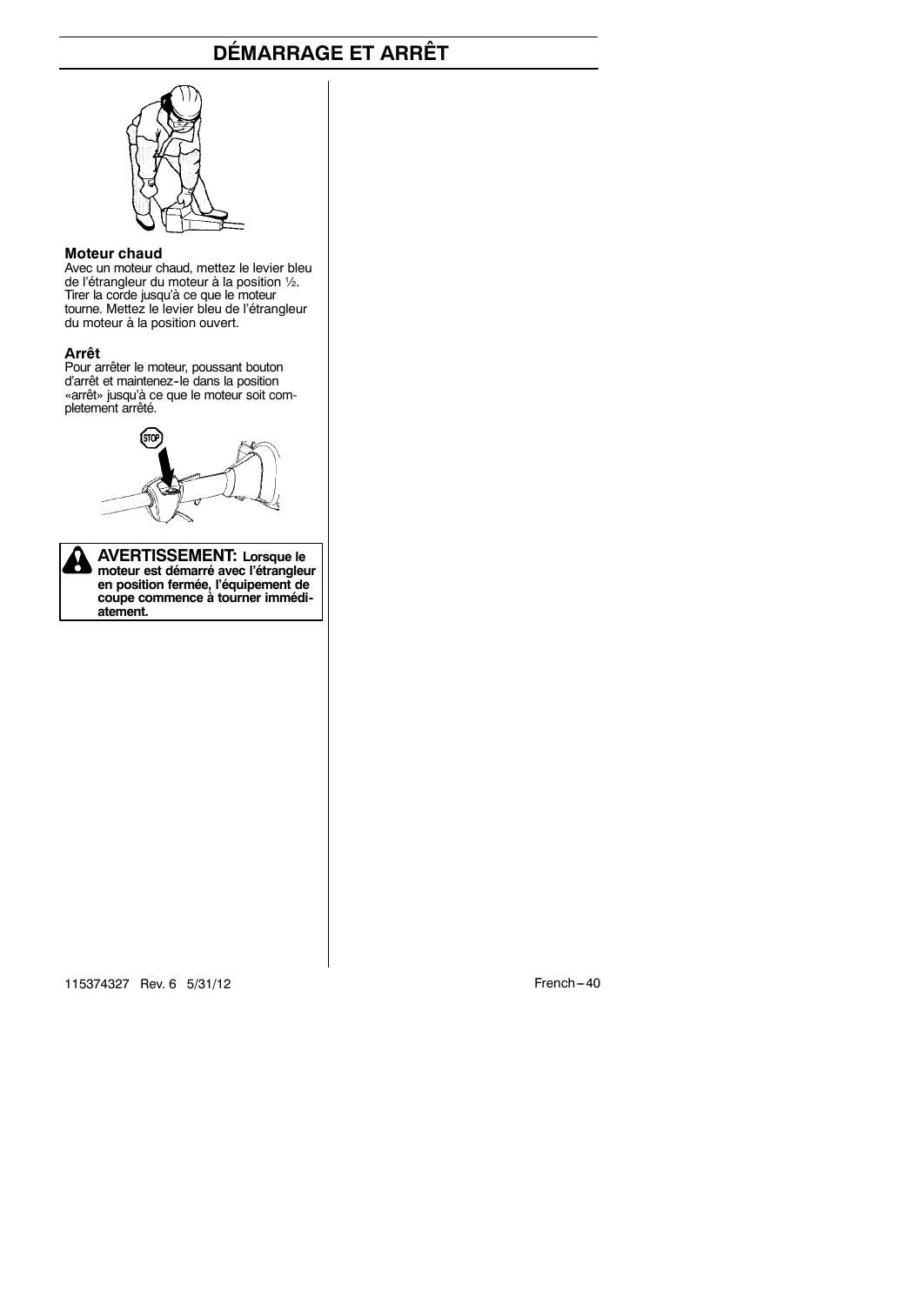# **ENTRETIEN**

Le propriétaire est responsable d'effectuer tout l'entretien requis tel qu'indiqué dans le manuel d'instructions.

#### **Carburateur**

Les caractéristiques techniques de cette machine Husqvarna assurent des émissions de gaz nocifs réduites au minimum. Après 8--10 pleins, le moteur est rodé. Pour s'assurer qu'il fonctionne de manière optimale en émetant aussi peu de gaz nocifs que possible après la période de rodage, il convient de demander au revendeur/à l'atelier de réparation (s'il dispose d'un compte- tours) d'effectuer un réglage fin du carburateur.

**AVERTISSEMENT: L'embray-**H **age complet, couvercle d'embrayage et l'axe de transmission doit être monté avant de démarrer la machine, sinon l'embrayage risque de lâcher et de provoquer des blessures.**

#### **Fonctionnement**



- Le carburateur détermine le régime du moteur via la gâchette de l'accélération. C'est dans le carburateur que l'air est mélangé à l'essence.
- La vis T règle la position de la gâchette de l'accélération au ralenti. Si la vis T est tournée dans le sens des aiguilles d'une montre, on obtient un régime de ralenti plus haut; si elle est tournée dans le sens contraire des aiguilles d'une montre, on obtient un régime de ralenti plus bas.

#### **Réglage de base**

• Le réglage de base du carburateur est effectué à l'usine. Le réglage fin doit être effectué par une personne qualifiée.

**REMARQUE!** Si l'équipement de coupe tourne au ralenti, tourner le pointeau de ralenti T dans le sens contraire des aiguilles jusqu'à l'arrêt de l'équipement de coupe.

#### **Régime de realenti recommandé:**

Voir la section "Caractéristiques techniques". **Surrégime maxi. recommandé:** Voir la section "Caractéristiques techniques".

**AVERTISSEMENT: S'il est impossible de régler le régime de ralenti de manière à immobiliser l'équipement de coupe, contacter le revendeur ou l'atelier de réparation. Ne pas utiliser la machine tant qu'elle n'est pas correctement réglée ou réparée.**

115374327 Rev. 6 5/31/12 **French -41** 

#### **Réglage final du régime de ralenti--**

**T** Régler le régime de ralenti avec le pointeau de ralenti T si un ajustage est nécessaire. Tourner d'abord le pointeau T dans le sens des aiguilles jusqu'à ce que l'équipement de coupe commence à tourner. Tourner ensuite le pointeau dans le sens inverse jusqu'à l'arrêt de l'équipement de coupe. Un régime de ralenti correctement réglé permet au moteur de tourner régulièrement dans toutes les positions. Il doit également y avoir une bonne marge avant que l'équipement de coupe se mette à tourner.



**AVERTISSEMENT: S'il est** H **impossible de régler le régime de ralenti de manière à immobiliser l'équipement de coupe, contacter le revendeur ou l'atelier de réparation. Ne pas utiliser la machine tant qu'elle n'est pas correctement réglée ou réparée.**

#### **Sécurité de l'appareil et dans le entretien**

Débranchez toujours le fil de la bougie quand vous ferez des réparations. saif les réglages de caburateur.

#### **Silencieux**



**REMARQUE!** Votre silencieux est équipé d'un pot catalytique conçu pour réduire la teneur des gaz d'échappement.



Le silencieux est conçu pour réduire au maximum le niveau sonore et détourner les gaz d'échappement loin de l'utilisateur. Le silencieux est conçu pour atténuer le bruit et dévier le flux des gaz d'échappement loin de l'utilisateur.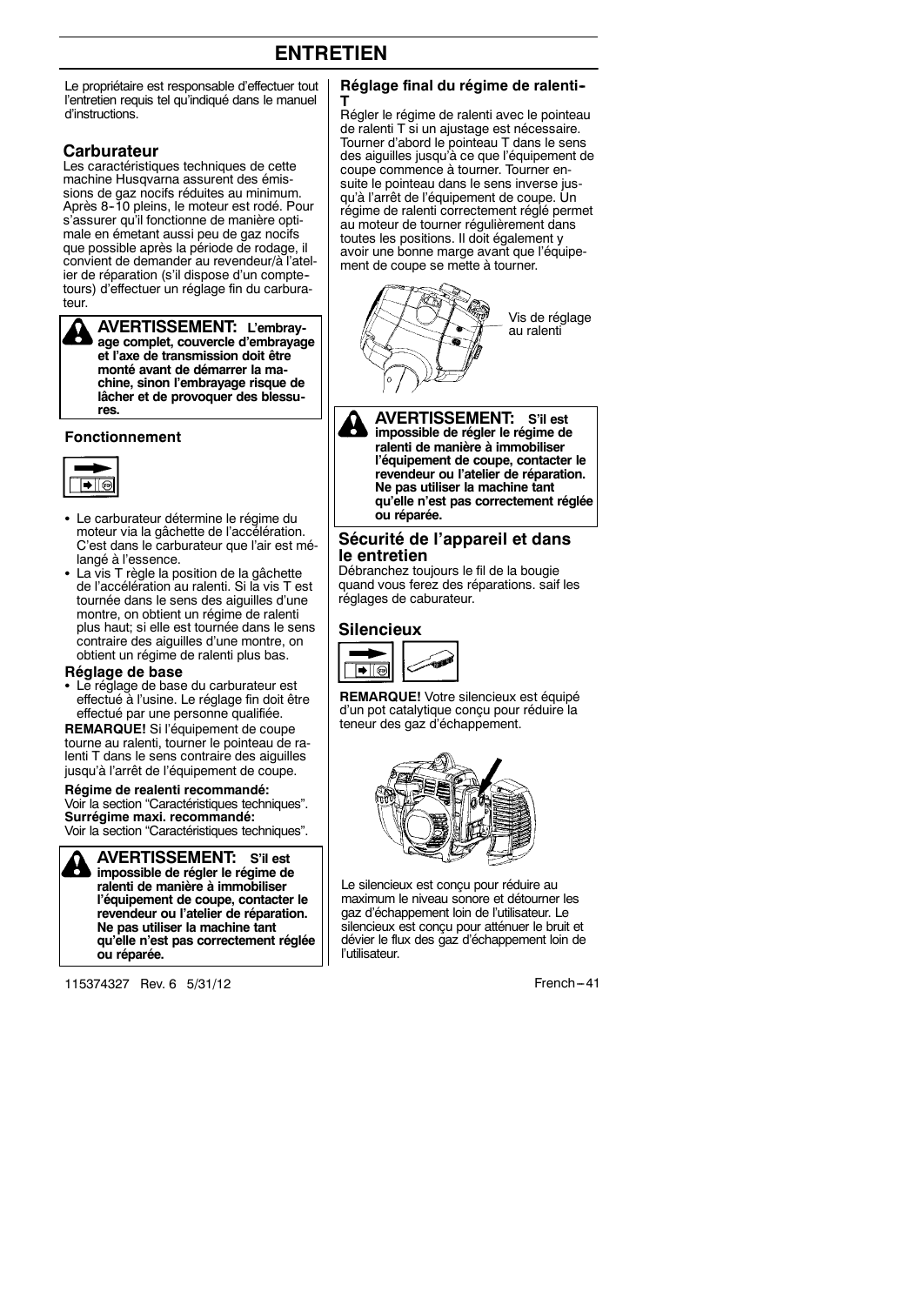# **ENTRETIEN**

Ces gaz sont chauds et peuvent transporter des étincelles risquant de causer un incendie si elles entrent en contact avec un matériau sec et inflammable.

Votre silencieux sont munis d'une grille pare-- étincelles. La grille devrait être vérifiée et, au besoin, nettoyée par un distributeur autorisé. **Si la grille est endommagée, elle devrait** être remplacée. Si la grille est souvent bouchée, ceci peut être dû à un mauvais fonctionnement du pot catalytique. Contacter le revendeur pour effectuer un contrôle. Une grille antiflamme bouchée provoque la surchauffe de la machine et la détérioration du cylindre et du piston.



**REMARQUE!** Ne jamais utiliser la machine si le silencieux est en mauvais état.

**ATTENTION: Un silencieux muni d'un pot catalytique est très chaud aussi bien à l'utilisation qu'après arrêt. Ceci est également vrai pour le régime au ralenti. Tout contact peut causer des brûlures à la peau. Attention au risque d'incendie!**

**AVERTISSEMENT: L'intérieur du silencieux contient des produits chimiques pouvant être cancérigènes. Eviter tout contact avec ces éléments si le silencieux est endommagé.**

**AVERTISSEMENT: Les gaz d'échappement du moteur contiennent du monoxyde de carbone, qui peut provoquer une intoxication. Ne démarrez ou n'utilisez JAMAIS l'appareil dans un local fermé ou un lieu mal aéré. Les gaz d'échappement du moteur sont très chauds et peuvent contenir des étincelles pouvant provoquer un incendie. Ne jamais démarrer l'appareil dans un local fermé ou à proximité de matériaux inflammables !**

**Bougie**  $\overline{\blacktriangleright}$   $\overline{\mathbb{D}}$ 

L'état de la bougie dépend de::

- L'exactitude du réglage du carburateur.
- Mauvais mélange de l'huile dans le car-
- burant (trop d'huile ou huile inappropriée). La propreté du filtre à air.

Ces facteurs peuvent concourir à l'apparition de calamine sur les électrodes, ce qui à son tour entraîne un mauvais fonctionnement du moteur et des démarrages difficiles.

Si la puissance de la machine est trop faible, si la machine est difficile à mettre en marche ou si le ralenti est irrégulier, toujours commencer par contrôler l'état de la bougie avant de prendre d'autres mesures. Si la bougie est encrassée, la nettoyer et vérifier que l'écartement des électrodes est de 0,6 mm (0,024 pouce). Remplacer la bougie une fois par

mois ou plus souvent si nécessaire.<br>**REMARQUE!** Toujours utiliser le type de bougie recommandé! Une bougie incorrecte peut endommager le piston/le cylindre.

0,6 mm (0,024 pouce)



#### **Tube de transmission démontable**



L'extrémité de l'arbre d'entraiînement dans le tube inférieur doit être lubrifiée intérieurement avec de la graisse toutes les 30 heures d'utilisation. A défaut de graissage régulier, les extrémités de l'arbre d'entraînement (raccords cannelés) risqueraient de gripper.



## **Filtre à air**



Le filtre à air doit être maintenu propre pour éviter:

Un mauvais fonctionnement du carburateur

115374327 Rev. 6 5/31/12 **French -42**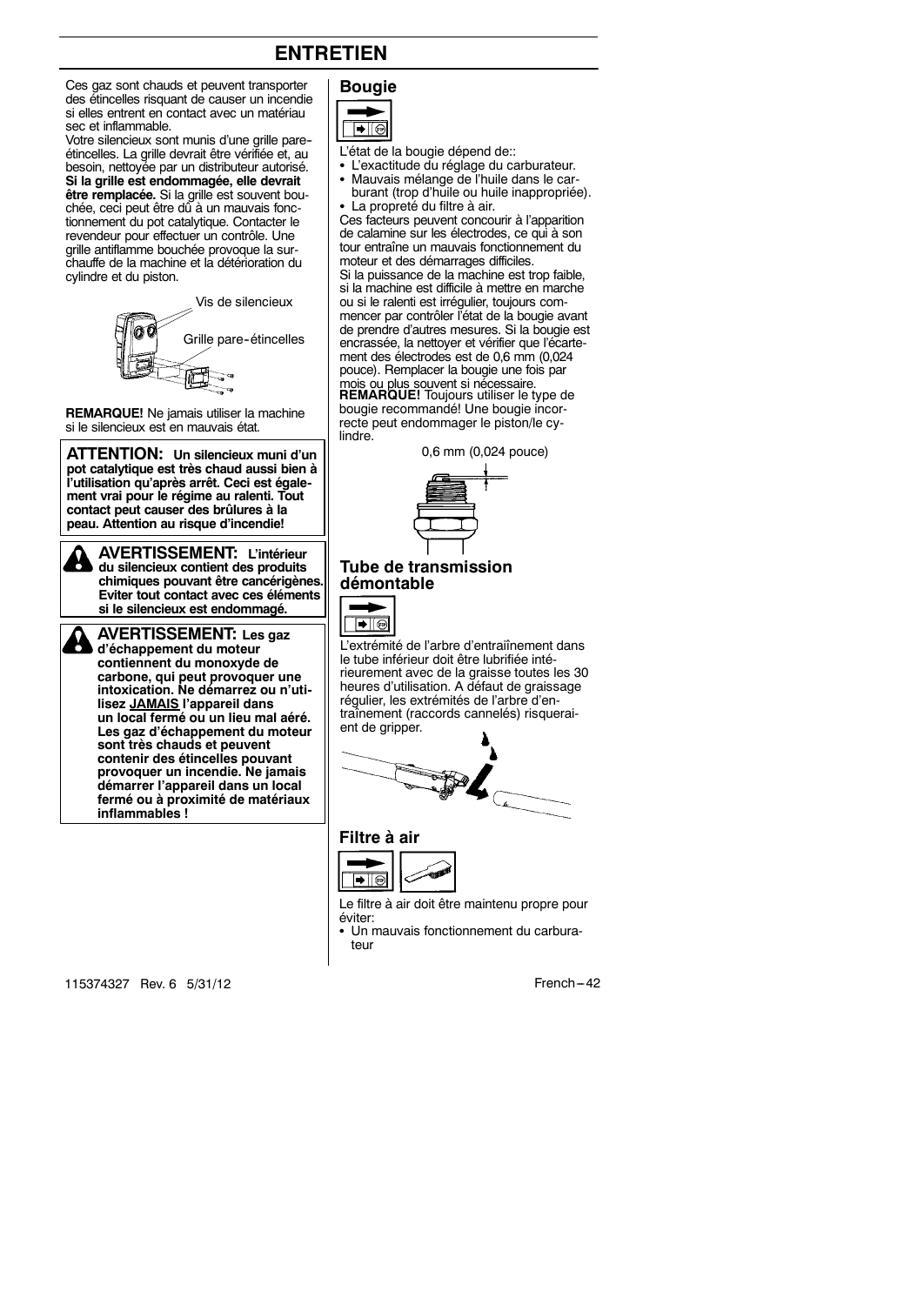# **ENTRETIEN**

- Des problèmes de démarrage
- Une perte de puissance
- Une usure prématurée des éléments du moteur
- Une consommation anormalement élevée de carburant



Nettoyer le filtre après 25 heures de service, ou plus souvent si les conditions de travail sont exceptionnellement poussiéreuses.

#### **Nettoyage du filtre à air**

Déposer le capot de filtre et retirer le filtre. Nettoyer le filtre avec de l'eau chaude savonneuse. Rinçage complètement. S'assurer que le filtre est sec avant de le remonter. Un filtre ayant servi longtemps ne peut plus être complètement nettoyé. Le filtre à air doit donc être remplacé à intervalles réguliers. **Tout filtre endommagé doit être remplacé immédiatement.**

#### **Renvoi d'angle (128LD)**



Le renvoi d'angle est enduit en usine de la quantité de graisse nécessaire. Toutefois, avant d'utiliser la machine, il convient de s'assurer que le renvoi d'angle est au 3/4 rempli de graisse. Utiliser une graisse HUSQVARNA spéciale.



En général, il n'est pas nécessaire de remplacer le lubrifiant du carter, sauf en cas de réparations.

#### **Schéma d'entretien**

Nous donnons ici quelques conseils d'entretien à caractère général.

#### **Entretien quotidien**

• Vérifier que les composants de la gâchette de l'accélération fonctionnent correctement en ce qui concerne la sécurité. (Blocage de l'accélération et gâchette de l'accélération.)

115374327 Rev. 6 5/31/12 **French -43** 

- Contrôler le bon fonctionnement du bouton d'arrêt.
- Vérifier qu'il n'y a pas de fuite de carburant du moteur, du réservoir ou des conduits de carburant.
- S'assurer que l'équipement de coupe ne tourne pas lorsque le moteur tourne au ralenti.
- Nettoyer l'extérieur de la machine.
- Vérifier que le harnais n'est pas endommagé.
- S'assurer que le protecteur est intacte et qu'elle ne présente pas de fissures.
- Remplacer le protecteur si elle a subi des coups ou si elle présente des fissures.
- Une tête de coupe non-équilibrée peut causer les vibrations lourdes qui peuvent endommager l'appareil.
- S'assurer que toutes les vis et tous les écrous sont bien serrés.
- Vérifier que les vis qui fixent le renvoi d'angle contre l'axe de transmission sont serrées.
- S'assurer que la tête de coupe sont serrées.

#### **Entretien hebdomadaire**

- Contrôler le démarreur et son lanceur.
- Nettoyer le compartiment du carburateur.
- Nettoyer la bougie d'allumage extérieurement. Déposer la bougie et vérifier la distance entre les électrodes. Au besoin, ajuster la distance de sorte qu'elle soit de 0,6 mm (0,024 pouce), ou remplacer la bougie. Utilisez la bougie de résistance Champion RCJ--8Y ou l'équivalent.
- Nettoyer les brides de refroidissement du cylindre et s'assurer que la prise d'air
- près du démarreur n'est pas obstruée. S Vérifier que le renvoi d'angle est au 3/4 rempli de graisse. Au besoin, faire un remplissage d'appoint avec une graisse spéciale.
- Nettoyer le filtre à aire.

#### **Entretien mensuel**

- Nettoyer le réservoir de carburant.<br>• Nettoyer le carburateur extérieurer
- Nettoyer le carburateur extérieurement, ainsi que l'espace autour.
- Nettoyer la roue du ventilateur, ainsi que l'espace autour.
- Contrôler le filtre à carburant et le conduit à carburant. Remplacer au besoin.
- Remplacez le filtre du carburant dans le réservoir d'essence.
- Inspecter l'embrayage, les ressorts d'embrayage et le tambour d'embrayage pour déceler l'usage. Remplacez au besoin.
- Inspecter tous les câbles et connexions.
- Remplacer la bougie. Utilisez la bougie de résistance Champion RCJ-8Y ou l'équivalent.
- Remplacer le filtre à aire.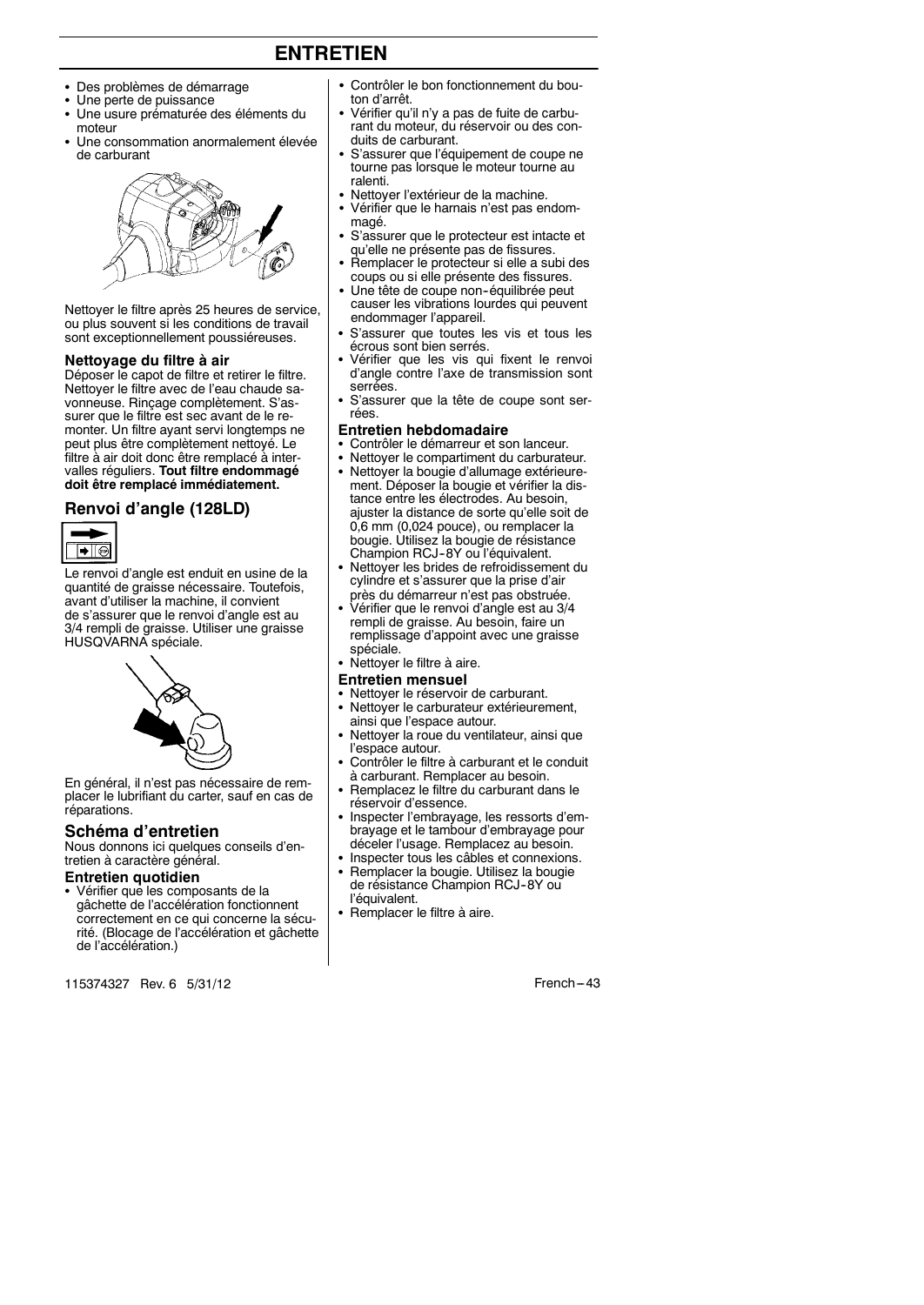

115374327 Rev. 6 5/31/12 **French** -- 44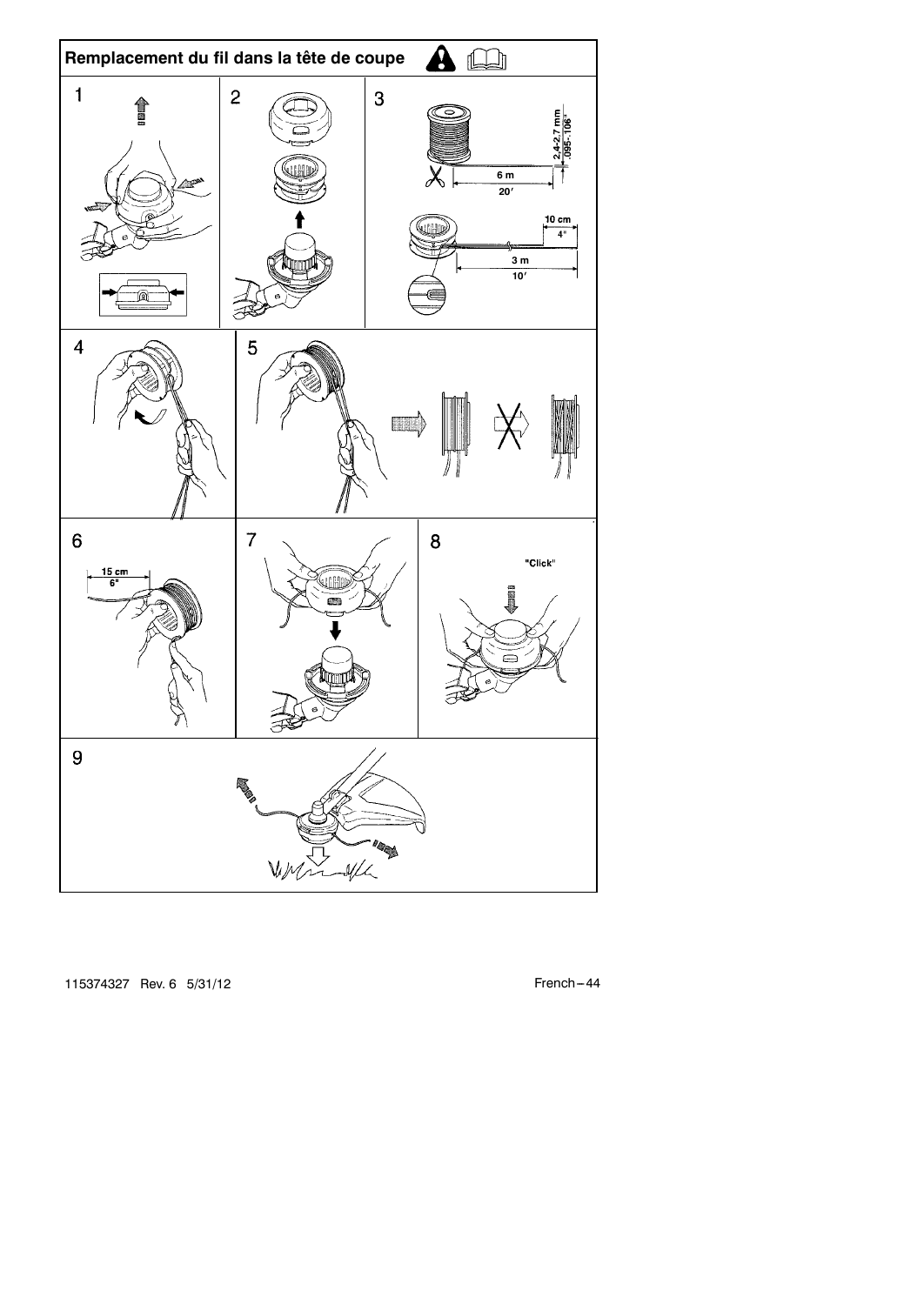# **CARACTÉRISTIQUES TECHNIQUES**

| Caractéristiques techniques                                                              |            |            |
|------------------------------------------------------------------------------------------|------------|------------|
|                                                                                          | 128CD      | 128LD      |
| Moteur                                                                                   |            |            |
| Cylindrée, cm <sup>3</sup>                                                               | 28         | 28         |
| Alésage, mm                                                                              | 35.0       | 35.0       |
| Course, mm                                                                               | 28,7       | 28,7       |
| Régime de ralenti, tr/min                                                                | 2800-3200  | 2800-3200  |
| Régime d'emballement maximal recommandé, tr/min                                          | 10000      | 11000      |
| Régime de l'axe sortant, tr/min                                                          | 8000       | 8000       |
| Puissance moteur maxi selon ISO 8893, hp/kW                                              | 1,1/0,8    | 1,1/0,8    |
| 0,8Silencieux avec pot catalytique                                                       | Oui<br>Oui | Oui<br>Oui |
| Système d'allumage réglé en fonction du régime<br>Système d'allumage                     |            |            |
| Fabricant/type de système d'allumage                                                     | Walbro/CD  | Walbro/CD  |
| Bougie                                                                                   | Champion   | Champion   |
|                                                                                          | RCJ-8Y     | RCJ-8Y     |
| Ecartement de électrodes, mm                                                             | 0.6        | 0.6        |
| Carburant, système de graissage                                                          |            |            |
| Fabricant/type de carbureteur                                                            | Zama       | Zama       |
| Contenance du réservoir de carburant, litres                                             | 0.4        | 0.4        |
| <b>Poids</b>                                                                             |            |            |
| Poids, sans carburant, équipement de coupe et                                            |            |            |
| dispositifs de sécurité, kg                                                              | 4,4        | 4,8        |
| Niveaux sonores                                                                          |            |            |
| (voir Remarque 1)                                                                        |            |            |
| Pression acoustique équivalente au niveau des oreilles                                   |            |            |
| de l'utilisateur, mesurée selon ANSI B175.3-1997,                                        |            |            |
| dB(A), min/max:<br>Niveaux de vibrations                                                 | 94/97      | 94/97      |
| Niveau de vibrations au niveau des poignées, mesurée                                     |            |            |
| selon ANSI B175.3-1997, m/s <sup>2</sup>                                                 |            |            |
| Au ralenti, poignée gauche/droite:                                                       | 3/5        | 3/5        |
| A plein régime, poignée gauche/droite:                                                   | 9/8        | 9/8        |
| <b>REMAROUEL</b> Ce système d'allumage par étincelles est conforme à la norme NMB-002 du |            |            |

**E**! Ce système d'allumage par étincelles est conforme à la norme NMB-002 du Canada.

**Remarque 1:** le niveau de pression acoustique équivalent correspond à la somme d'énergie pondérée en fonction du temps pour les niveaux de pression acoustique à différents régimes pendant les durées suivantes: 1/2 ralenti et 1/2 plein régime.

**REMARQUE!** Le niveau de pression acoustique à l'oreille de l'utilisateur et les vibrations dans les poignées sont mesurés avec tous les équipements de coupe agréés de la machine. Les valeurs les plus hautes et les plus basses sont indiquées dans le tableau.

Les accessoires utilisés en combination avec le bloc-moteur indiqué ont été évalués<br>conformément à la norme ANSI B175.3-2003, des "Coupe-herbe et Coupe-broussailles -<br>règles de sécurité". Ces combinaisons ont été évaluées

| Modèle 128CD (Axe de fileté 3/8 R) |               |                                                         |  |
|------------------------------------|---------------|---------------------------------------------------------|--|
| Accessoires homologués             | Type          | Equipement de coupe / protecteur,<br>numéro de la pièce |  |
| Tête de coupe                      | TNG7          | 537 41 92-14 / 545 03 11-01                             |  |
|                                    |               |                                                         |  |
| Modèle 128LD (Axe de fileté M10L)  |               |                                                         |  |
| Accessoires homologués             | Type          | Équipement de coupe / protecteur,<br>numéro de la pièce |  |
| Tête de coupe                      | T25           | 537 33 83-06 / 545 03 09-01                             |  |
| Couteaux en plastique              | Tricut 300 mm | 531 00 38-11 / 545 03 09-01                             |  |

115374327 Rev. 6 5/31/12 French -- 45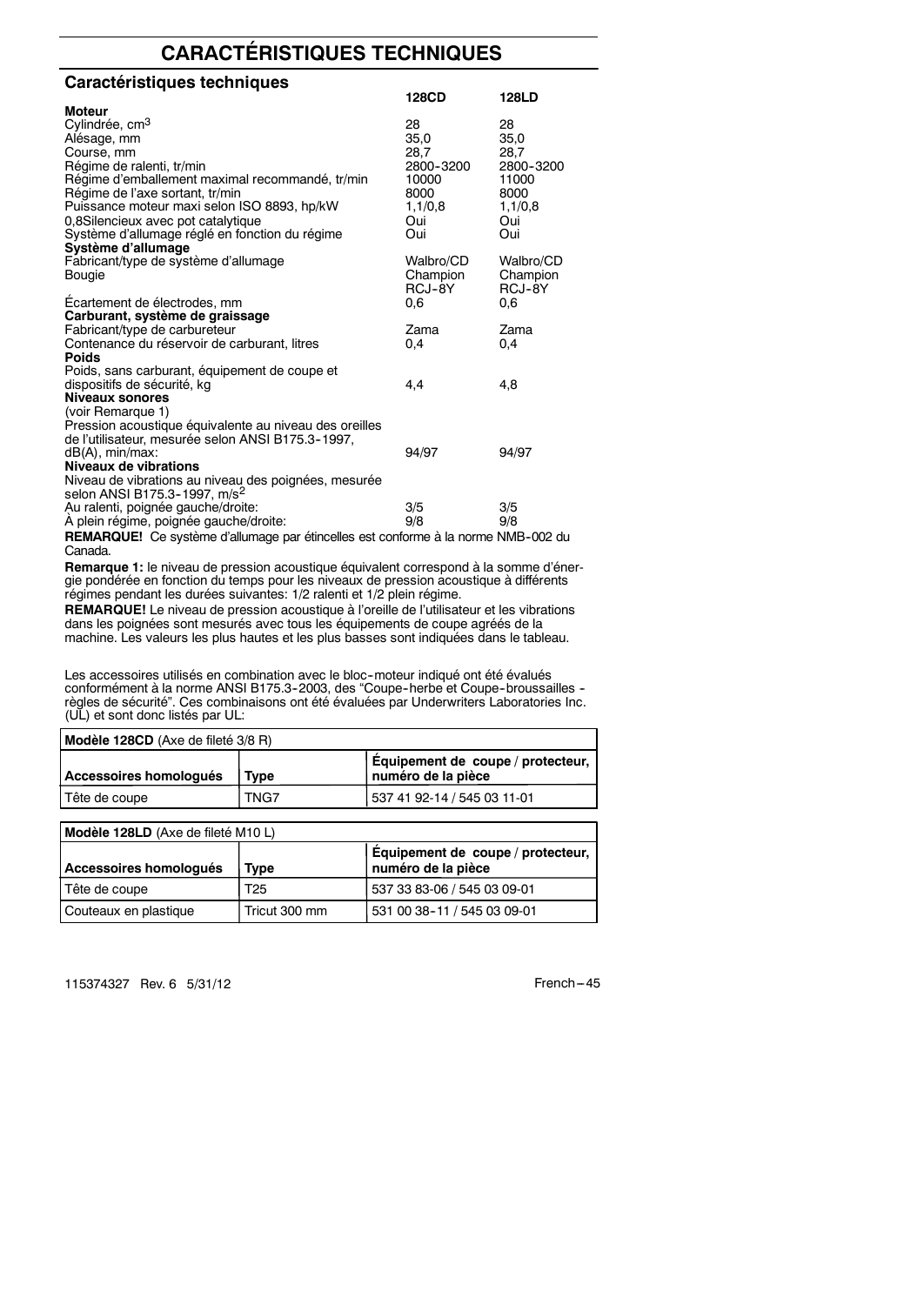# **CARACTÉRISTIQUES TECHNIQUES**

Les accessoires utilisés avec le bloc-moteur indiquées ont été évalués conformément aux exigences de sécurité ISO- et EN par l'institut suédois des tests de l'outillage mécanique (the Swedish Machinery Testing Institute) :

| <b>Accessoires</b>                         | Numéro de la pièce |
|--------------------------------------------|--------------------|
| Accessoire de coupe-bordure avec tube      | 952 711 607        |
| Accessoire de cultivateur avec tube        | 952 711 608        |
| Accessoire de souffleuse avec tube         | 952 711 609        |
| Accessoire de coupe-broussailles avec tube | 952 711 610        |
| Accessoire de taille-buisson avec tube     | 952 711 612        |

# **DÉCLARATION DE GARANTIE DE LUTTE AN MISSIONS U.S. EPA / CALIFORNIE / ENVIRONNEMENT CANADA**

**IMPORTANT:** Ce produit est conforme à la réglementation de la Phase 3 de l'Agence de Protection de l'Environnement des États-Unis (EPA) en ce qui touche les émissions d'échappement et d'évaporation. Pour assurer la conformité à la Phase 3 de l'EPA, nous recommandons le recours à des pièces de remplacement d'origine HUSQVARNA uniquement. L'utilisation de pièces de remplacement non conformes est une infraction à la législation fédérale.

#### **DROITS ET OBLIGATIONS DE VOTRE GARANTIE:**

**COUVERTURE DE GARANTIE DU FABRICANT :** L'Agence de Protection de l'Environnement des E--U, California Air Resources Board, Environnement Canada et HUSQVARNA ont le plaisir d'expliquer la garantie du système de contrôle des émissions sur votre petit moteur tout-terrain, pour les années 2012 et plus tard. En Californie, tous les petits moteurs tout--terrain doivent être conçus, construits et équipés de manière à se conformer aux normes sévères anti-smog de l'État. HUSQVARNA doit garantir le système de contrôle des émissions de votre petit moteur tout--terrain pendant la période indiquée ci- dessous, à condition qu'il n'y ait eu aucun mauvais traitement, négligence ou mauvais entretien du petit moteur tout--terrain. Votre système de contrôle des émissions comprend des pièces comme le carburateur, le système d'allumage et le réservoir de carburant. S'il se produit une panne couverte par la garantie, HUSQVARNA réparera votre petit moteur tout--terrain gratuitement pour vous. Les frais couvertes par la garantie comprennent le diagnostic, les pièces et la main-d'oeuvre.

Si une pièce relative aux émissions de votre moteur (figurant sur la liste de pièces garanties à titre du contrôle des émissions) est défectueuse ou si un vice de matériau ou de main--d'oeuvre du moteur occasionne la panne d'une pièce relative aux émissions, cette pièce sera changée ou réparée par HUSQVARNA.

#### **RESPONSABILITÉS DE GARANTIE DU PROPRIÉTAIRE :**

En qualité de propriétaire du petit moteur tout-terrain, vous êtes responsable d'effectuer l'entretien requis tel qu'indiqué dans votre manuel d'instructions, mais HUSQ-VARNA ne peut annuler votre garantie uniquement parce que vous n'avez pas conservé vos reçus ou parce que vous n'avez pas effectué tout l'entretien prévu. En qualité de propriétaire du petit moteur tout-terrain, vous devez réaliser que HUSQVARNA peut vous refuser de couvrir votre garantie si votre petit moteur tout-terrain ou une pièce de ce moteur tombe en panne à la suite d'un mauvais traitement, de négligence, de mauvais entretien, de modifications non approuvées ou à la suite de l'utilisation de pièces qui ne sont pas faites ou approuvées par le fabricant de matériel original. Vous êtes responsable de présenter votre petit moteur tout-terrain à un distributeur autorisé de service de HUSQ-VARNA aussitôt que se présente un problème. Les réparations couvertes par cette garantie doivent être terminées dans des délais raisonnables, ne pouvant pas dépasser 30 jours. Si vous avez des questions sur vos droits et vos responsabilités en vertu de la garantie, vous pouvez contacter votre distributeur autorisé de service le plus proche, appeler HUSQVARNA au numéro 1--800--487--5951, ou visitez **www.husqvarna.com**.

#### **DATE DE DÉBUT DE GARANTIE :**

La période de garantie commence à la date à laquelle vous avez acheté votre petit moteur tout--terrain.

115374327 Rev. 6 5/31/12 **French --- 120 French -- 46**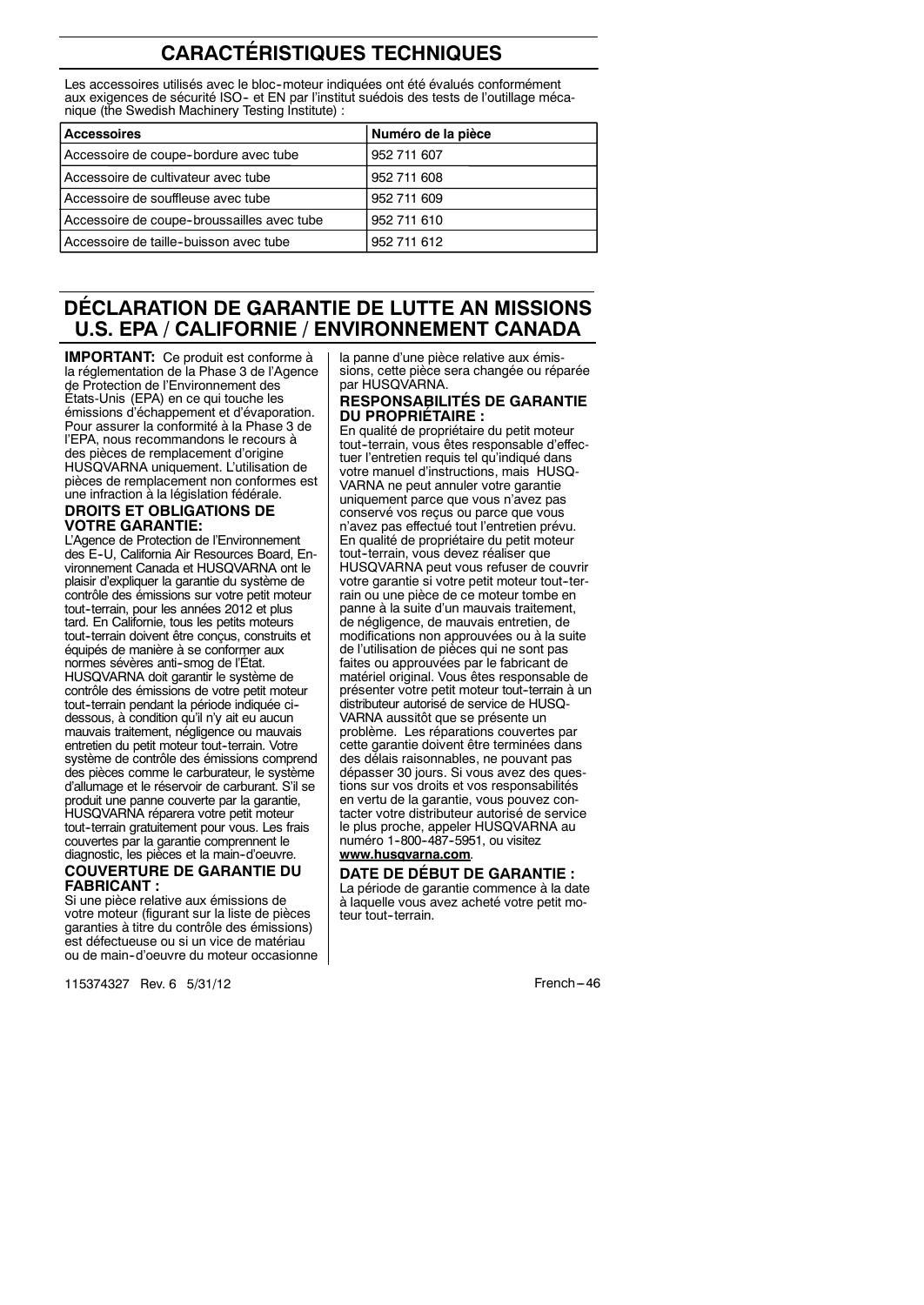# **U.S. EPA / CALIFORNIA / ENVIRONMENT CANADA EMISSION CONTROL WARRANTY STATEMENT**

#### **ADD--ON OR MODIFIED PARTS:**

The use of add-on or modified parts can be grounds for disallowing a warranty claim. HUSQVARNA is not liable to cover failures of warranted parts caused by the use of add-on or modified parts.

#### **HOW TO FILE A CLAIM:**

If you have any questions regarding your warranty rights and responsibilities, you should contact your nearest authorized service center, call HUSQVARNA at 1-800-487-5951,

#### or visit **www.husqvarna.com**.

#### **WHERE TO GET WARRANTY SER-VICE:**

Warranty services or repairs shall be provided at all HUSQVARNA service centers. Call 1-800-487-5951 or visit **www.husqvarna.com**.

#### **MAINTENANCE, REPLACEMENT AND REPAIR OF EMISSION RE-LATED PARTS:**

Any HUSQVARNA approved replacement part used in the performance of any warranty maintenance or repair on emission related parts will be provided without charge to the owner if the part is under warranty.

#### **EMISSION CONTROL WARRANTY PARTS LIST:**

Carburetor, Air Filter (covered up to maintenance schedule), Ignition System: Spark Plug (covered up to maintenance schedule), Ignition Module, Muffler including Catalyst (if equipped), Fuel Tank, Line and Cap.

**MAINTENANCE STATEMENT:** The owner is responsible for the performance of all required maintenance as defined in the operator's manual.

This engine is certified to be emissions compliant for the following use:

Moderate (50 hours)

 $\mathbf{\Sigma}$  Intermediate (125 hours)

Extended (300 hours)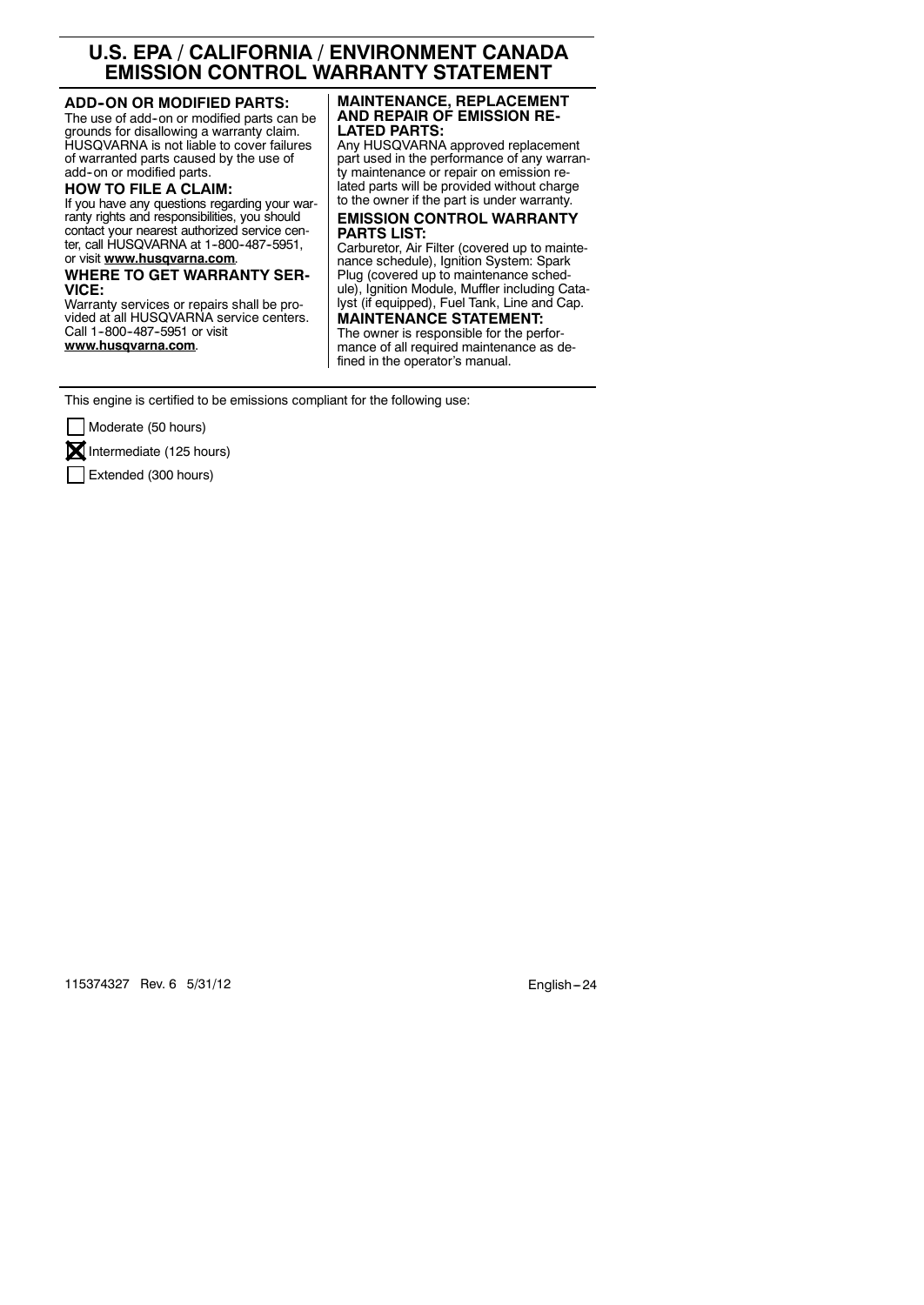# **DÉCLARATION DE GARANTIE DE LUTTE AN MISSIONS U.S. EPA / CALIFORNIE / ENVIRONNEMENT CANADA**

#### **DURÉE DE COUVERTURE :**

Cette garantie est valable pendant deux ans à partir de la date d'achat initial, ou jusqu'à l'extrémité de la garantie de l'appareil (celui qui est plus long).

#### **CE QUI EST COUVERT : RÉPARA-TION OU REMPLACEMENT DES PARTIES.**

La réparation ou le remplacement de toute pièce sous garantie sera effectuée gratuitement pour le propriétaire de l'appareil dans un distributeur autorisé de service HUSQVARNA. Si vous avez des questions sur vos droits et vos responsabilités relativement à cette garantie, vous devez contacter votre distributeur autorisé de service le plus proche, appeler HUSQVARNA au numéro 1-800-487-5951, ou visitez **www.husqvarna.com**.

#### **PÉRIODE DE GARANTIE:**

Toute pièce sous garantie qui ne doit pas être remplacée pour un entretien normal, ou qui doit seulement être inspectée régulièrement pour voir s'il faut la réparer ou la remplacer, est garantie pendant deux ans. Toute pièce qui doit être remplacée pour un entretien normal est garantie jusqu'à la date de premier remplacement prévu.

#### **DIAGNOSTIC :**

Le propriétaire ne doit pas payer la maind'oeuvre pour le diagnostic à l'aide duquel on a déterminé qu'une pièce sous garantie est défectueuse si le travail de diagnostic a été effectué dans un distributeur de service HUSQVARNA.

#### **DOMMAGES INDIRECTS :**

HUSQVARNA peuvent être responsables de dommages à d'autres éléments de moteur occasionnés par la panne d'une pièce sous garantie.

#### **CE QUI N'EST PAS COUVERT :**

Toute panne occasionnée par un mauvais traitement, la négligence ou un mauvais entretien n'est pas couverte.

#### **PIÈCES AJOUTÉES OU MODIFIÉES :**

L'utilisation de pièces ajoutées ou modifiées peut constituer une raison d'annulation de réclamation en vertu de la garantie. HUSQ-VARNA n'est pas responsable de couvrir les pannes de pièces sous garantie occasionnées par l'utilisation de pièces ajoutées ou modifiées.

#### **COMMENT REMPLIR UNE RÉ-CLAMATION :**

Si vous avez des questions sur vos droits et vos responsabilités de garantie, vous pouvez contacter votre distributeur autorisé de service le plus proche, appeler HUSQVARNA au numéro 1-800-487-5951, ou visitez

**www.husqvarna.com**. **OÙ OBTENIR LE SERVICE EN VER-**

#### **TU DE LA GARANTIE :** Le service ou les réparations en vertu de la

garantie sont offerts dans tous les distributeurs autorisé de service HUSQVARNA. Appelez le numéro 1-800-487-5951 ou visitez **www.husqvarna.com**.

#### **ENTRETIEN, REMPLACEMENT OU RÉPARATION DE PIÈCES RELATIVES À L'ÉMISSION :**

Toute pièce de remplacement approuvée HUSQVARNA utilisée dans l'accomplissement de tout entretien ou réparation en vertu de la garantie sur les pièces relatives à l'émission sera fournie gratuitement au propriétaire si cette pièce est sous garantie.

#### **LISTE DES PIÈCES GARANTIES RELATIVES AU CONTRÔLE DES ÉMISSIONS :**

Carburateur, filtre à air (couverte jusqu'à la date de remplacement pour l'entretien), système d'allumage: bougie (couverte jusqu'à la date de remplacement pour l'entretien), module d'allumage, silencieux avec d'un pot catalytique (si équipé), réservoir de carburant, tuyau de carburant, et bouchon de réservoir.

#### **DÉCLARATION D'ENTRETIEN :**

Le propriétaire est responsable d'effectuer tout l'entretien requis tel qu'indiqué dans le manuel d'instructions.

Ce moteur est certifié se conformer aux règles d'émissions pour les usages suivants :

Modéré (50 heures)



**X** Intermédiaire (125 heures)

Étendu (300 heures)

115374327 Rev. 6 5/31/12 **French -- 47**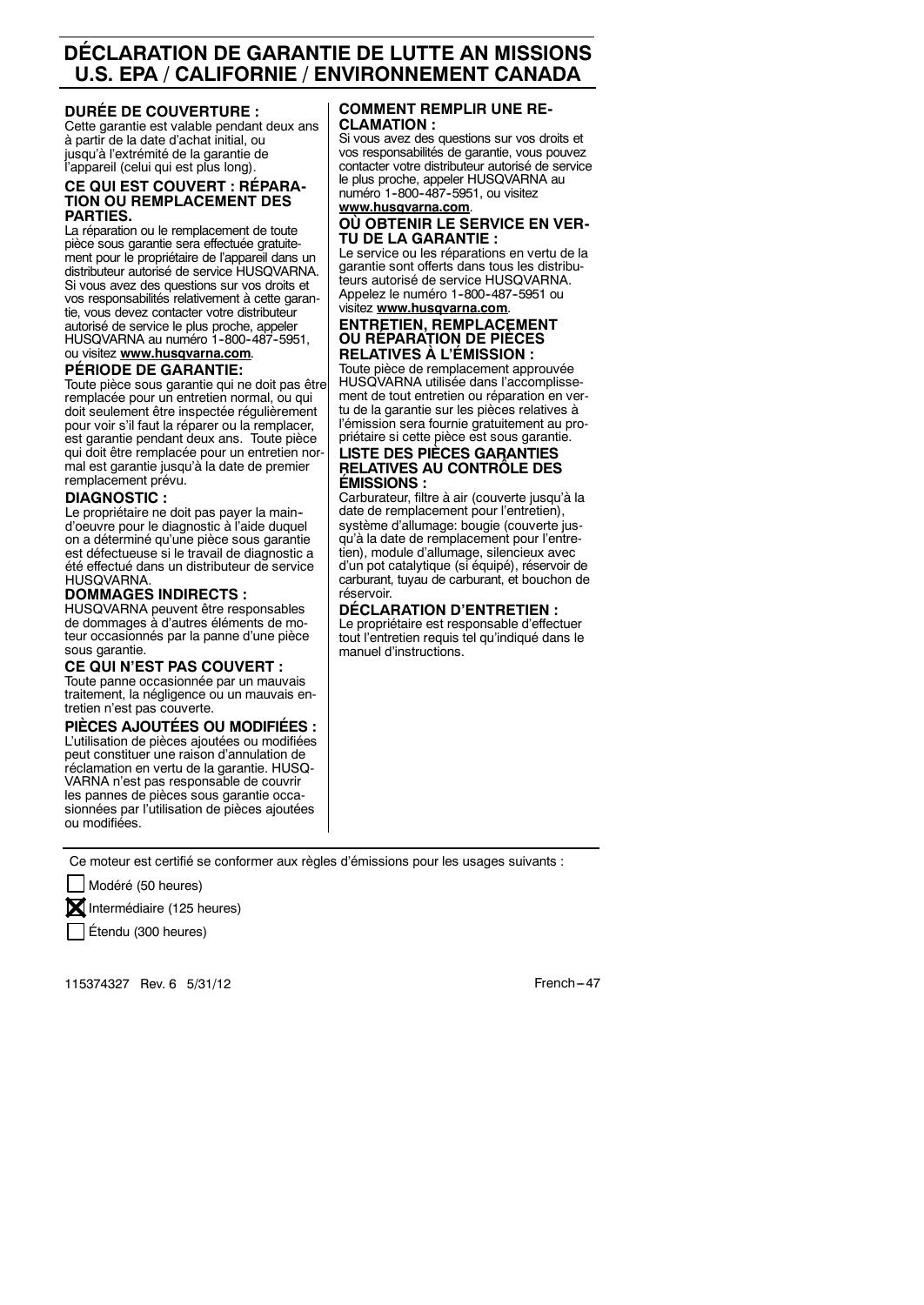# **CONTENIDO**

| Contenido<br><b>CONTENIDO</b>                        |    |
|------------------------------------------------------|----|
|                                                      |    |
| .<br>Contenido<br>$\cdots$                           | 48 |
| Antes de arrancar, observe lo siquiente:             | 48 |
| <b>IDENTIFICACION DE SIMBOLOS</b>                    |    |
|                                                      | 49 |
| Símbolos<br>INSTRUCCIONES DE SEGURIDAD               |    |
|                                                      |    |
| Equipo de protección personal                        | 50 |
| Equipo de seguridad de la máquina                    | 50 |
| Equipo de corte $\ldots \ldots \ldots \ldots \ldots$ | 51 |
| Control, mantenimiento y servicio del                |    |
| equipo del sequridad de la máquina                   | 52 |
| Instrucciones generales de seguridad                 | 54 |
|                                                      |    |
| Sequridad de arranque                                | 55 |
| Seguridad en el uso del combustible . 55             |    |
| Transporte y almacenamiento  55                      |    |
| Instrucciones generales de trabajo 56                |    |
| Reglas básicas de seguridad 56                       |    |
| Técnica básicas de trabajo  56                       |    |
|                                                      |    |
| <b>CONOZCA SU APARATO</b>                            |    |
| Conozca su aparato  58                               |    |
| MONTAJE                                              |    |
| Montaje del mango de tipo cerrado 59                 |    |
| Montaje y desmontaje del tubo divisible 59           |    |
| Montaje de la protector y la                         |    |
|                                                      |    |
| cabezal de corte<br>MANIPULACION DEL COMBUSTIBLE     |    |
|                                                      |    |
| Carburante  61                                       |    |
| Repostaje                                            |    |
| ARRANQUE Y PARADA                                    |    |
| Control antes de arrancar  63                        |    |
| Arranque y parada  63                                |    |
| <b>MAINTENIMIENTO</b>                                |    |
|                                                      |    |
| Carburador  65                                       |    |
|                                                      |    |
|                                                      |    |
|                                                      |    |
| Filtro de aire  66                                   |    |
| Engranaje angulado  67                               |    |
| Programa de mantenimiento  67                        |    |
|                                                      |    |
| Reemplazo de la línea en el                          |    |
| cabezal de corte<br>. 68                             |    |
| <b>DATOS TECNICOS</b>                                |    |
|                                                      |    |
|                                                      |    |
| <b>CONTROL DE EMISION 70</b>                         |    |
|                                                      |    |

#### **Antes de arrancar, observe lo siguiente:**

Husqvarna AB trabaja constantemente para perfeccionar sus productos y se reserva, por lo tanto, el derecho a introducir modificaciones en la construcción y el diseño sin previo aviso. La exposición prolongada al ruido puede causar daños crónicos en el oído. Use siempre protectores auriculares homologados. El mantenimiento, el reemplazo, o la reparación de los dispositivos del control de emisión y el sistema se pueden realizar por cualquier establecimiento o individuo de la reparación del motor para uso fuera de carretera. El período de conformidad de las emisiones referido en la etiqueta de las emisiones indica el número de las horas de funcionamiento para las cuales el motor se ha comprovado para satisfacer requisitos federales de las emisiones.

115374327 Rev. 6 5/31/12 Spanish --- 48

Categoría  $C = 50$  horas, B = 125 horas, y  $A = 300$  horas.

| ENISSION CONTROL INFORMATION<br>THIS ENGINE MEETS EXH AND EVP EMISSIONS REGULATIONS<br>FOR 2012 US EPA/CALIFORNIA SMALL OFF ROAD ENGINES |  |
|------------------------------------------------------------------------------------------------------------------------------------------|--|
| HUSOVARNA                                                                                                                                |  |
| FAMILY/DISP<br>MODEL#                                                                                                                    |  |
| EMISSION COMPLIANCE PERIOD<br>HOURS                                                                                                      |  |
| BAR CODE                                                                                                                                 |  |
|                                                                                                                                          |  |
| THE AIR INDEX OF THIS ENGINE IS                                                                                                          |  |
| A<br>۱n<br>Δ                                                                                                                             |  |
| THE LOWER THE AIR INDEX, THE LESS POLLUTION                                                                                              |  |
| REFER TO OWNER'S MANUAL FOR                                                                                                              |  |
| MAINTENANCE SPECIFICATIONS AND ADJUSTMENTS                                                                                               |  |

**Para la referencia por favor, complete la información siguiente que seá necesaria para el mantenimiento futuro de su aparato:**

Número de modelo:

Número de serie:

Fecha de la compra:

Distribuidor:

**ADVERTENCIA: Una desbrozadora, quita arbustos o recortadora puede ser una herramienta peligrosa si se utiliza de manera errónea o descuidada, y provocar heridas graves o mortales al usuario o terceros. Es sumamente importante que lea y comprenda el contenido de este manual de instrucciones. ADVERTENCIA: Bajo ningu-**У **na circunstancia debe modifi-**

**carse la configuración original de la máquina sin autorización del fabricante. Utilizar siempre recambios originales. Las modificaciones y/o la utilización de accesorios no autorizadas pueden ocasionar accidentes graves o incluso la muerte del operador o de terceros. Su garantía puede no cubrir el daño causada por el uso de accesorios o de piezas de recambio que no se recomiendan.**

Para atención al cliente, llama al: **1-800-487-5951** Visítanos en nuestra pagina de red: **www.husqvarna.com**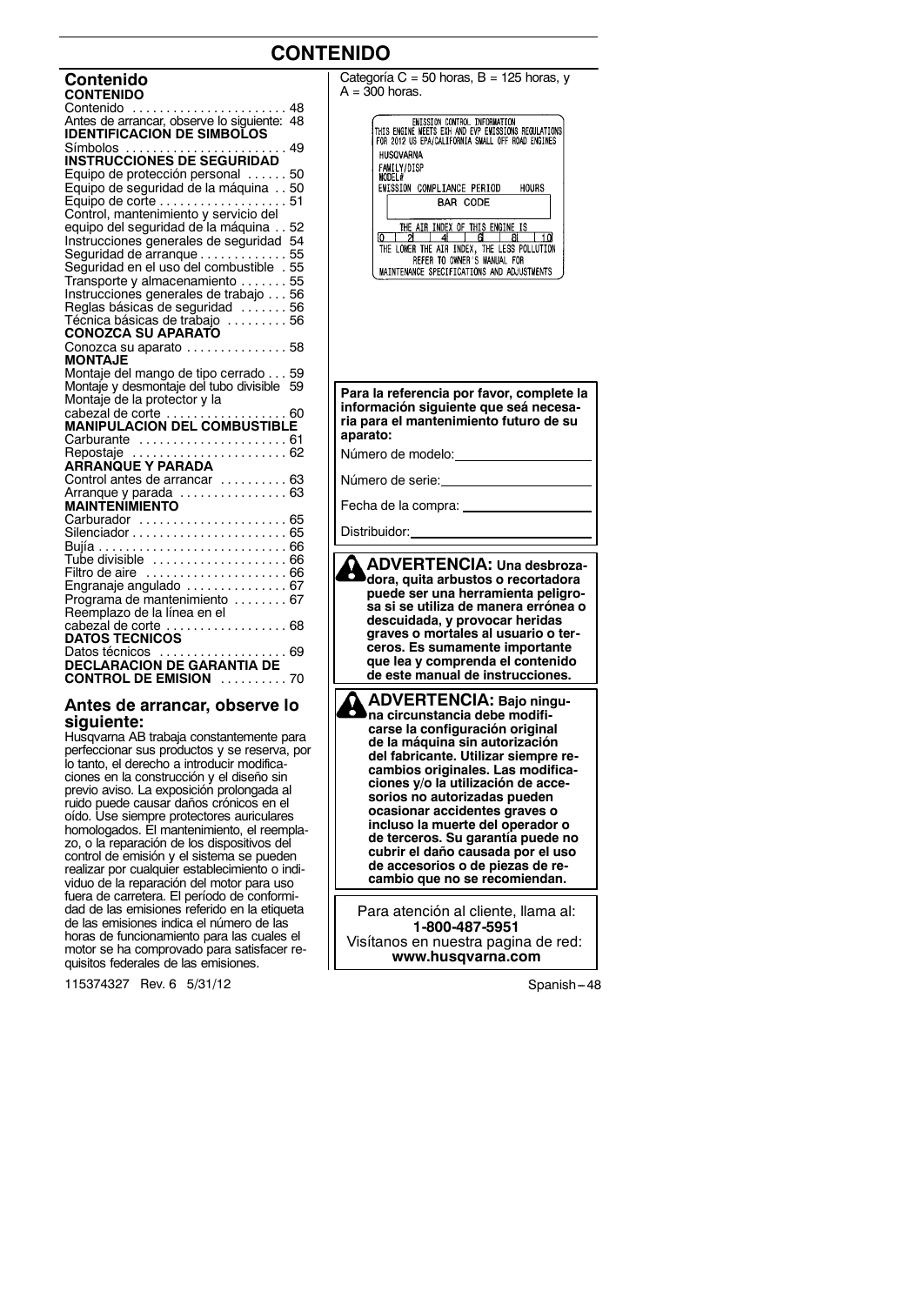# **IDENTIFICACION DE SIMBOLOS**

## **Símbolos**

**ADVERTENCIA:** Las desbrozadoras, quita arbustos y recortadoras pueden ser peligrosas! Su uso descuidado o erróneo puede provocar heridas graves o mortales al usuario o terceros.

**ADVERTENCIA:** Lea el manual de instrucciones antes de usar. No seguir las instrucciones podía causar graves heridas tanto al operador como a otras personas. Guarde el manual de instrucciones.

Utilice siempre:

- Protectores auriculares
- Protección ocular homologada

Cuidado con los objetos lanzados o rebotados.

Durante el trabajo, el usuario Λ de la máquina debe procurar que ninguna persona o animal se acerque a más de 15 metros (50 pies) a la máquina.

Marcas de flechas que indican los límites para colocar la sujeción del mango.

Utilice siempre guantes protectores homologados.

Utilice botas antideslizantes y seguras.

Debe utilizarse protección ocular homologada.

# **ADVERTENCIA**

**Los gases de escape del motor de este producto contienen sustancias químicas conocidas en el Estado de California como causantes de cáncer, defectos congénitos y otros daños reproductivos.**

115374327 Rev. 6 5/31/12 Spanish --- 49



Indicado únicamente para los cabezales de corte.

motores de dos tiempos mezclado en proporción al

**determinados mercados.**

completo antes de hacer cualquier mantenimiento.

La máquina debe limpiarse

regularmente.

Control visual.

**Los demás símbolos/etiquetas que aparecen en la máquina corresponden a requisitos de homologación específicos en**

2,5% (1:50).















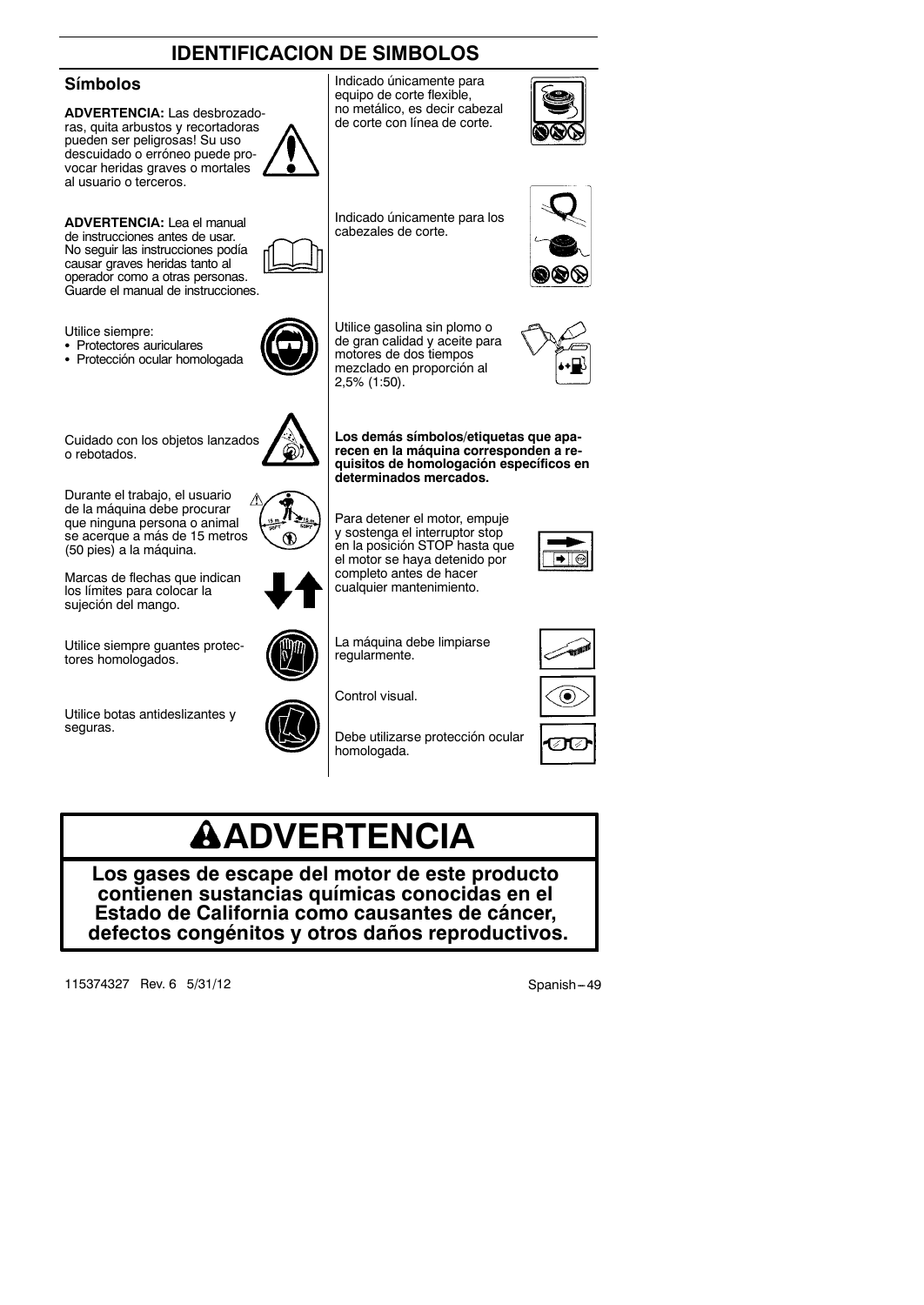## **Equipo de protección personal EQUIPO DE PRIMEROS AUXILIOS**



**ADVERTENCIA: Para trabajar con la máquina debe utilizarse un equipo de protección personal homologado. El equipo de protección personal no elimina el riesgo de lesiones, pero reduce su efecto en caso de accidente. Pida a su distribuidor que le asesore en la elección del equipo.**

**¡IMPORTANTE!** Cuando use protección auditivapreste siempre atención a las señales o llamados de advertencia. Sáquese siempre la protección auditiva inmediata mente después de parar el motor.

#### **GUANTES**

Se deben utilizar guantes cuando sea necesario, por ejemplo al montar el equipo de corte.



#### **PROTECCION AUDITIVA**

Se debe utilizar protección auditiva con suficiente capacidad de reducción sonora.



#### **PROTECCION OCULAR**

Se debe utilizar siempre protección ocular homologada. Si se utiliza visor, deben utilizarse también gafas protectoras homologadas. Por gafas protectoras homologadas se entienden las que cumplen con la norma ANSI Z87.1.





Utilice botas antideslizantes y seguras.



**BOTAS**

#### **VESTIMENTA**

Use ropas de material resistente a los desgarros y no demasiado amplias para evitar que se enganchen en ramas, etc. Use siempre pantalones largos gruesos. No trabaje con joyas, pantalones cortos, sandalias ni los pies descalzos. No lleve el cabello suelto por debajo de los hombros.

115374327 Rev. 6 5/31/12 Spanish -- 50

Tenga siempre a mano el equipo de primeros auxilios.



#### **Equipo de seguridad de la máquina**

En la sección se describen los componentes de seguridad de la máquina, su función y el modo de efectuar el control y el mantenimiento para garantizar un funcionamiento óptimo. En cuanto a la ubicación de estos componentes en su máquina, vea la sección "Conozca su aparato".

La vida útil de la máquina puede acortarse y el riesgo de accidentes puede aumentar si el mantenimiento de la máquina no se hace de forma adecuada y si los trabajos de servicio y/o reparación no se efectúan de forma profesional. Para más información, consulte con el distribuidor autorizado del servicio más cercano.



**ADVERTENCIA: Nunca utilice una máquina con componentes de seguridad defectuosos. Siga las instrucciones de control, mantenimiento y servicio indicadas en este sección.**

#### **Fiador del acelerador**

El fiador del acelerador está diseñado para impedir la activación involuntaria del acelerador. Cuando se oprime el fiador (A) en el mango (= cuando se agarra el mango), se desacopla el acelerador (B). Cuando se suelta el mango, el acelerador y el fiador vuelven a sus posiciones originales. Ambas funciones se efectúan con sistemas independientes de muelles de retorno. Con esta posición, al acelerador queda automáticamente bloqueado en ralentí.

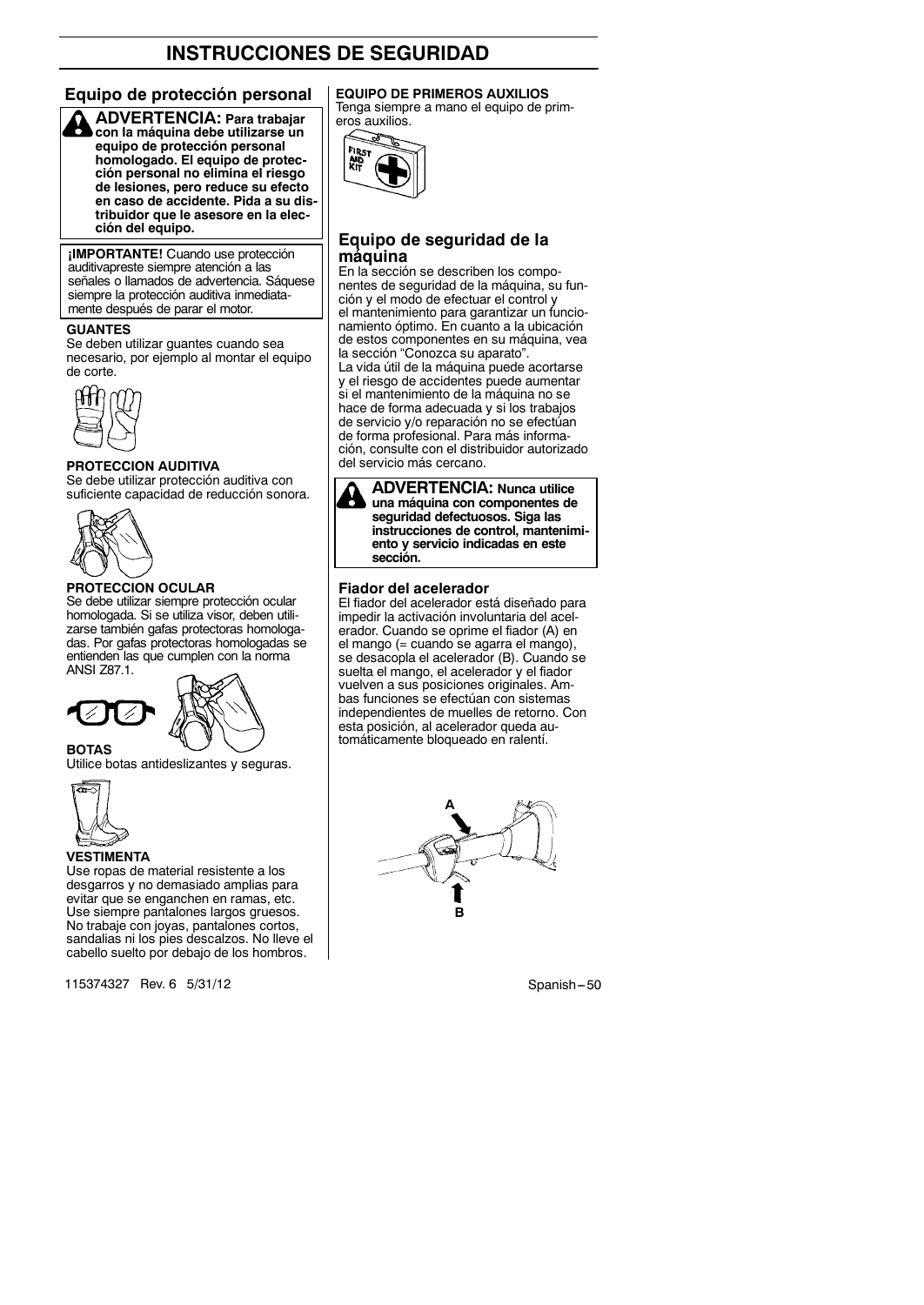#### **Parada**

Arranque el motor y asegúrese que el se haya detenido por completo cuando usted empuja y sostenga el interruptor STOP.



#### **Protector del equipo de corte**

Esta protector tiene por fin evitar que el usuario reciba el impacto de objetos desprendidos. La protector evita también que el usuario entre en contacto con el equipo de corte.





**ADVERTENCIA: Bajo ninguna circunstancia se puede utilizar un equipo de corte sin haber montado antes la protección recomendada. Consultar el capítulo Datos técnicos.** Si se monta una protección incor**recta o defectuosa, esto puede causar daños personales graves.**

El uso de un bobina mal enroscado o del equipo de corte incorrecto aumenta el nivel de vibraciones.



**ADVERTENCIA: La sobre exposición a las vibraciones puede** producir lesiones vasculares o ner**viosas en personas que padecen de trastornos circulatorios. Si advierte síntomas que puedan relacionarse con la sobreexposición a las vibraciones, consulte a un médico. Ejemplos de estos síntomas son entumecimiento, falta de sensibilidad, "hormigueo", "puntadas", dolor, pérdida o reducción de la fuerza normal, cambios en el color o la superficie de la piel. Generalmente, estos síntomas se presentan en los dedos, las manos y las muñecas. El riesgo puede ser mayor a bajas temperaturas.**

**Silenciador**

El silenciador está diseñado para reducir al máximo posible el nivel sonoro y para apartar los gases de escape del usuario.

#### **PRECAUCION:** El silenciador con catalizador está deseñado para reducir

las sustancias nocivas en los gases de escape.

Para el silenciador, es sumamente importante seguir las instrucciones de control, mantenimiento y servicio. Vea las instrucciones en la sección Control, mantenimiento y servicio del equipo de seguridad de la máquina.

**PRECAUCIÓN: El silenciador con catalizador se calienta mucho durante el uso y permanece caliente aún luego de apagado el motor. Lo mismo rige para la marcha en ralentí. Su contacto puede quemar la piel. ¡Tenga en cuenta el peligro de incendio!**

**ADVERTENCIA: En el interior del silenciador hay sustancias químicas que pueden ser cancerígenas. Evitar el contacto con estas sustancias si se daña el silenciador.**

**ADVERTENCIA: Los humos de** A **escape del motor contienen monóxido de carbono, que puede provocar envenenamiento. NO ponga la máquina en marcha en sitios cerrados o mal ventilados. Los humos de escape del motor son calientes y pueden contener chispas capaces de iniciar un incendio. No arranque nunca la máquina en sitios cerrados ni cerca de material combustible.**

#### **Equipo de corte**

El cabezal de corte está diseñado a recortar la hierba.



115374327 Rev. 6 5/31/12 Spanish -- 51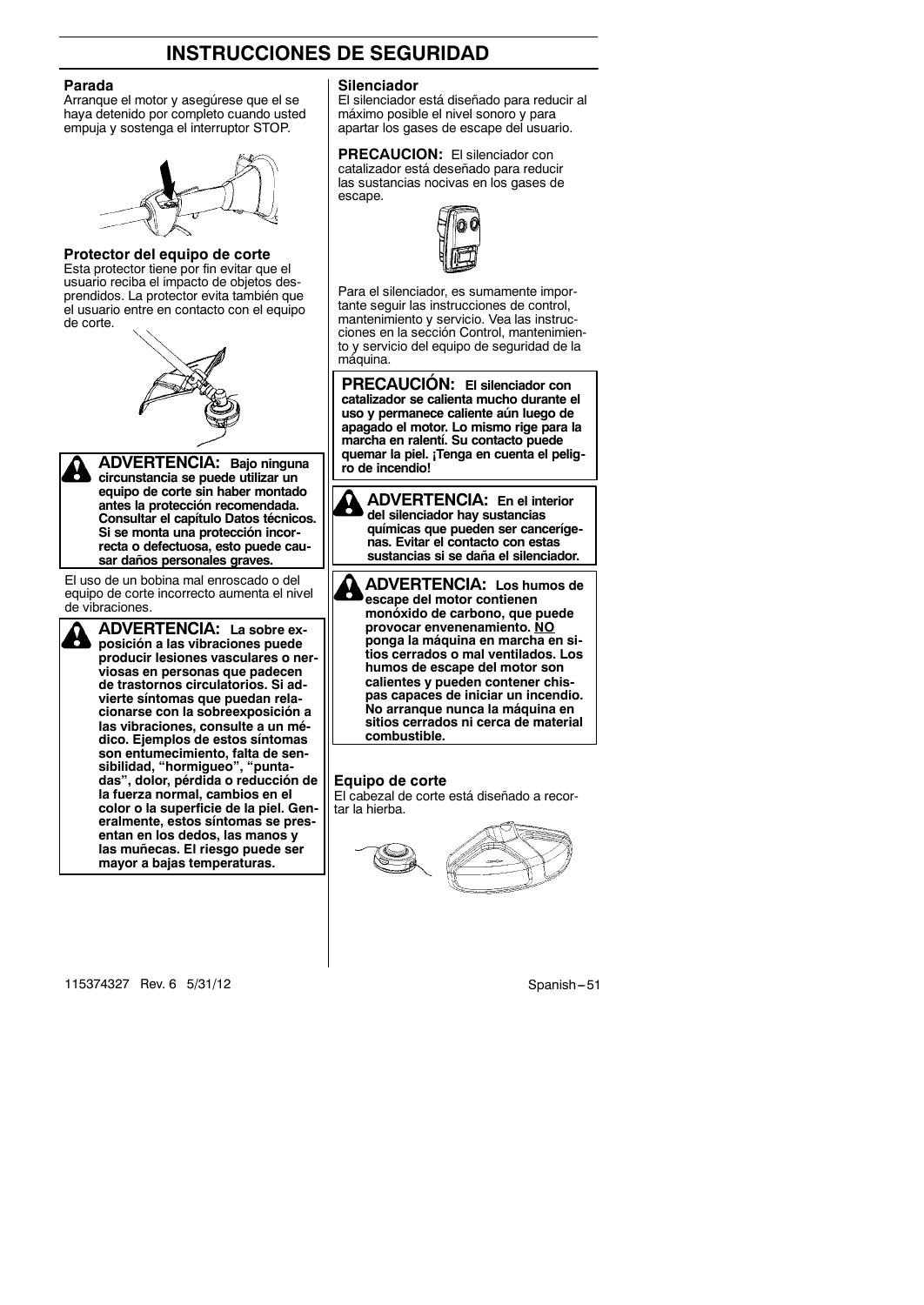#### **Control, mantenimiento y servicio del equipo del seguridad de la máquina**

#### **¡IMPORTANTE!**

Todos los trabajos de servicio y reparación de la máquina requieren una formación especial. Esto es especialmente importante para el equipo de seguridad de la máquina. Si la máquina no pasa alguno de los controles indicados a continuación, acuda a su taller de servicio local. La compra de alguno de nuestros productos le garantiza que puede recibir un mantenimiento y servicio profesional. Si no ha adquirido la máquina en una de nuestras tiendas especializadas con servicio, solicite información sobre el taller de servicio más cercano.

#### **Fiador del acelerador**

• Compruebe que el acelerador esté bloqueado en la posición de ralenti cuando el fiador está en su posición inicial.



• Apriete el fiador del acelerador y compruebe que vuelva a su posición de partida al soltarlo.



• Compruebe que el acelerador y el fiador se muevan con facilidad y que funcionen sus muelles de retorno.



• Consulte las instrucciones bajo el título Arranque. Ponga en marcha la máquina y acelere al máximo. Suelte el acelerador y controle que el equipo de corte se detenga y permanezca inmóvil. Si el equipo de corte gira con el acelerador en ralentí, se debe controlar la regulación del carburador para ralentí.

115374327 Rev. 6 5/31/12 Spanish -52

Consulte las instrucciones en la sección "Mantenimiento".



#### **Interruptor de parada**

S Arranque el motor y compruebe que se pare cuando usted empuje y sostenga el interruptor en la posición de parada.



**Protector del equipo de corte**



Esta protector tiene por fin evitar que el usuario reciba el impacto de objetos desprendidos. La protector evita también que el usuario entre en contacto con el equipo de corte.

Controle que la protección no esté dañada y que no tenga grietas.



- Cambie la protección si ha estado ex-
- puesta a golpes o si tiene grietas. S Utilice siempre la protector recomendada para cada equipo de corte en particular. Consulte el la sección "Datos Técnicos".

#### **Silenciador**



Nunca utilice una máquina que tenga un silenciador defectuoso.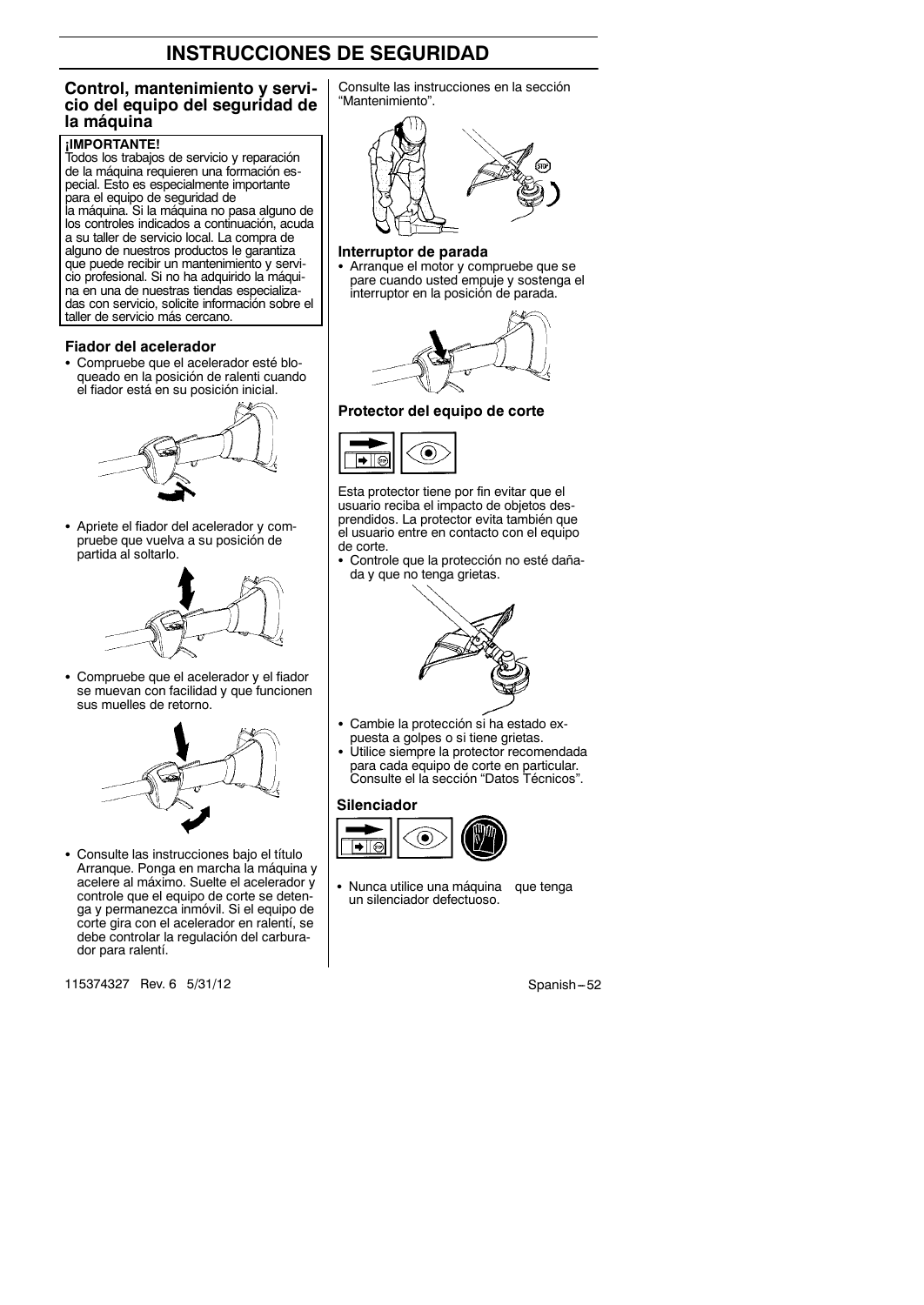

Compruebe regularmente que el silenciador esté firmemente montado en la máquina.



• El silenciador en este aparato incorporan una rejilla apagachispas. El rejilla debe ser comprobado y en caso de necesidad, limpiar por una distribuidor autorizado del servicio. Si el rejilla se obstruye, la máquina se recalienta y produce daños serios. No utilice nunca un silenciador con el rejilla apagachispas dañado. Vea la sección Mantenimiento.

#### **Equipo de corte**

Este sección describe cómo Ud., con un mantenimiento correcto y utilizando el equipo de corte adecuado, podrá:

- Obtener un resultado de corte óptimo.
- Aumentar la duración del equipo de corte.

**Reglas básicas:**



1. ¡Utilice sólamente el equipo de corte con la protectors recomendada por nosotros! Vea la sección Datos técnicos.



2. Revise el equipo de corte para ver si está dañado o agrietado. Un equipo de corte dañado debe ser siempre reemplazado.





**ADVERTENCIA: Nunca utilice una máquina que tenga un equipo de seguridad defectuoso. Efectúe el control y mantenimiento del equipo de seguridad de la máquina como se describió en este capítulo. Si su máquina no pasa todos los controles, entréguela a un taller de servicio para su reparación. El uso de una máquina con componentes de seguridad defectuosos aumenta el riesgo de heridas graves para el operador u otras personas.**

115374327 Rev. 6 5/31/12 Spanish -- 53

#### **¡IMPORTANTE!**

Este capítulo describe cómo Ud., con un mantenimiento correcto y utilizando el equipo de corte adecuado, podrá: Reducir la propensión a las reculadas de la

máquina.

Obtener un resultado de corte óptimo. Aumentar la duración del equipo de corte. ¡Utilice sólamente el equipo de corte con la protectors recomendada por nosotros! Vea la sección "Datos Técnicos".

Lea las instrucciones del equipo de corte para montar correctamente el hilo y elegir el diámetro de hilo correcto.

#### **Cabezal de corte**

· Utilice únicamente el equipo de corte recomendado. Vea la sección "Datos Técnicos".



- En general, una máquina pequeña requiere un cabezal pequeño y viceversa. Esto se debe a que, al cortar con línea, el motor debe lanzarlo radialmente hacia afuera desde el cabezal de corte y vencer la resistencia de la hierba que se va a cortar.
- El largo del línea también es importante. Las línea más largo requiere mayor potencia del motor que uno corto, con el mismo diámetro de la línea.
- Controle que el cuchillo que hay en la protección de la recortadora esté intacto. Se utiliza para cortar la línea en el largo correcto.
- Para prolongar la vida útil de la línea, se puede poner en remojo un par de días. De esta manera la línea se refuerza y dura más.

#### **¡IMPORTANTE!**

Observe siempre que la línea de corte esté arrollado en forma firme y uniforme al rodillo, de lo contrario la máquina producirá vibraciones perjudiciales para la salud.

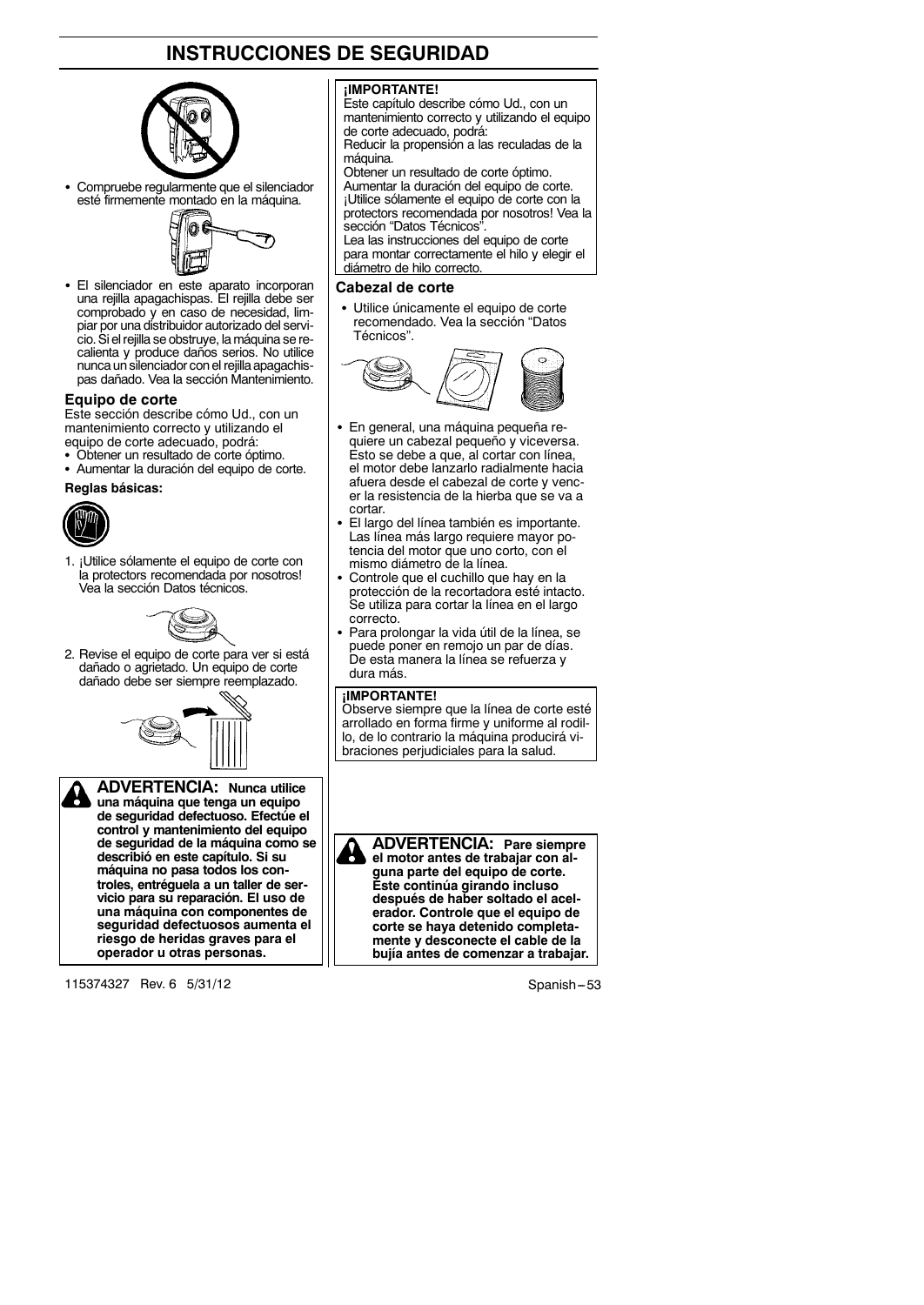#### **Instrucciones generales de seguridad**

#### **¡IMPORTANTE!**

- La máquina está destinada exclusivamente a recortar la hierba.
- Los únicos accesorios que Ud. puede acoplar al motor como fuente propulsora son los equipos de corte que nosotros recomendamos en la sección de "Datos Técnicos".
- Nunca use alambre, soga, hilo, etc.
- Nunca utilice la máquina si está cansado, si ha ingerido alcohol o si toma medicamentos que puedan afectarle la vista, su capacidad de discernimiento o el control del cuerpo.
- Nunca utilice la máquina en condiciones atmosféricas extremas como frío intenso o clima muy caluroso y/o húmedo.
- No utilice nunca una máquina que haya sido modificada de modo que ya no coincida con la configuración original.
- Utilice el equipo de protección personal. Vea las instrucciones en la sección de "Equipo de protección personal".
- No utilice nunca una máquina defectuosa. Siga las instrucciones de mantenimiento, control y servicio de este manual. Algunas medidas de mantenimiento y servicio deben ser efectuadas por especialistas formados y

cualificados. Vea las instrucciones en la sección "Mantenimiento".

- Todas las cubiertas y protecciones deben estar montadas antes del arranque. Controle que la cápsula y el cable de encendido estén en buenas condiciones. Pueden producirse descargas eléctricas.
- El usuario de la máquina debe asegurarse de que ninguna persona o animal se acerquen más de 15 metros (50 pies) durante el trabajo.
- Evite la línea girante.
- No use ropa suelta ni ropa con corbatas, tiras, borlas, etc. que cuelgan libremente. Pueden enredarse en las piezas en movimiento.
- Si está completament tapado, estará más protegido de los escombros y pedazos de plantas tóxicos arrojados por la línea girante.
- Mantenga las mangos libres de aceite y de combustible.
- Mantenga siempre el motor junto al lado derecho de su cuerpo.
- Sujete firmemente el aparato con ambas manos.
- Mantenga la cabezal de corte por debajo de la cintura. No levante el motor por encima de su cintura.
- 115374327 Rev. 6 5/31/12 Spanish -- 54
- Mantenga todas las partes del cuerpo alejadas de la línea girante y del silenciador. Mantenga el motor por debajo del nivel de la cintura. El silenciador puede causar graves quemaduras cuando está caliente.
- Mantenga el equilibrio, con los pies en una superficie estable. No se extienda demasiado.
- Use el aparato únicamente de día o en luz artificial fuerte.
- Utilice el aparato solamente para las tareas explicadas en este manual.



#### **Protección personal**



- Utilice siempre botas y además, el equipo indicado en la sección Equipo de protección personal.
- Utilice siempre indumentaria de trabajo y pantalones largos fuertes.
- No utilice nunca ropas amplias ni joyas.
- Las personas que tengan cabellos largos, deben levantarlo por arriba de los hombros.

#### **Instrucciones de seguridad para el entorno**

- No permita nunca que los niños utilicen la máquina.
- Controle que nadie se acerque a menos de 15 metros (50 pies) durante el trabajo.
- No permita que otros utilicen la máquina sin asegurarse primero de que hayan comprendido el contenido del manual de instrucciones.

#### **Instrucciones de seguridad antes de arrancar**



Inspeccione el lugar de trabajo. Aleje todos los objetos sueltos, como piedras, cristales rotos, claves, alambre de acero, cuerdas, etc., que pueden ser despedidos o enredarse en la cuchilla o la protector de ésta.

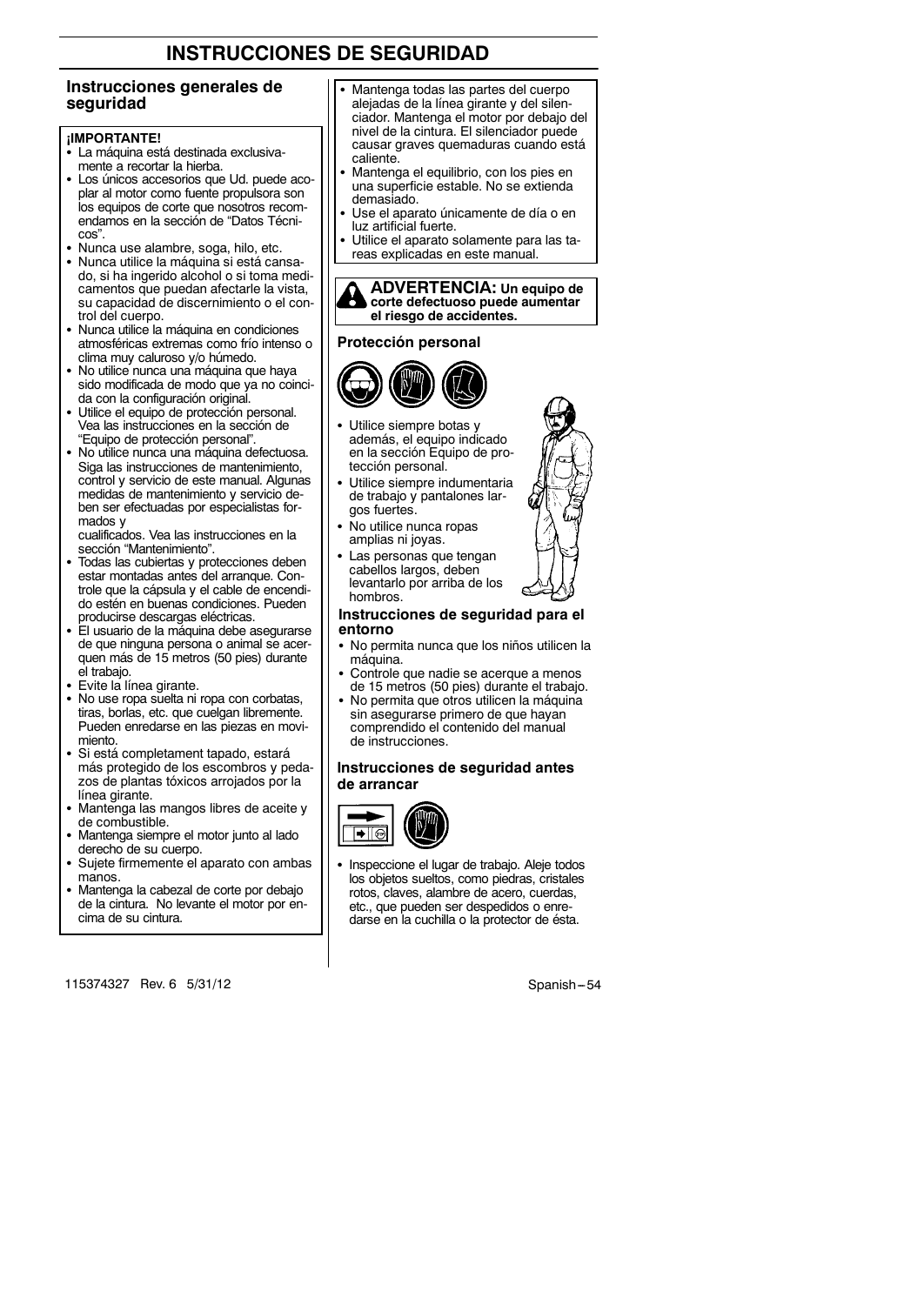- · Mantenga alejados a terceros. Los niños, animales, curiosos y ayudantes deben mantenerse fuera de la zona de seguridad de 15 metros (50 pies). Se debe exhortar a los espectadores a que usen protección para los ojos. Pare la máquina inmediatamente si alguien se acerca.
- Controle toda la máquina antes de arrancar. Cambie las piezas defectuosas. Controle que no haya fuga de combustible y que todas las protecciones y tapas estén en buenas condiciones y bien fijas. Controle todos los tornillos y tuercas.
- Controle que el cabezal de corte no tenga grietas ni otros daños.
- Verifique que la protector está montada y sin dañar.



- Controle que el cabezal de corte y su protección estén correctamente montadas.
- Al ajustar el carburador, controle que el cabezal apoyado y que no haya nadie en las cercanías.
- Controle que el cabezal de corte siempre se detenga en régimen de ralentí.
- Controle que los mangos y la función de seguridad estén en orden. No utilice nunca una máquina a la que le falte una parte o que haya sido modificada y no coincida con las especificaciones.
- Utilice la máquina solamente para lo que está destinada.

#### **Seguridad de arranque**



**ADVERTENCIA: Cuando el motor es arrancado con el estrangulador en la posición activada o de aceleración de arranque, el equipo de corte comienza a girar inmediatamente.**

- Antes de arrancar la máchina, asegúrese de que todas las cubiertas y cajas del motor estén montadas correctamente.
- Nunca ponga en marcha el motor con el embrague, el cilindro del embrague, la cubierta del embrague, o el eje desmontado.
- No ponga nunca en marcha la máquina en interiores. Tenga en cuenta el riesgo de inhalación de los gases de escape del motor.
- Observe el entorno y asegúrese de que no haya riesgo de tocar a personas o animales con el equipo de corte.
- Vea la sección "Arranque y Parada" para las instrucciones completas.

115374327 Rev. 6 5/31/12 Spanish -- 55

#### **Seguridad en el uso del combustible**



- Utilice un recipiente de combustible con protección antirebose.
- No reposte nunca la máquina con el motor en marcha.
- Apague el motor y deje que se enfríe unos minutos antes de repostar.
- Procure que haya buena ventilación durante el repostaje y la mezcla de combustible (gasolina y aceite para motores de 2 tiempos).
- Antes de arrancar, aparte la máquina a 3 m como mínimo del lugar de repostaje.



- Nunca arranque la máquina:
- Si derramó combustible sobre la máquina. Seque cualquier residuo y espere a que se evaporen los restos de combustible.
- Si se salpicó el cuerpo o las ropas, cambie de ropas. Lave las partes del cuerpo que han entrado en contacto con el combustible. Use agua y jabón.
- Si hay fugas de combustible en la máquina. Compruebe regularmente si hay fugas en la tapa del depósito o en los conductos de combustible.
- Evite que el combustible entre en contacto con la piel. El combustible causa irritación y, en algunos casos, puede causar manchas en la piel.

#### **Transporte y almacenamiento**

- Almacene y transporte la máquina y el combustible de manera que eventuales fugas o vapores no puedan entrar en contacto con chispas o llamas, por ejemplo, máquinas eléctricas, motores eléctricos, contactos eléctricos/interruptores de corriente o calderas.
- Para almacenar y transportar combustible se deben utilizar recipientes diseñados y homologados para tal efecto.
- Si la máquina se va a almacenar por un período largo, se debe vaciar el depósito de combustible. Pregunte en la estación de servicio más cercana qué hacer con el combustible sobrante.

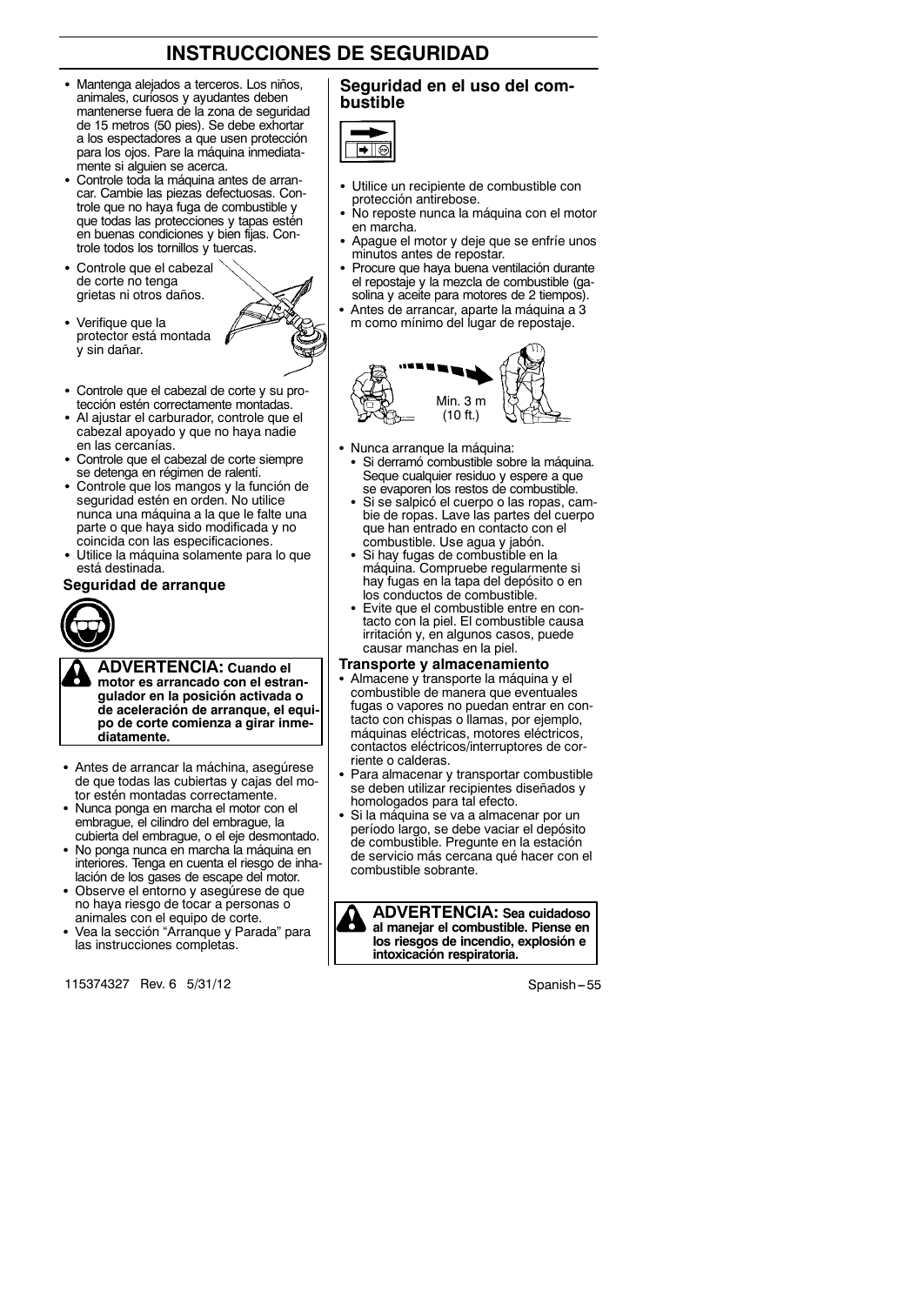#### **Instrucciones generales de trabajo**

#### **¡IMPORTANTE!**

Esta sección trata reglas de seguridad fundamentales para el trabajo con la recortadora. Cuando se vea en una situación insegura para continuar el trabajo, debe consultar a un experto. Póngase en contacto con su distribuidor autorizado del servicio. Evite todo uso para el cual no se sienta suficientemente calificado. Antes del uso, Ud. debe haber entendido la diferencia entre desbroce forestal, des- broce de hierba y recorte de hierba.

#### **Reglas básicas de seguridad**



1. Observe el entorno para:

- Comprobar que no hayan personas, animales, etc., que puedan influir en su control de la máquina.
- Para evitar que personas, animales, etc. entren en contacto con el equipo de corte u objetos lanzados por el equipo de corte.
- **¡NOTA!** No use nunca una máquina si no tiene posibilidad de pedir auxilio si se produce un accidente.
- 2. No trabaje en condiciones atmosféricas desfavorables como niebla, lluvia intensa, tempestad, frío intenso, etc. El trabajo con mal tiempo es fatigoso y puede crear circunstancias peligrosas, como terreno resbaladizo, cambio imprevisto de la dirección de derribo de los árboles, etc.
- 3. Compruebe que pueda caminar y mantenerse de pie con seguridad. Vea si hay eventuales impedimentos para desplazamientos imprevistos (raíces, piedras, ramas, fosos, zanjas, etc.). Proceda con sumo cuidado al trabajar en terreno inclinado.



- 4. Si va a trasladarse de un lugar a otro, apague primero el motor.
- 5. No apoye nunca la máquina con el motor en marcha.

#### **Técnica básicas de trabajo**

• Después de cada momento de trabajo reduzca siempre la velocidad del motor a ralentí. Un tiempo demasiado largo a máxima velocidad sin que el motor esté cargado puede averiar seriamente el motor.

115374327 Rev. 6 5/31/12 Spanish --- 56

Se recomienda que no opere el motor **por mas de un minuto a la velocidad máxima.**



**atascan ramas o hierba entre la protección y el equipo de corte. Antes de retirarlos, pare siempre el motor.**

**Recorte de hierba con el cabezal de corte**

#### **Recorte**



Mantenga el cabezal de corte justo por encima del suelo, en posición inclinada. Es la punta del hilo la que realiza el trabajo. Deje que el hilo trabaje con su propio ritmo.



MOUNTAIN YANG PULLE

- Nunca lo presione contra la vegetación que quiere segar. La línea corta con facilidad la hierba y las malas hierbas que hay contra paredes, cercas, árboles y arriates, pero también puede dañar la corteza delicada de árboles y arbustos, y postes de cercas.
- · Disminuya el peligro de daños en las plantas acortando el hilo a 10-12 cm (4-4,5 pulgadas) y disminuyendo las revoluciones del motor.
- Al recortar y raspar debe utilizar una velocidad un poco menor que la aceleración máxima para que el hilo dure más y el cabezal de corte se desgaste menos.

#### **Raspado**



La técnica de raspado corta toda la vegetación no deseada. Mantenga el cabezal de corte justo por encima del suelo, en posición inclinada. Deje que la punta del hilo golpee el suelo alrededor de árboles, columnas, estatuas, etc. **¡IMPORTANTE!** Esta técnica aumenta el desgaste de la línea.

Alanda salandan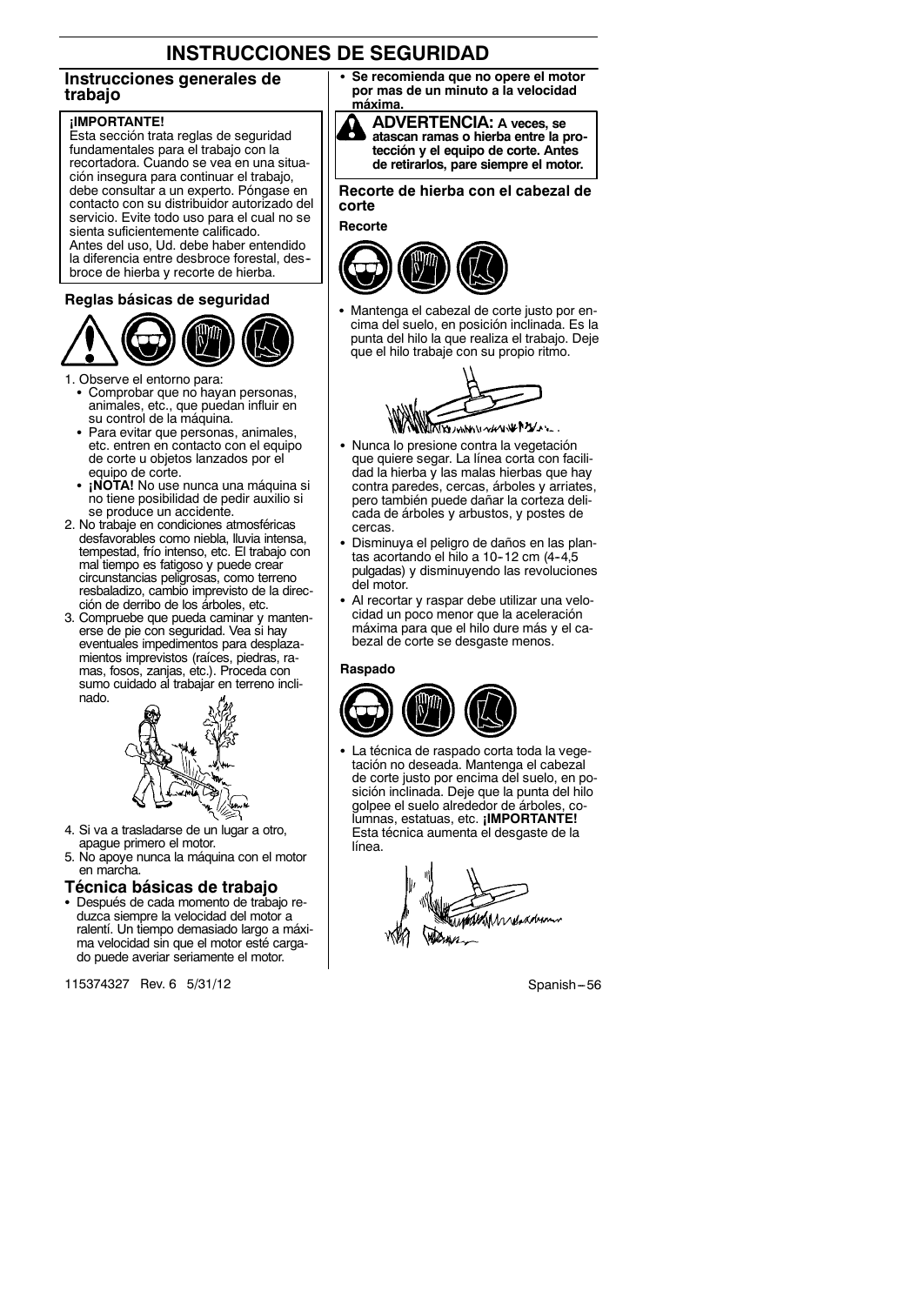El hilo se desgasta más rápido y se debe alimentar más seguido al trabajar contra piedras, ladrillos, hormigón, cercas de metal, etc. que al estar en contacto con árboles y cercas de madera.

**Corte**



La recortadora es ideal para cortar en lugares que son difícilmente accesibles para un cortacésped común. Al cortar, mantenga el hilo paralelo al suelo. Evite presionar el cabezal de corte contra el suelo para no dañar el césped ni el equipo.



• Durante el corte normal evite que el cabezal de corte esté en contacto continuo con el suelo. Un contacto continuo de este tipo puede causar daños y desgaste en el cabezal de corte.

**Barrido**



El efecto ventilador del hilo giratorio puede utilizarse para una limpieza rápida y sencilla. Mantenga el hilo paralelo y por encima de la superficie a barrer y mueva la máquina de un lado a otro.



• Al cortar y barrer debe utilizar la aceleración máxima para obtener un buen resultado.

**ADVERTENCIA: A veces, se ata**scan ramas o hierba entre la protect**or y el equipo de corte, o envueltas alrededor del eje. Ni el usuario de la máquina ni ninguna otra persona debe intentar quitar la vegetación cortada cuando el motor o el equipo de corte aún están girando, dado que esto comporta riesgo de daños graves. Pare el motor y el equipo de corte antes de quitar la vegetación.**

**ADVERTENCIA: Advertencia de** М **objetos lanzados. Utilice siempre gafas protectoras homologadas. No se incline nunca sobre la protector del equipo de corte. Hay riesgo de lanzamiento de piedras, suciedad, etcétera, contra los ojos; causando ceguera o daños graves. Mantenga alejados a los terceros. Los niños, animales, curiosos y ayudantes deben mantenerse fuera de la zona de seguridad de 15 metros. Pare la máquina inmediatamente si alguien se acerca. Nunca gire con la máquina si no ha verificado antes que la zona de seguridad atrás de Ud. está vacía.**

115374327 Rev. 6 5/31/12 Spanish -- 57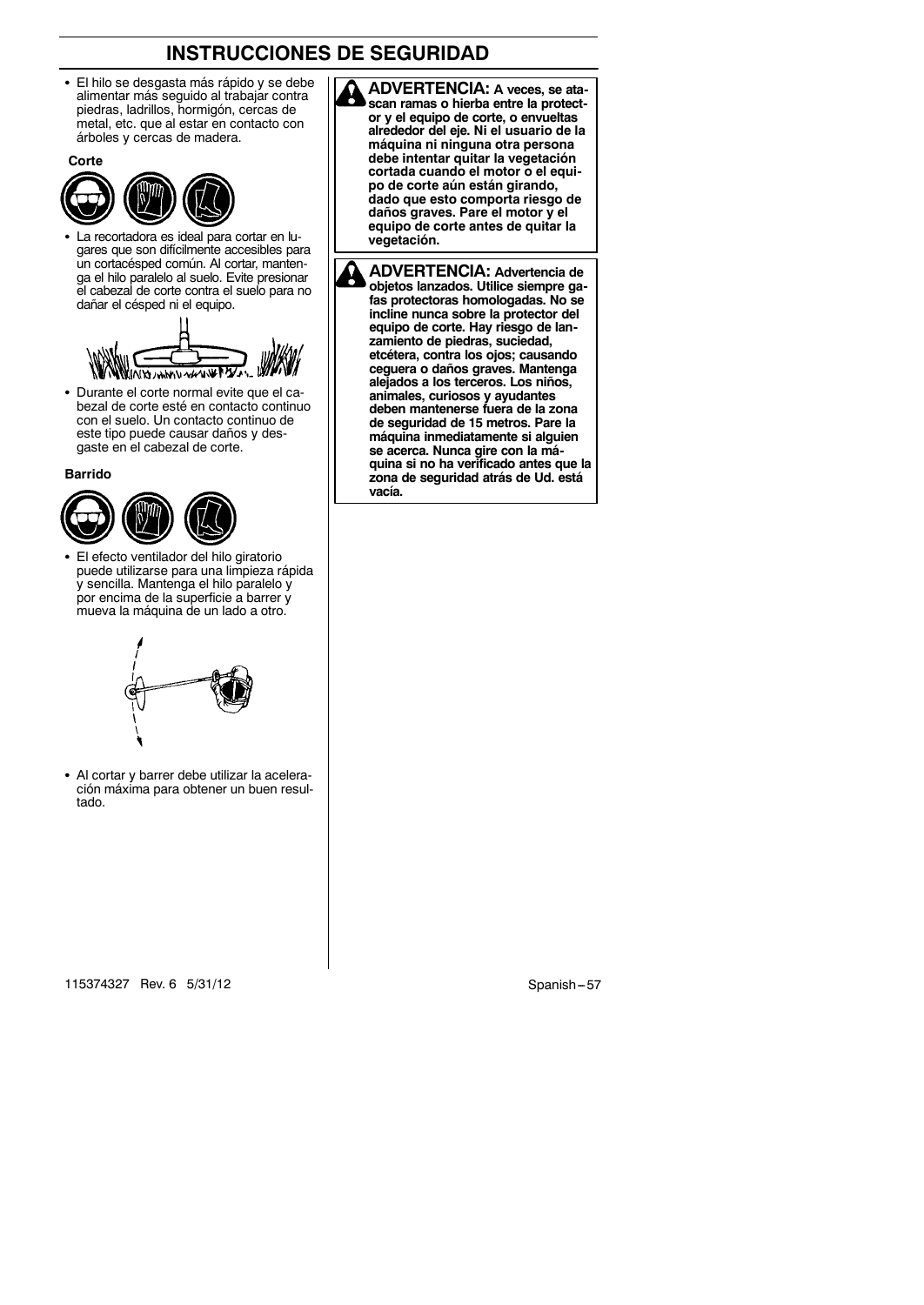# **CONOZCA SU APARATO**



#### **Conozca su aparato**

- 
- engranaje angulado
- 3. Engranaje angulado<br>4. Protector
- 
- 5. Parte superior del tubo 16. Cubierta del filtro de aire
- 
- 
- 
- 
- 
- 11.Cubierta del cilindro
- 1. Cabezal de corte 12. Mango de la cuerda de arranque
- 2. Recarga de lubricante, 13. Depósito de combustible
	-
	-
- 4. Estrangulado 14. Estrangulador<br>
4. Protector 15. Bomba de combustible<br>
5. Parte superior del tubo 16. Cubierta del filtro de air
- 6. Parte inferior del tubo 17. Regulación de mango
- 7. Mango cerrado 18. Contratuerca
	-
- 8. Acelerador 19. Acomplamiento del tubo<br>
9. Interruptor stop 20. Aceite para motores de 2 9. Interruptor stop 20. Aceite para motores de 2 tiempos<br>10. Fiador del acelerador 21. Manual de instrucciones (EPA)
	- 21. Manual de instrucciones (EPA)

115374327 Rev. 6 5/31/12 Spanish -- 58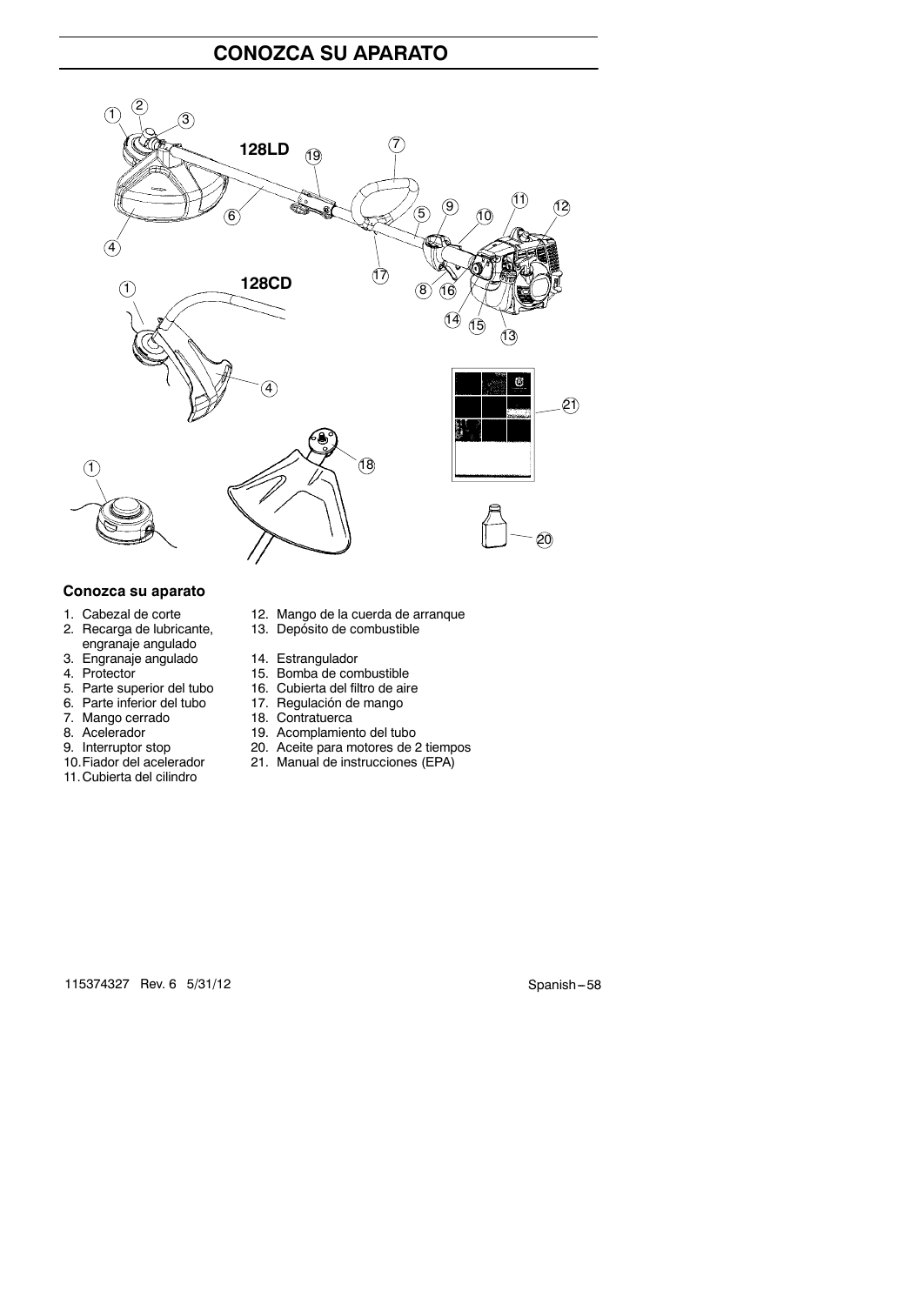# **MONTAJE**

**NOTA:** Asegúrese de que el aparato esté montada correctamente según lo demostrado en este manual.

#### **Montaje de mango de tipo cerrado**

• Coloque el mango contra la parte inferior del tubo. El mango se debe montar entre las dos flechas en el tubo.



• Monte el tornillo, la chapa de fijación y la tuerca de mariposa como indica la figura. • Apriete la tuerca de mariposa.

#### **Montaje y desmontaje del tubo divisible**



#### **Montaje:**

• Afloje el acoplamiento dando vuelta a la perilla.



• Coloque el botón de conexión/desconexión (A) del accesorio en el agujero de la guía del acoplamiento (B).



• Empuje el accesorio en el acoplamiento hasta que el botón de conexión/desconexión se encaje en el primer agujero (C).



Antes de usar el aparato, apriete la perilla firmemente.



**recto podría causar graves heridas o daños a el aparato.**

115374327 Rev. 6 5/31/12 Spanish --- 59 Spanish -- 59 Spanish -- 59 Spanish -- 59

#### **Desmontaje:**

Afloje el acoplamiento dando vuelta a la perilla.



- Oprima y sostenga el botón de conexión/ desconexión (A).
- Mientras sostiene el motor y el tubo superior con firmeza, remueva el accesorio del acoplamiento en forma recta.



# **Montaje de la protector y la cabezal de corte (Modelo 128LD)**



Montar la protector de la recortadora (D) para trabajar con el cabezal de corte. La protección de la recortadora/protector combinada se engancha en la sujeción del tubo y se fija con un tornillo (E).



- Coloque la pieza de arrastre (F) en el eje de salida.
- Gire el eje hasta que uno de los orificios de la pieza de arrastre coincida con un orificio de la caja de engranajes.
- Introduzca el llave hexagonal (G) en el orificio para bloquear el eje.
- Enrosque el cabezal de corte (H) en el sentido contrario al de rotación.



El desmontaje se realiza en el orden inverso.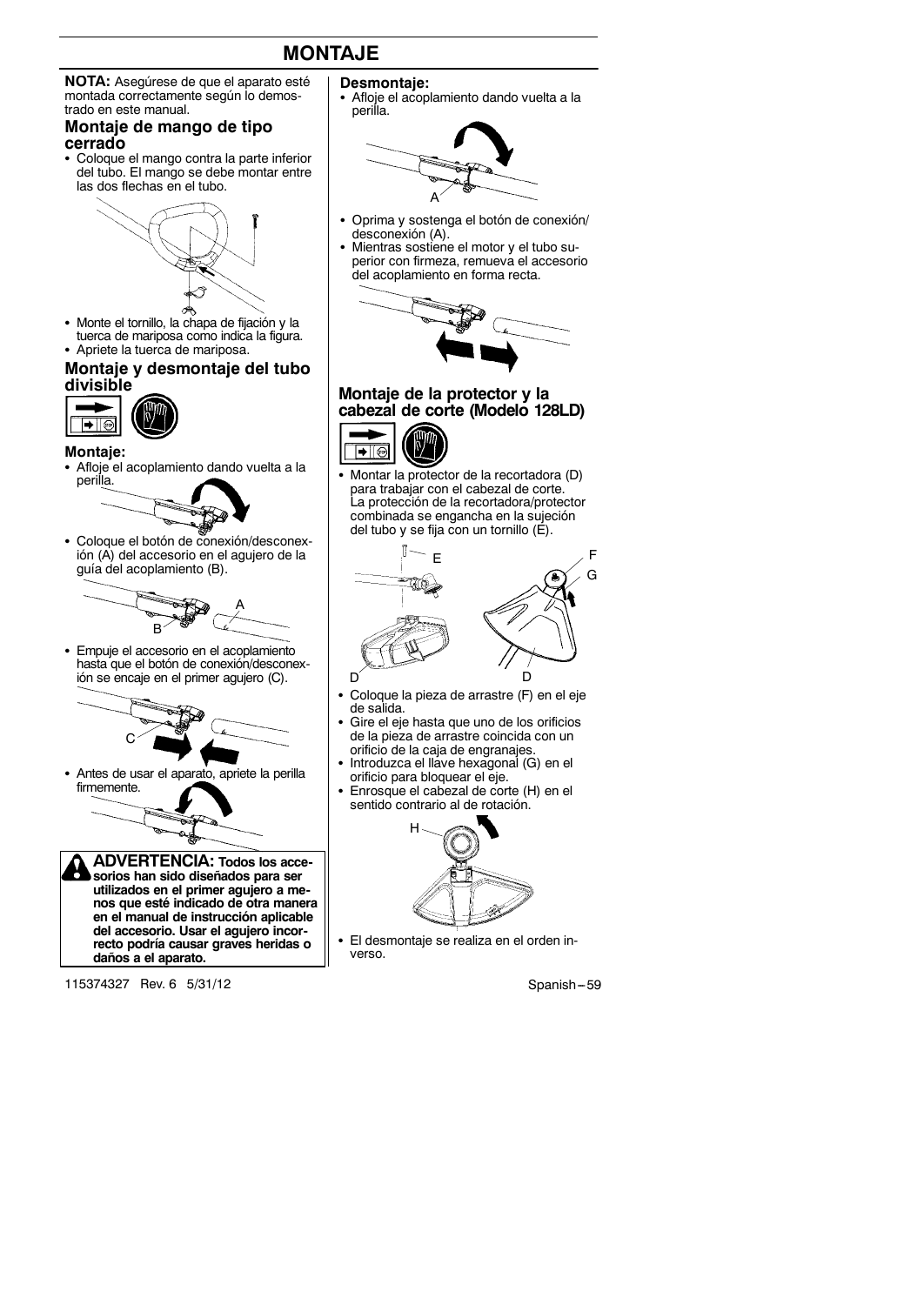# **MONTAJE**

#### **Montaje de la protector y la cabezal de corte (Modelo 128CD)**



• Montar la protector de la recortadora (A) para trabajar con el cabezal de corte. La protección de la recortadora/protector combinada se engancha en la sujeción del eje y se fija con un tuerca mariposa (B).



- S Coloque el protector de polvo (C) en el eje. La tuerca debe quedar totalmente rodeada por el protector de polvo.
- · Para que el eje no gire, mantenga fijo el protector de polvo con una llave. S Enrosque el cabezal de corte (D) en el
- eje.



• El desmontaje se realiza en el orden inverso.

115374327 Rev. 6 5/31/12 Spanish -- 60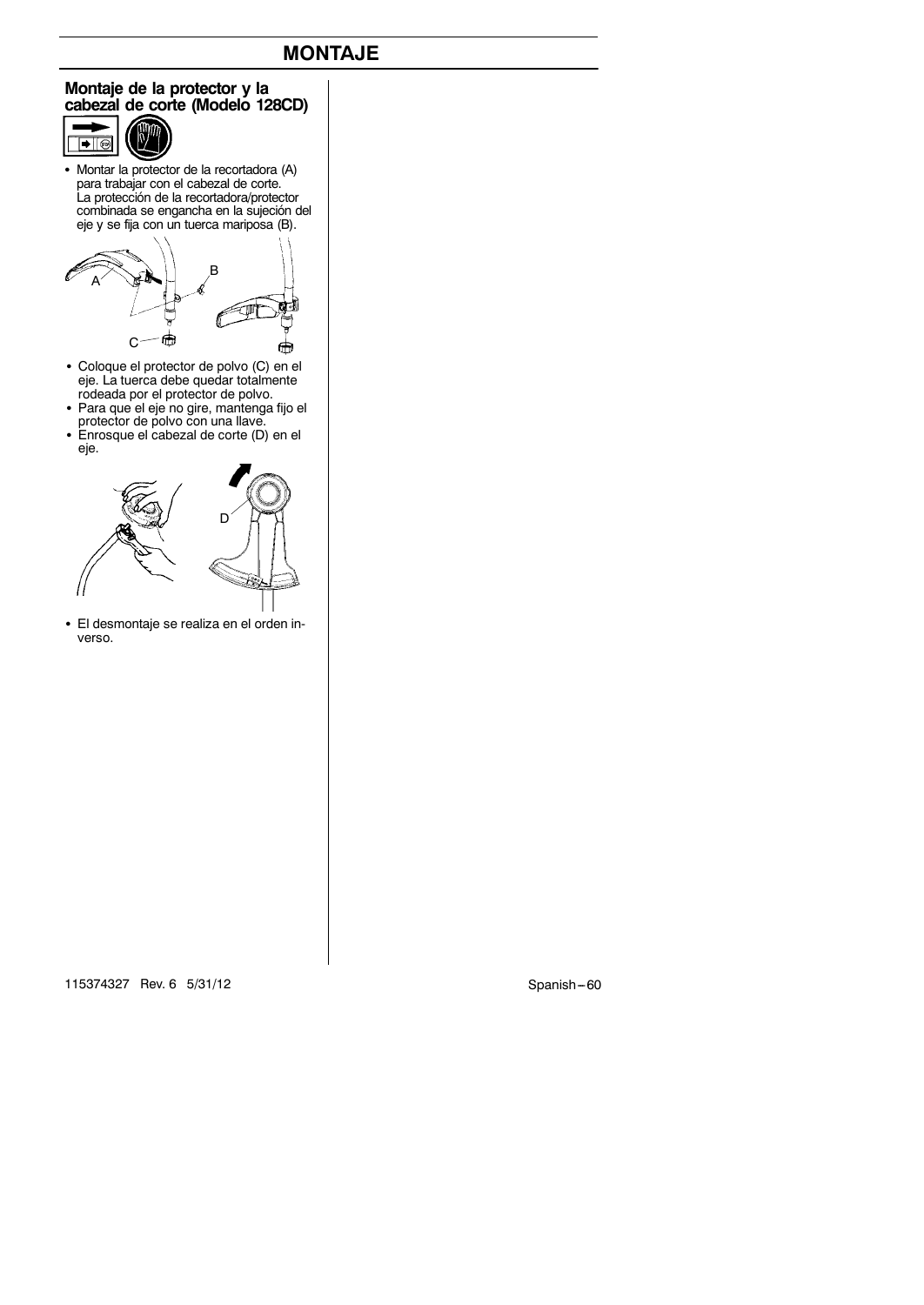# **MANIPULACION DEL COMBUSTIBLE**

#### **Carburante**

**¡NOTA!** El motor de la máquina es de dos tiempos y debe funcionar con una mezcla de gasolina y aceite para motores de dos tiempos. Para obtener una mezcla con las proporciones correctas debe medirse con precisión la cantidad de aceite a mezclar. En la mezcla de pequeñas cantidades de combustible, los errores más insignificantes en la medición del aceite influyen considerablemente en las proporciones de la mezcla.

**ADVERTENCIA: El combustible y los vapores de combustible son muy inflamables y pueden causar daños graves por inhalación y contacto con la piel. Por consiguiente, al manipular combustible proceda con cuidado y procure que haya buena ventilación.**

#### **Gasolina**



**¡NOTA!** Use siempre gasolina sin plomo de alta calidad.



- **Este motor está habilitado para funcionar con gasolina sin plomo.**
- · El octanaje mínimo recomendado es de 87 octanos. Si usa gasolina de menos de 87 octanos, el motor puede pistonear. Esto aumenta la temperatura del motor y puede ocasionar averías graves del mismo.
- Para trabajar durante mucho tiempo en altas revoluciones se recomienda el uso de gasolina con más octanos.

#### **Aceite para motores de dos tiempos**

- Para obtener el mejor resultado y funcionamiento, use el aceite HUSQVÁRNA para motores de dos tiempos, que ha sido elaborado especialmente para nuestros motores de dos tiempos. Proporción de mezcla 1:50 (2%).
- Para maximizar la vida de su recortadora, usted puede elegir utilizar un aceite sintético de alta calidad, formulado y que ha sido elaborado para motores de dos tiempos. Proporción de mezcla 1:50 (2%).
- No utilice nunca aceite para motores de dos tiempos fuera borda refrigerados por agua (outboard oil).
- No utilice nunca aceite para motores de cuatro tiempos.

115374327 Rev. 6 5/31/12 Spanish -- 61

| Gasolina | Aceite para<br>motores de dos<br>tiempos |
|----------|------------------------------------------|
|          | 2% (1:50)                                |
| Litros   | Litros                                   |
| 5        | 0.10                                     |
| 10       | 0,20                                     |
| 15       | 0.30                                     |

#### **Mezcla**

- Siempre haga la mezcla de gasolina y aceite en un recipiente limpio, homologado para gasolina.
- Primero, ponga la mitad de la gasolina que se va a mezclar. Luego, añada todo el aceite y agite la mezcla. A continuación, añada el resto de la gasolina.
- Agite bien la mezcla de combustible antes de ponerla en el depósito de combustible de la máquina.



- No mezcle más combustible que el necesario para utilizar un mes como máximo.
- Si no se ha utilizado la máquina por un tiempo prolongado, vacíe el depósito de combustible y límpielo.
- **ADVERTENCIA: El silenciador del catalizador se calienta mucho, tanto durante el funcionamiento como después de la parada. Incluso funcionando éste en ralentí. Tenga presente el peligro de incendio, especialmente al manejar sustancias y/o gases inflamables.**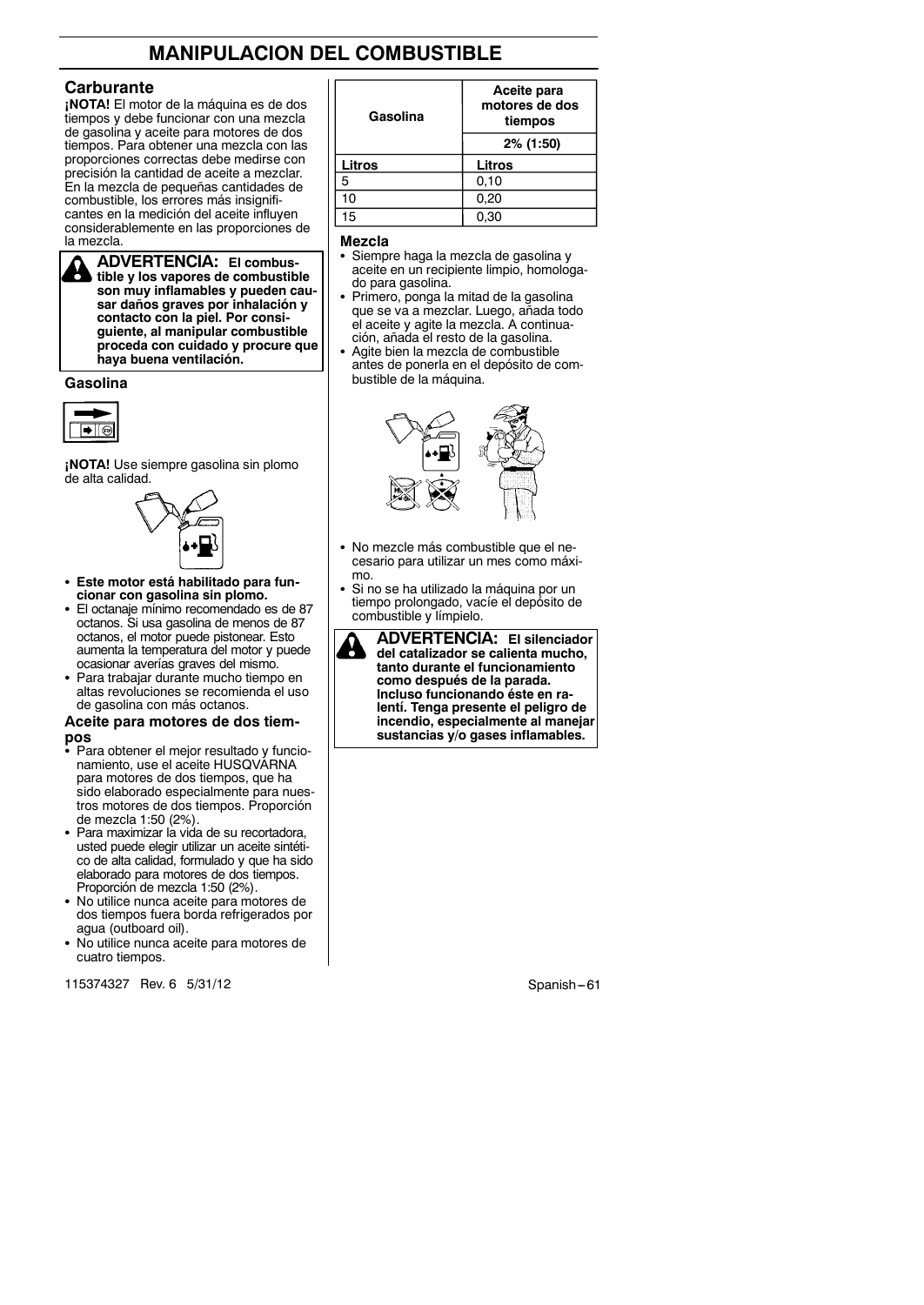# **MANIPULACION DEL COMBUSTIBLE**

#### **Repostaje**



**ADVERTENCIA: Las siguientes medidas preventivas reducen el riesgo de incendio:**

**No fume ni ponga objetos calientes cerca del combustible. No haga nunca el repostaje con el motor en marcha. Apague el motor y deje que se enfríe unos minutos antes de repostar.**

**Para repostar, abra despacio la tapa del depósito de combustible para evacuar lentamente la eventual sobrepresión. Después de repostar, apriete bien la tapa del depósito de combus-**

**tible. Antes de arrancar, aparte siempre la máquina del lugar de repostaje.**



• Limpie alrededor de la tapa del depósito. Los residuos en el depósito ocasionan problemas de funcionamiento. S Asegúrese de que el combustible esté

bien mezclado sacudiendo el recipiente antes de llenar el depósito.

115374327 Rev. 6 5/31/12 Spanish -- 62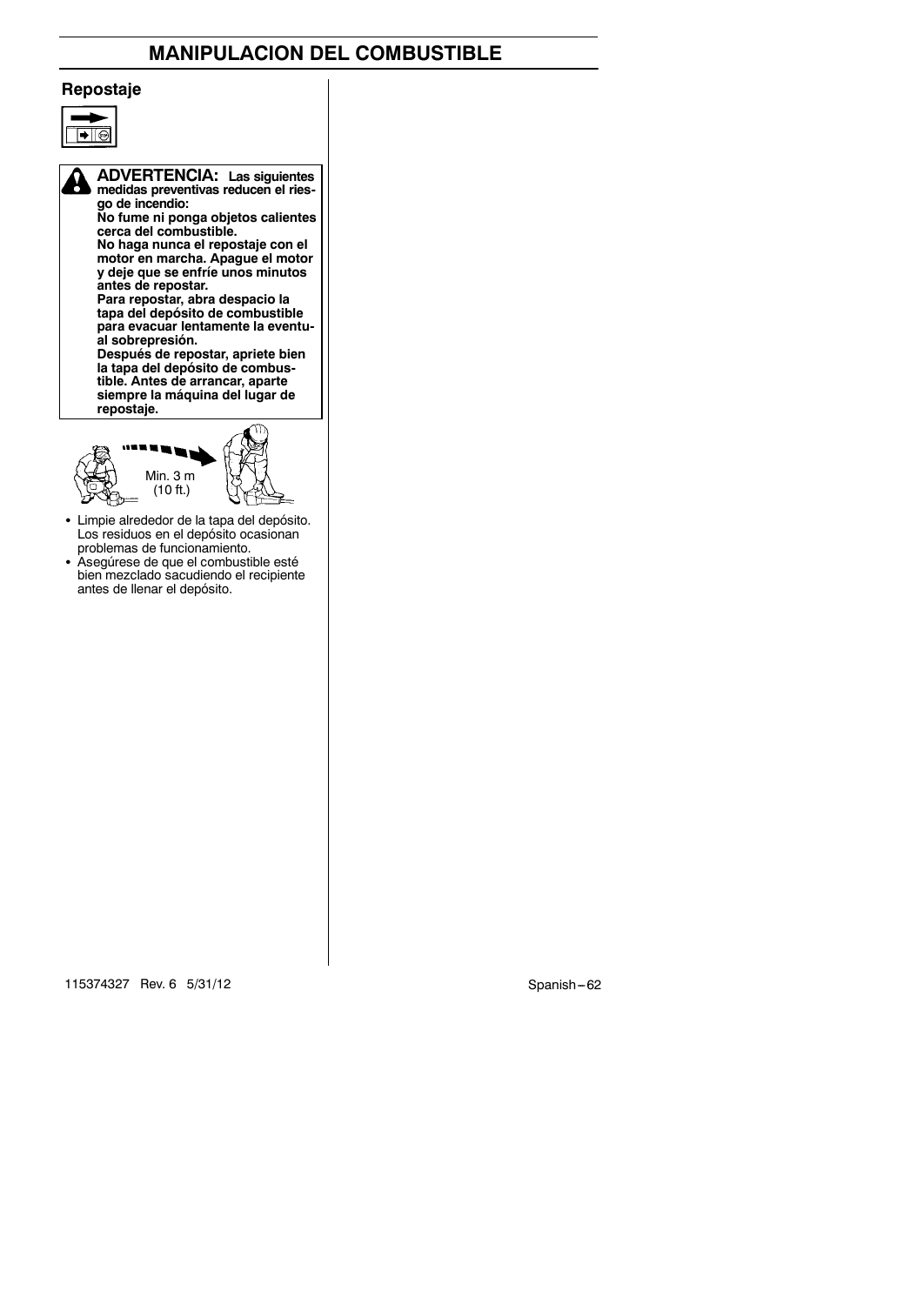# **ARRANQUE Y PARADA**

#### **Control antes de arrancar**



- Inspeccione el aparato y cambie las piezas dañadas o flojas antes de cada uso. Repare toda fuga de combustible antes de usar el aparato. Asegúrese todos los fijadores se encuentren bien ajustados. Asegúrese que el equipo de corte esté correctamente instalada y esté bien fijo. Utilice siempre línea flexible, no metálico, recomendado por el fabricante. Nunca use, por ejemplo, alambre, cuerda, hilo, etc., los cuales pueden romperse y convertirse en proyectiles peligrosos.
- Controle que el cabezal de corte y la protector de la recortadora no estén dañados ni presenten grietas. Cambie el cabezal o la protector de la recortadora si han recibido golpes o están agrietados.



• Nunca utilice la máquina sin la protección o con una protección defectuosa.

#### **Arranque y parada**



**ADVERTENCIA: Antes de arrancar la máquina debe montarse la cubierta del embrague completa con el tubo, de lo contrario el embrague puede zafar y provocar daños personales. Antes de arrancar, aparte siempre la máquina del lugar de repostaje. Coloque la máquina sobre una base firme. Controle que el equipo de corte no pueda atascarse en algún objeto. Asegúrese de que no haya personas desautorizadas en la zona de trabajo, de lo contrario se corre el riesgo de ocasionar graves daños personales. La distancia de seguridad es de 15 metros (50 pies).**

115374327 Rev. 6 5/31/12 Spanish -- 63

#### **Motor frio**

**Bomba de combustible:** Presione 10 veces la burbuja de goma de la bomba de combustible hasta que comience a llenarse de combustible. No es necesario llenarla totalmente.



**Estrangulador:** Coloque la palanca azul del estrangulador de la motor a la posición estrangulamiento.



#### **Arranque**

Presione el cuerpo de la máquina contra el suelo con la mano izquierda (**ATENCIÓN:** ¡No con el pie!). Agarre la empuñadura de arranque con la mano derecha. **NO apriete el gatillo acelerador.** Tire despacio de la cuerda con la mano derecha, hasta sentir una resistencia (los dientes de arranque engranan), y después tire rápido

# y con fuerza. *Nunca enrosque el cuerda de arranque alrededor de la mano.*

Repita tirar de la cuerda hasta que el motor suene como si esté intentando arrancar. Coloque la palanca azul del estrangulador de la motor a la posición ½. Tire del cuerda hasta que el motor arranca. Coloque la palanca azul del estrangulador de la motor a la posición abierta.



**NOTA:** Si el motor se apaga, coloque la palanca azul del estrangulador de la motor a la posición estrangulamiento y repita los instrucciones de arranque.

**¡PRECAUCION!** No extraiga el cuerda de arranque al máximo, y no suelte la empuñadura de arranque si ha extraido todo el cuerda. Ello puede ocasionar averías en la máquina.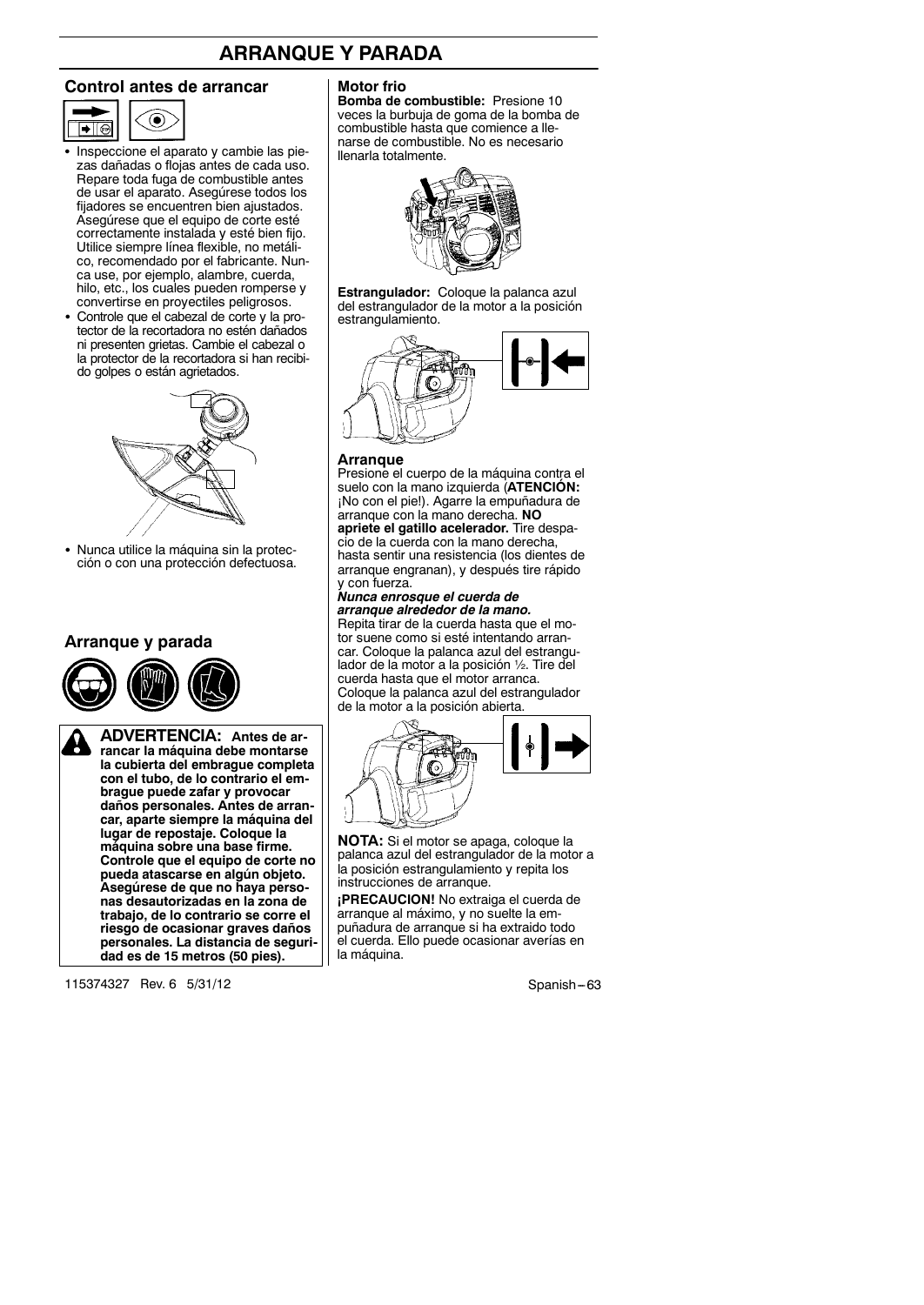# **ARRANQUE Y PARADA**



#### **Motor caliente**

Con un motor caliente, coloque la palanca azul del estrangulador de la motor a la posición ½. Tire del cuerda hasta que el motor arranca. Coloque la palanca azul del estrangulador de la motor a la posición abierta.

#### **Parada**

Para detener el motor, empuje y sostenga el interruptor stop en la posición STOP hasta que el motor se haya detenido por completo.



**ADVERTENCIA: Cuando el motor es arrancado con el estran-gulador en la posición activada o de aceleración de arranque, el equipo de corte comienza a girar inmediatamente.**

115374327 Rev. 6 5/31/12 Spanish -- 64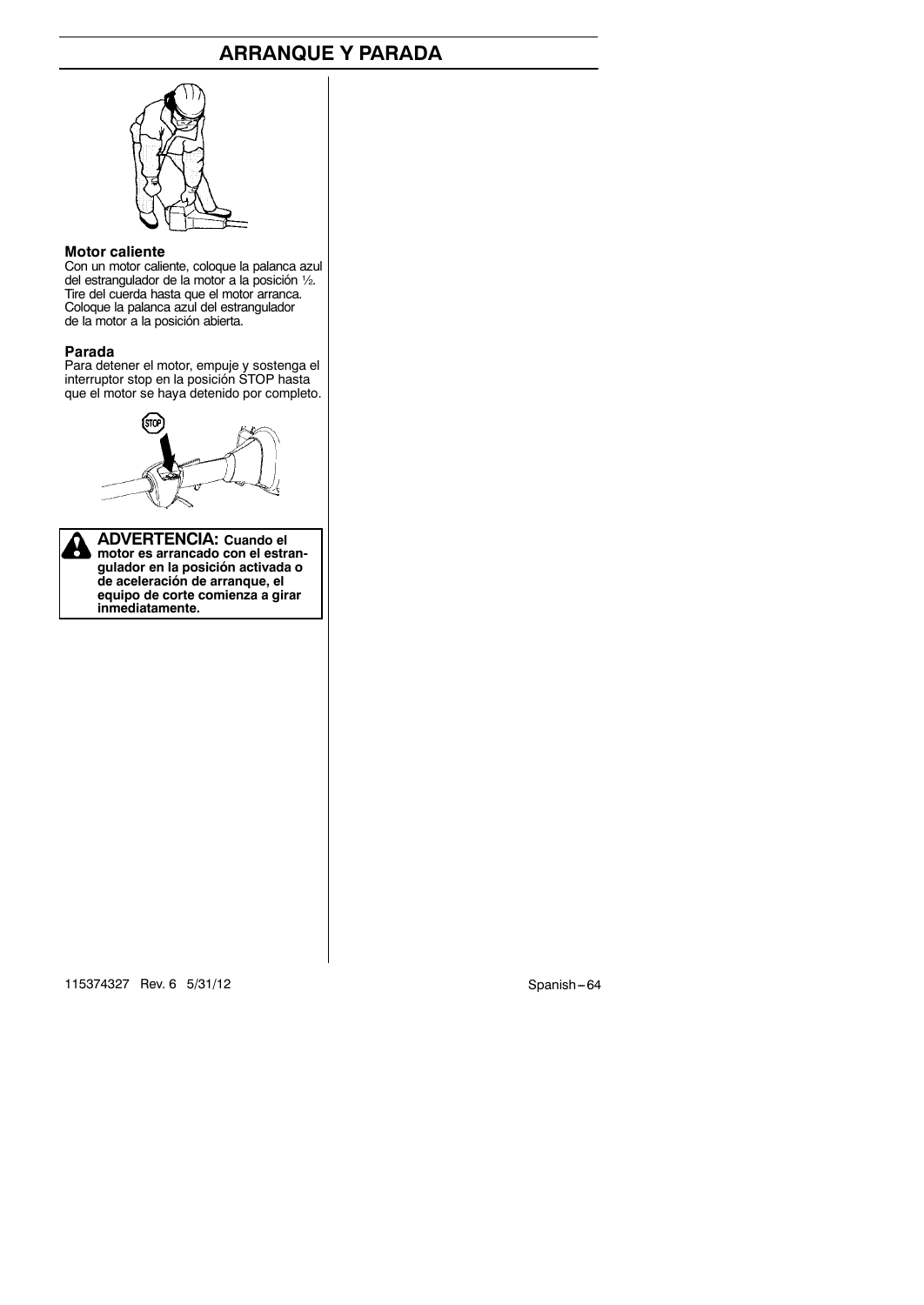# **MANTENIMIENTO**

El dueño es responsable de adquirir todo el mantenimiento requerido como lo define en el manual de instrucciones.

#### **Carburador**

Su producto Husqvarna ha sido construido y fabricado conforme a especificaciones que reducen los gases de escape tóxicos. Cuando el motor ha consumido 8--10 depósitos de combustible, se dice que el motor ha sido rodado. Para asegurarse de que funcione de la mejor manera y despida la menor cantidad posible de gases tóxicos después del período de rodaje, contacte a su distribuidor autorizado del servicio para que ajuste su carburador.

**ADVERTENCIA: Antes de arrancar la máquina debe montarse la cubierta del embrague completa con el tubo, de lo contrario el embrague puede zafar y provocar daños personales.**

#### **Functionamiento**



- El régimen del motor se controla mediante el acelerador y el carburador. En el carburador se efectúa la dosificación de la mezcla de aire y combustible.
- Con el tornillo T se regula la posición del acelerador en ralentí. El ralentí se aumenta girando el tornillo T en el sentido de las agujas del reloj y se reduce girándolo en sentido contrario a las agujas del reloj.

#### **Reglaje básico**

· El reglaje básico del carburador se lleva a cabo en las pruebas que se hacen en fábrica. El reglaje final debe ser realizado por un técnico especializado.

**¡NOTA!** Si el equipo de corte gira en ralentí, debe girarse el tornillo de ralentí- T en sentido contrario a las agujas del reloj hasta que el equipo de corte quede inmóvil.

**Régimen recomendado en ralentí:** Vea la sección "Datos Técnicos". **Aceleración máxima recomendada:** Vea la sección "Datos Técnicos".



**ADVERTENCIA: Si no puede regular el régimen en ralentí para que el equipo de corte deje de girar, consulte a su distribuidor autorizado del servicio. No utilice la máquina hasta que no esté correctamente regulada o reparada.**

115374327 Rev. 6 5/31/12 Spanish -- 65

#### **Reglaje definitivo del régimen de ralentí--T**

Regule el régimen de ralentí con el tornillo T, si es necesario un reajuste. Gire primero el tornillo de ralentí T en el sentido de las agujas del reloj, hasta que comience a girar el equipo de corte. Después gire el tornillo en el sentido contrario, hasta que el equipo de corte se detenga. El régimen de ralentí es correcto cuando el motor funciona en forma uniforme en cada posición. También debe existir un buen margen hasta el régimen en que empieza a girar el equipo de corte.



**ADVERTENCIA: Si no puede regular el régimen en ralentí para que el equipo de corte deje de girar, consulte a su distribuidor autorizado del servicio. No utilice la máquina hasta que no esté correctamente regulada o reparada.**

#### **Seguridad del aparato y su mantenimiento**

Antes de realizar cualquier tarea de mantenimiento, salvo reglajes en el carburador, desconecte la bujía.

#### **Silenciador**



**¡NOTA!** El silenciador tiene un catalizador diseñado para reducir los gas de escape dañosos.



El silenciador está diseñado para amortiguar el ruido y para apartar del usuario los gases de escape. Los gases de escape están calientes y pueden contener chispas que pueden ocasionar incendios si se dirigen los gases a materiales secos e inflamables.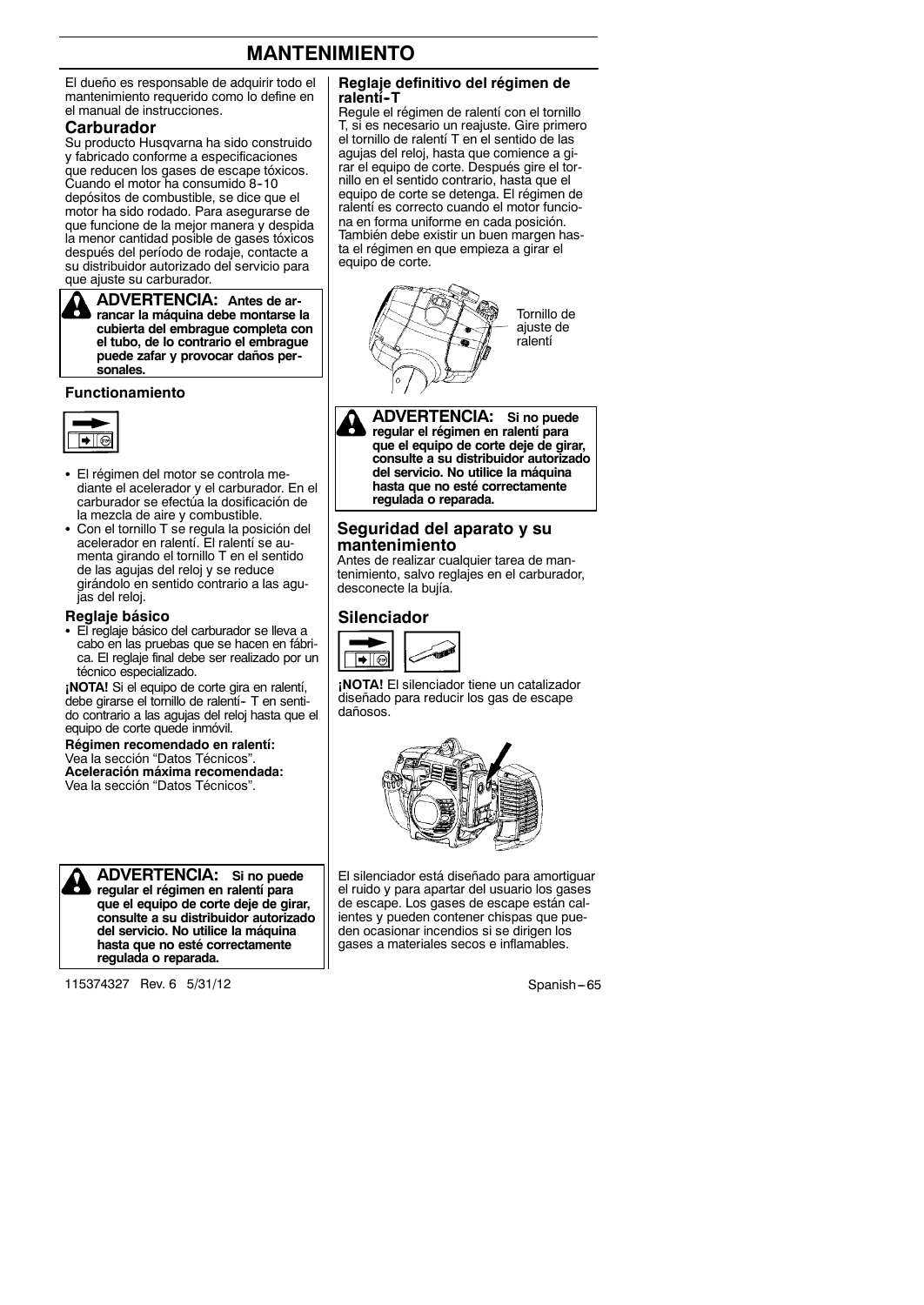# **MANTENIMIENTO**

El silenciador incorporan una rejilla apagachispas. El rejilla debe ser comprobado y en caso de necesidad, limpiar por una distribuidor autorizado del servicio. **Si el rejilla presenta daños, se debe cambiar el rejilla.**

Si el rejilla se obstruye con frecuencia, esto puede ser señal de que el catalizador no funciona correctamente. Consulte a su distribuidor para un inspección. Si el rejilla se obstruye, la máquina se recalienta y se dañan el cilindro y el pistón.



**¡PRECAUCION!** No utilice nunca la máquina con un silenciador en mal estado.

**PRECAUCIÓN: El silenciador con catalizador se calienta mucho durante el uso y permanece caliente aún luego de apagado el motor. Lo mismo rige para la marcha en ralentí. Su contacto puede quemar la piel. ¡Tenga en cuenta el peligro de incendio!**

**ADVERTENCIA: En el interior del silenciador hay sustancias químicas que pueden ser cancerígenas. Evitar el contacto con estas sustancias si se daña el silenciador.**

**ADVERTENCIA: Los humos de escape del motor contienen monóxido de carbono, que puede provocar envenenamiento. NO ponga la máquina en marcha en sitios cerrados o mal ventilados. Los humos de escape del motor son calientes y pueden contener chispas capaces de iniciar un incendio. No arranque nunca la máquina en sitios cerrados ni cerca de material combustible.**

#### **Bujía**



Los factores siguientes afectan al estado de la bujía:

- · Carburador mal regulado.
- Mezcla de aceite inadecuada en el combustible (demasiado aceite o aceite inadecuado).
- Filtro de aire sucio.

115374327 Rev. 6 5/31/12 Spanish --- 66

Estos factores producen revestimientos en los electrodos de la bujía que pueden ocasionar perturbaciones del funcionamiento y dificultades de arranque. Si la potencia de la máquina es demasiado baja, si es difícil arrancar la máquina o si el ralentí es irregular: revise primero la bujía antes de tomar otras medidas. Si la bujía está muy sucia, límpiela y compruebe que la separación de los electrodos sea de 0,6 mm (0,024 de pulgada). La bujía debe cambiarse aproximadamente después de un mes de funcionamiento o más a menudo si es necesario.

**¡PRECAUCION!** ¡Utilice siempre el tipo de bujía recomendado! Una bujía incorrecta puede arruinar el pistón y el cilindro. Asegúrese de que la bujía tenga supresión de perturbaciones radioeléctricas.





#### **Tubo divisible**



La punta del eje propulsor en la parte inferior del tubo debe lubricarse interiormente con grasa cada 30 horas de trabajo. Existe el riesgo de que las puntas del eje propulsor (uniones ranuradas) se agarroten si no se lubrican regularmente.



# **Filtro de aire**



El filtro de aire debe limpiarse regularmente de polvo y suciedad para evitar:

- Fallos del carburador
- Problemas de arranque
- · Reducción de la potencia
- Desgaste innecesario de las piezas del motor.
- Un consumo de combustible excesivo.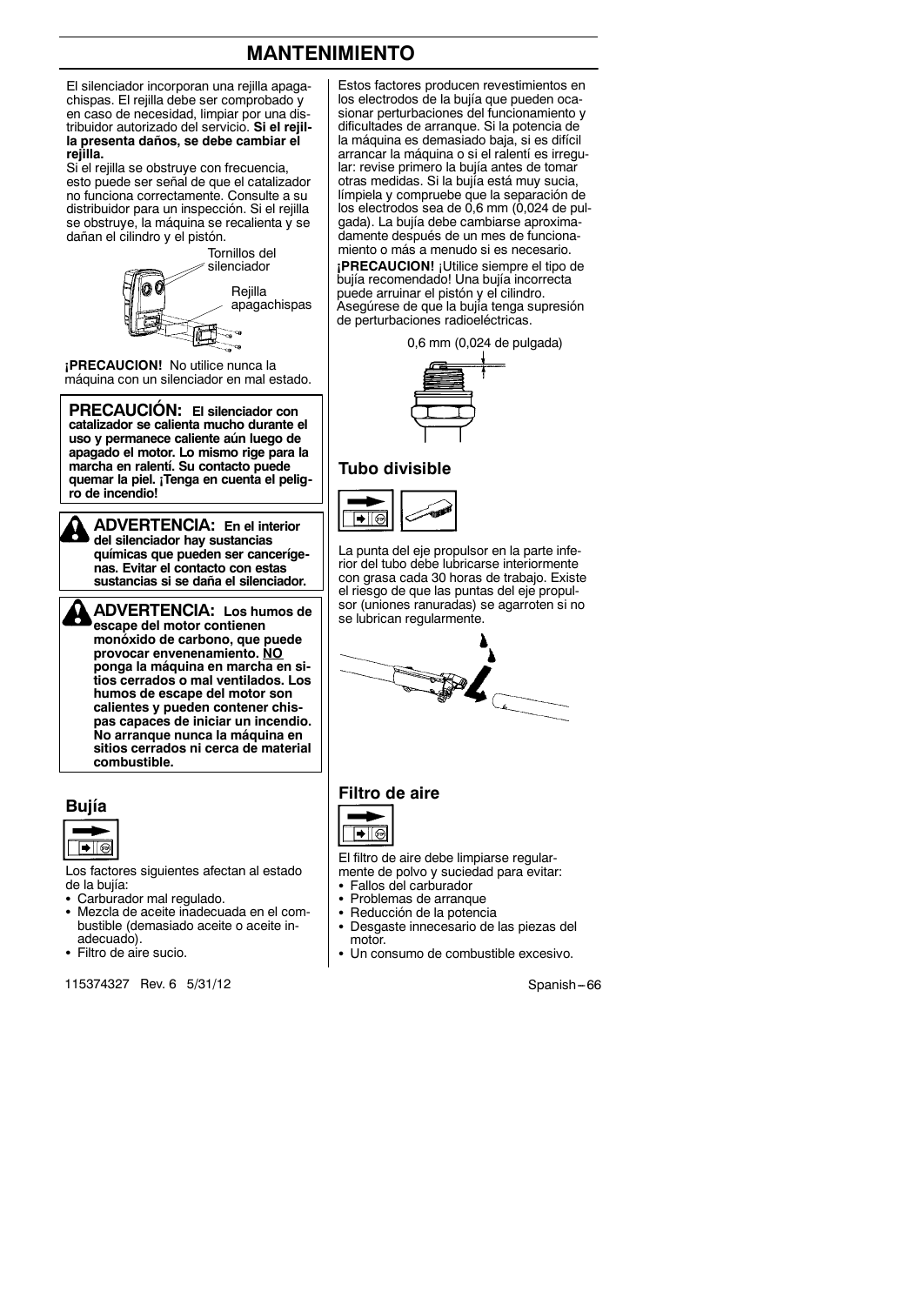# **MANTENIMIENTO**



Limpie el filtro cada 25 horas de funcionamiento o más seguido si trabaja en un entorno muy polvoriento.

#### **Limpieza del filtro de aire**

Desmonte la cubierta del filtro de aire y retire el filtro. Lávelo en agua jabonosa caliente. Aclare el filtro totalmente. Controle que el filtro esté seco antes de volver a montarlo. Un filtro utilizado durante mucho tiempo no puede limpiarse del todo. Por tanto, hay que cambiarlo a intervalos regulares. **Un filtro de aire averiado debe cambiarse.**

#### **Engranaje angulado (128LD)**



El engranaje angulado se entrega de fábrica con la cantidad adecuada de grasa. No obstante, antes de empezar a utilizar la máquina, verifique que el engranaje esté lleno con grasa hasta las 3/4 partes. Use grasa especial de HUSQVARNA.



115374327 Rev. 6 5/31/12 Spanish -- 67

#### **Programa de mantenimiento**

A continuación, se indican algunas instrucciones generales de mantenimiento.

#### **Mantenimiento diario**

- Compruebe que los componentes del acelerador funcionen con seguridad. (Fiador y acelerador.)
- Controle que el interruptor stop funcione.
- Controle que no haya fugas de combustible del motor, del depósito o de los conductos de combustible.
- Controle que el equipo de corte no gire en ralentí.
- Limpie la parte exterior de la máquina.
- Controle que el arnés no sea dañado. Controle que la protección no esté daña-
- da y que no tenga grietas.
- Cambie la protección si ha estado expuesta a golpes o si tiene grietas.
- Una cabezal de corte desequilibrada causa las vibraciones pesadas que pueden dañar la máquina.
- S Compruebe que los tornillos y las tuercas estén apretados.
- Controle que los tornillos que sostienen el engranaje angulado contra el eje estén apretados.
- Seprésiment : apretados.

#### **Mantenimiento semanal**

- Controle el mecanismo de arranque y la cuerda del mismo.
- Limpie el compartimento del carburador.
- Limpie la bujía por fuera. Quítela y controle la distancia entre los electrodos. Ajuste la distancia a 0,5 mm o cambie la bujía. Utilice la bujía con resistor Cham-
- pion RCJ-8Y o equivalente.<br>• Limpie las aletas de refrigeración del cilindro y controle que la entrada de aire del mecanismo de arranque no esté obstruida.
- Controle que el engranaje angulado tenga grasa hasta las 3/4 partes. Si es necesario llene con grasa especial.
- Limpie el filtro de aire.
- **Mantenimiento mensual**
- Limpie el depósito de combustible.<br>• Limpie el exterior del carburador y Limpie el exterior del carburador y la zona
- alrededor del mismo.
- Limpie el rotor del ventilador y la zona alrededor del mismo.
- Revise el filtro y el conducto de combustible. Cámbielos si es necesario.
- Cambie el filtro de combustible en el depósito de combustible.
- Compruebe el embrague, los resortes del embrague y el cilindro del embrague para saber si hay desgaste. Cambie en caso de necesidad.
- 
- Revise todos los cables y conexiones.<br>• Cambie la bujía. Utilice la bujía con resistor Champion RCJ-8Y o equivalente.
- Cambie el filtro de aire.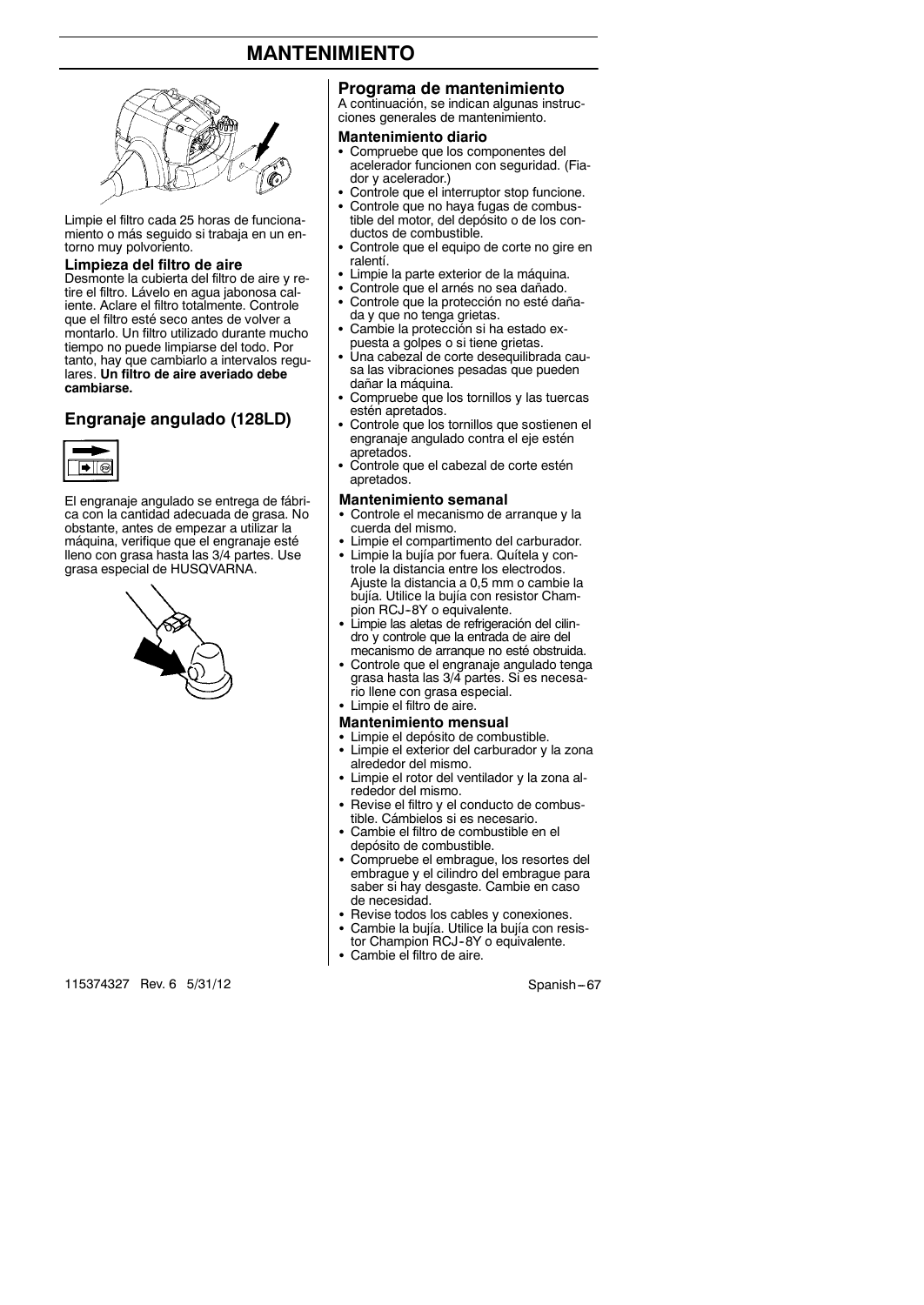

115374327 Rev. 6 5/31/12 Spanish -- 68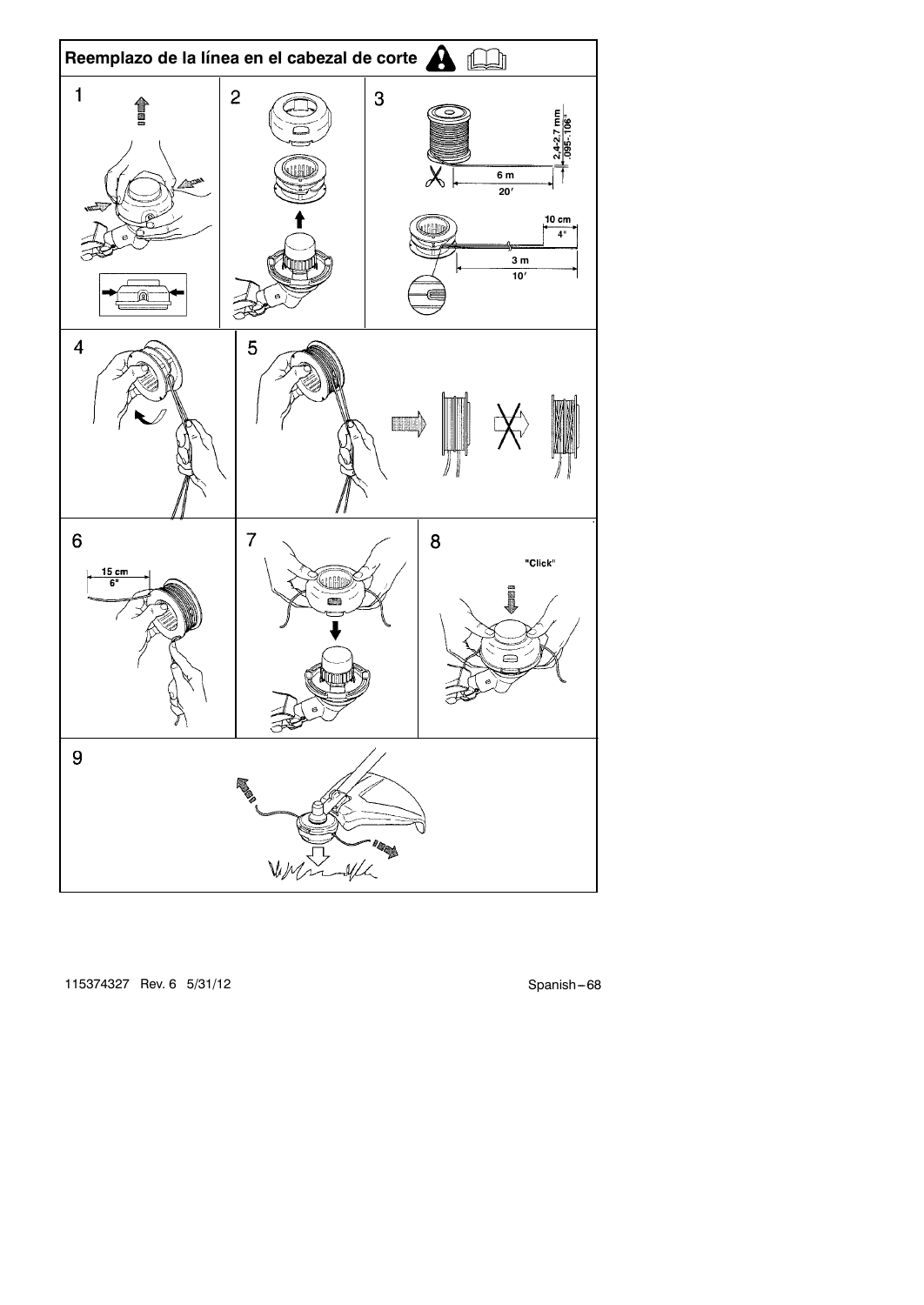# **DATOS TECNICOS**

| <b>Datos técnicos</b>                                                      |           |           |
|----------------------------------------------------------------------------|-----------|-----------|
|                                                                            | 128CD     | 128LD     |
| Motor<br>Cilindrada, cm <sup>3</sup>                                       | 28        | 28        |
| Diámetro del cilindro, mm                                                  | 35        | 35        |
| Carrera, mm                                                                | 28,7      | 28,7      |
| Régimen de ralentí, r.p.m.                                                 | 2800-3200 | 2800-3200 |
| Régimen máximo de embalamiento recomendado, rpm                            | 10000     | 11000     |
| Velocidad en el eje de salida, rpm                                         | 8000      | 8000      |
| Potencia máxima del motor según ISO 8893, hp/kW                            | 1,1/0,8   | 1,1/0,8   |
| Silenciador con catalizador                                                | Sí        | Sí        |
| Sistema de encendido conreg. de velocidad                                  | Sí        | Sí        |
| Sistema de encendido                                                       |           |           |
| Fabricante/tipo de sistema de encendido                                    | Walbro/CD | Walbro/CD |
| Bujía                                                                      | Champion  | Champion  |
|                                                                            | RCJ-8Y    | RCJ-8Y    |
| Distancia de electrodos, mm<br>Sistema de combustible y lubricación        | 0,6       | 0,6       |
| Fabricante/tipo de carburador                                              | Zama      | Zama      |
| Capacidad del depósito de gasolina, litros                                 | 0.4       | 0.4       |
| Peso                                                                       |           |           |
| Peso sin combustible, equipo de corte y protector, kg                      | 4,4       | 4,8       |
| Niveles acústicos                                                          |           |           |
| (vea nota 1)                                                               |           |           |
| Nivel de presión de ruido equivalente en el oído del operador,             |           |           |
| medido según ANSI B175.3-1997, dB(A), mín./máx.:                           | 94/97     | 94/97     |
| Niveles de vibraciones                                                     |           |           |
| Niveles de vibraciones en el mangos, según                                 |           |           |
| ANSI B175.3-1997, m/s <sup>2</sup><br>En ralentí, mango izquierdo/derecho: | 3/5       | 3/5       |
| En aceleración máxima, mango izquierdo/derecho:                            | 9/8       | 9/8       |
|                                                                            |           |           |

**Nota 1:** El nivel equivalente de presión acústica se calcula como la suma de energía, ponderada en el tiempo, de los niveles de presión acústica en diferentes estados de funciona-miento, con la siguiente división temporal: 1/2 en vacío y 1/2 a régimen máximo. **¡NOTE!** La presión acústica en el oído del usuario y las vibraciones en los mangos se miden con todos los equipos de corte homologados para la máquina. En la tabla se indican los valores mínimo y máximo.

Los accesorios usados en combinación con la cabeza de motor especificado han sido<br>evaluados con la standard de ANSI B175.3-2003, los "Recortadoras y Desbrozadoras -<br>Requisitos de Seguridad". Estas combinaciones han sido ev Laboratories Inc. (UL) y está consecutivamente listados por UL:

| Modelo 128CD (Rosca para eje de hoja 3/8 R) |      |                                                 |
|---------------------------------------------|------|-------------------------------------------------|
| Accessorios homologados   Tipo              |      | Equipo de corte / protector,<br>número de pieza |
| Cabezal de corte                            | TNG7 | 537 41 92-14 / 545 03 11-01                     |

| Modelo 128LD (Rosca para eje de hoja M10 L) |               |                                                 |
|---------------------------------------------|---------------|-------------------------------------------------|
| Accessorios homologados                     | Tipo          | Equipo de corte / protector,<br>número de pieza |
| l Cabezal de corte                          | T25           | 537 33 83-06 / 545 03 09-01                     |
| Cuchillas de plástico                       | Tricut 300 mm | 531 00 38-11 / 545 03 09-01                     |

115374327 Rev. 6 5/31/12 Spanish -- 69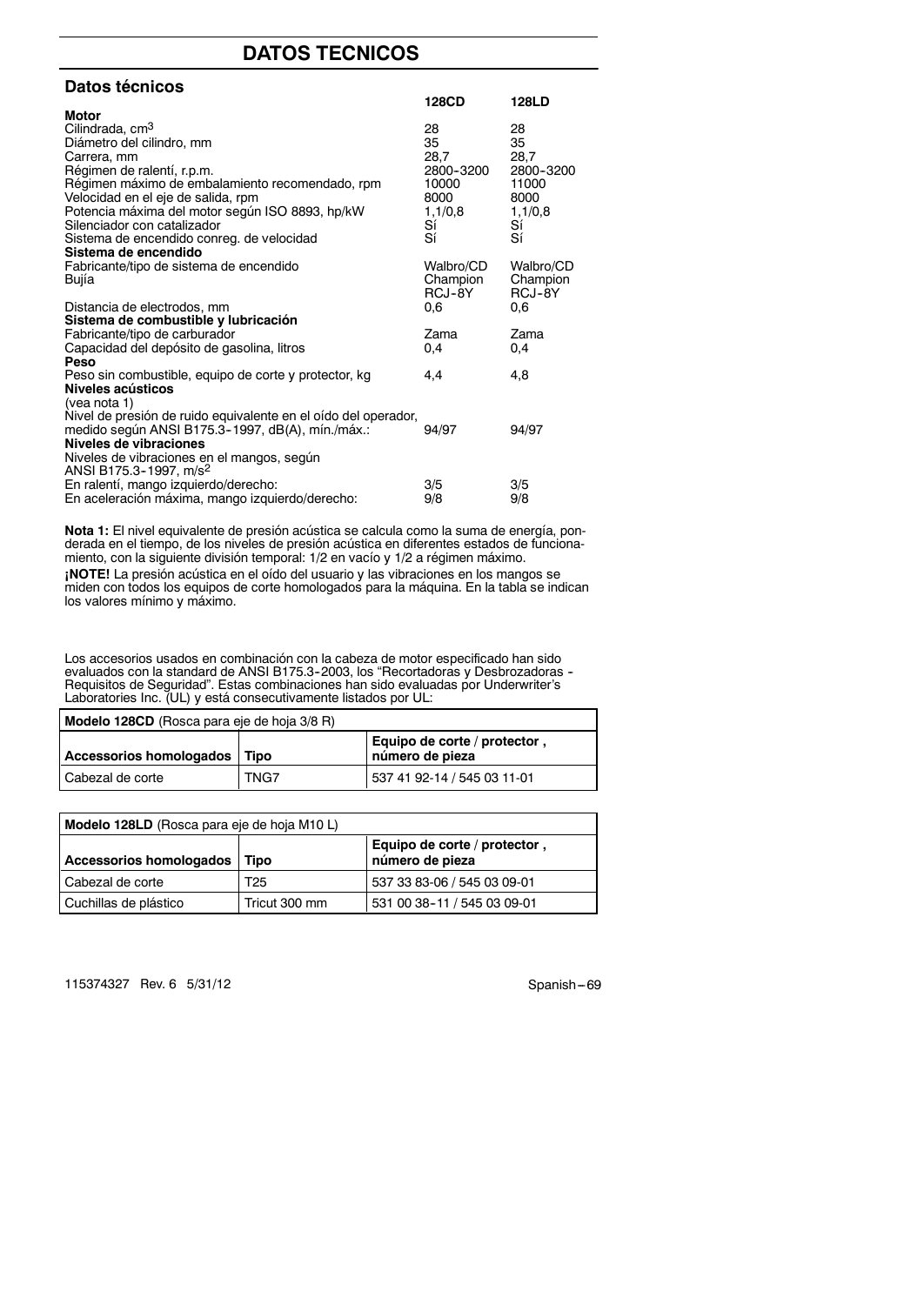# **DATOS TECNICOS**

Los accesorios usados conjuntamente con los cabezas de motor especificados han sido evaluados a los estándares para requisito de seguridad aplicable de la ISO y del EN por el Instituto Sueco de Pruebas de Maquinaria:

| <b>Accessorios</b>                           | Número de pieza |
|----------------------------------------------|-----------------|
| Accesorio del cortadora de bordes, con tubo  | 952 711 607     |
| Accesorio del cultivador, con tubo           | 952 711 608     |
| Accesorio del soplador, con tubo             | 952 711 609     |
| Accesorio del cortadora de malezas, con tubo | 952 711 610     |
| Accesorio del cortadora de ramas, con tubo   | 952 711 612     |

# **DECLARACION DE GARANTIA DE CONTROL DE EMISION DE U.S. EPA / CALIFORNIA / AGENCIA AMBIENTAL CANADIENSE**

**IMPORTANTE:** Este producto es conforme con la normativa Fase 3 de la Agencia de Protección Ambiental de los Estados Unidos (EPA) referente a emisiones de escape y evaporación. Para asegurar la conformidad con EPA Fase 3, se recomienda utilizar sólo repuestos originales de la marca HUSQVARNA. El uso de otro tipo de repuestos incumple las leyes federales. **SUS DERECHOS Y OBLIGACIONES DE GARANTIA:**

La Agencia de Protección Ambiental de los Estados Unidos, la Junta de Recursos Ambientales de California, la Agencia Ambiental Canadiense y HUSQVARNA se complacen en explicar la garantía con la que cuenta el sistema de control de emisión en su motor pequeño, modelo 2012 y más adelante, para uso fuera de carretera. En California, todos los motores pequeños para uso fuera de carretera deben ser diseñados, construídos y equipados para satisfacer las rigurosas normas antihumo que posee el estado. HUSQVARNA deberá garantizar el sistema de control de emisión en su máquina de motor pequeño para uso fuera de carretera por los períodos de tiempo que explicamos a continuación y con la condición de que su máquina de motor pequeño para uso fuera de carretera no haya sufrido ningún tipo de abuso, negligencia o mantenimiento inapropiado. Su sistema de control de emisión incluye piezas tales como el carburador, el sistema de ignición y el tanque de combustible. Donde exista una condición que requiera reparación bajo garantía, HUSQVARNA reparará gratis su motor pequeño para uso fuera de carretera. Los gatos cubiertos bajo la garantía incluyen el diagnóstico, las piezas y labor.

#### **CUBIERTA DE GARANTIA DEL FAB-RICANTE:**

Si cualquier pieza relacionada con el sistema de emisión de su motor (como hemos enumerado en la lista de piezas de control de emisión bajo garantía) se encontrara defectuosa o defectos en el material o en la labor del

115374327 Rev. 6 5/31/12 Spanish --- 70

motor causaran que tal pieza comenzara a fallar, la pieza será reparada o reemplazada por HUSQVARNA.

#### **GARANTIA DE RESPONSABILIDAD DE DEL DUENO:**

máquina de motor pequeño para uso fuera de carretera o alguna pieza de la misma ha dejado de funcionar debido al abuso, negligencia, mantenimiento inapropiado, modificaciones no aprobadas o el uso de piezas que no hayan sido fabricadas o aprobadas por el fabricante original del equipo. Es responsabilidad suya el llevar su máquina de motor pequeño para uso fuera de carretera a Como dueño de una máquina de motor pequeño para uso fuera de carretera, usted será responsable por el mantenimiento adecuado en los períodos previamente programados y enumerados en su manual de instrucciones. HUSQVARNA recomienda que guarde todos los recibos que indiquen que se ha desempeñado mantenimiento en su máquina de motor pequeño para uso fuera de carretera, pero HUSQVARNA no podrá negar el servicio bajo garantía únicamente a causa de la falta de recibos o por el incumplimiento de su parte en asegurarse que el mantenimiento programado haya sido desempeñado. Como dueño de una máquina de motor pequeño para uso fuera de carretera, usted deberá contar con el conocimiento de que HUSQVARNA puede negar la cubierta bajo garantía si su un centro de reparación autorizado HUSQ-VARNA tan pronto como se presente el problema. Las reparaciones bajo garantía deberán ser completadas en un período de tiempo razonable, que no exceda los 30 días. Si cuenta usted con alguna pregunta en relación a sus derechos y responsabilidades de garantía, usted deberá comunicarse con su centro de servicio autorizado más cercano, llamar a HUSQVARNA al 1-800-487-5951, o visite **www.husqvarna.com**.